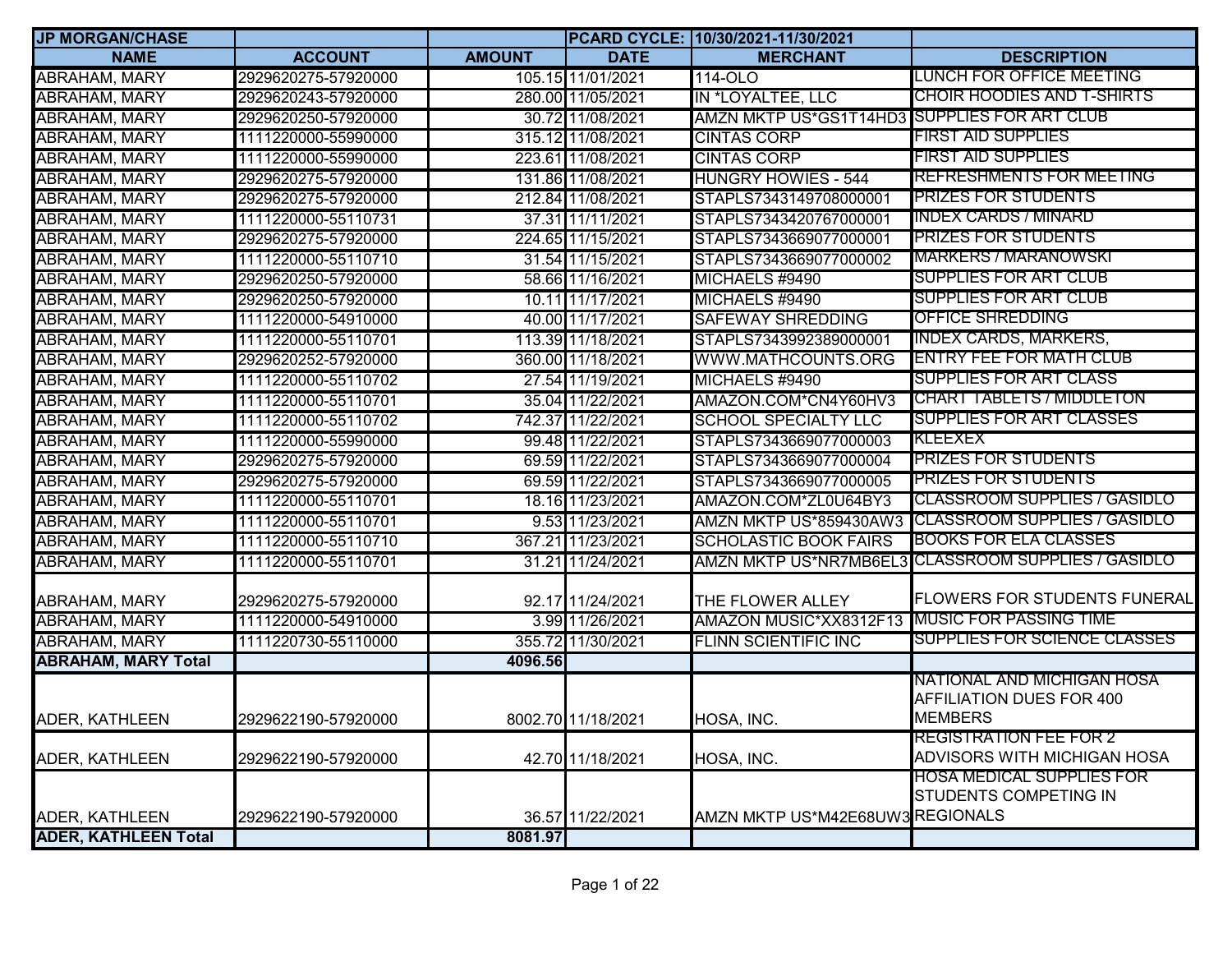|                                  |                     |        |                     |                                           | <b>12 PACKAGES OF FOAM SHAPES</b><br>FOR HOLIDAYS, CLOTHES PINS,<br><b>SALT FOR PLAYDOUGH AND</b> |
|----------------------------------|---------------------|--------|---------------------|-------------------------------------------|---------------------------------------------------------------------------------------------------|
| ALLERTON, ELIZABETH              | 1311800000-55110551 |        | 17.50 11/15/2021    | <b>DOLLAR TREE</b>                        | <b>BLEACH SANITIZING.</b>                                                                         |
| ALLERTON, ELIZABETH              | 1311800000-55110551 |        | 11.48 11/29/2021    | <b>MEIJER # 046</b>                       | <b>SCENTED MARKER FOR 5 SENSES</b><br>WEEK.                                                       |
| <b>ALLERTON, ELIZABETH</b>       | 1311800000-55110551 |        | 25.99 11/29/2021    | <b>MEIJER #122</b>                        | <b>GAMES FOR THE CLASSROOM</b>                                                                    |
| ALLERTON, ELIZABETH              | 1311800000-55110551 |        | 19.98 11/29/2021    | <b>TARGET</b><br>00009225                 | <b>SCENTED PLAYDOUGH AND SMALL</b><br><b>MANIPULATIVE</b>                                         |
| <b>ALLERTON, ELIZABETH Total</b> |                     | 74.95  |                     |                                           |                                                                                                   |
| <b>ANGUS, ALLISON</b>            | 1311800000-55990551 |        | 25.98 11/29/2021    | <b>MICHAELS STORES 3744</b>               | <b>CLASSROOM SUPPLIES</b>                                                                         |
| <b>ANGUS, ALLISON Total</b>      |                     | 25.98  |                     |                                           |                                                                                                   |
| <b>BELANGER, KIMBERLY</b>        | 1311800000-55110551 |        | 27.48 11/12/2021    | AMZN MKTP US*5X96Z1HX3 MATERIALS AND TOYS |                                                                                                   |
| <b>BELANGER, KIMBERLY</b>        | 1311800000-55110551 |        | 5.96 11/16/2021     | SAMS CLUB #6657                           | MATERIALS                                                                                         |
| <b>BELANGER, KIMBERLY</b>        | 1311800000-55110551 |        | 26.64 11/19/2021    | AMZN MKTP US*UR8BP9603 MATERIALS          |                                                                                                   |
| <b>BELANGER, KIMBERLY</b>        | 1311800000-55110551 |        | 11.27 11/22/2021    | KROGER #632                               | <b>MATERIALS</b>                                                                                  |
| <b>BELANGER, KIMBERLY</b>        | 1311800000-55110551 |        | 5.58 11/23/2021     | <b>TARGET.COM *</b>                       | <b>MATERIALS</b>                                                                                  |
| <b>BELANGER, KIMBERLY Total</b>  |                     | 76.93  |                     |                                           |                                                                                                   |
| <b>BENGLE, HOLLY</b>             | 1335100000-55110553 |        | 4.99 11/01/2021     | AMZN MKTP US*4P2MF7C83 CLOCK FOR ROOM     |                                                                                                   |
| <b>BENGLE, HOLLY</b>             | 1335100000-55110553 |        | 99.99 11/03/2021    | AMZN MKTP US*8V00Y08R3 2-WAY RADIOS       |                                                                                                   |
| <b>BENGLE, HOLLY Total</b>       |                     | 104.98 |                     |                                           |                                                                                                   |
| <b>BLESSED, KATE</b>             | 1335100000-55110553 |        | 9.99 11/09/2021     | AMZN MKTP US*W257C27N3 CARE TOYS          |                                                                                                   |
| <b>BLESSED, KATE Total</b>       |                     | 9.99   |                     |                                           |                                                                                                   |
| <b>BOBOIGE, JACQUELINE</b>       | 1124123000-55910000 |        | 59.63 11/08/2021    | STAPLS7342989379000001                    | MATERIAL FOR STUDENT ACTIVITY.                                                                    |
| <b>BOBOIGE, JACQUELINE</b>       | 1124123000-55910000 |        | 2.81 11/08/2021     | STAPLS7342989379000002                    | <u>MATERIAL FOR STUDENT ACTIVITY.</u>                                                             |
| <b>BOBOIGE, JACQUELINE Total</b> |                     | 62.44  |                     |                                           |                                                                                                   |
| <b>BOOTZ, ASHLEY</b>             | 1429300000-53310000 |        | 550.00 11/03/2021   | <b>DREAM LIMOUSINE, INC</b>               | <b>CHARTER TRIP ATHLETICS</b>                                                                     |
| <b>BOOTZ, ASHLEY</b>             | 1429300000-53310000 |        | 550.00 11/03/2021   | <b>DREAM LIMOUSINE, INC</b>               | <b>CHARTER TRIP ATHLETICS</b>                                                                     |
| <b>BOOTZ, ASHLEY</b>             | 2929661116-57920000 |        | 132.90 11/08/2021   | AMZN MKTP US*ZT6RU4663 SKIRT HANGERS      |                                                                                                   |
| <b>BOOTZ, ASHLEY</b>             | 2929661153-57920000 |        | 115.45 11/08/2021   | <b>SUPER 8 MOTELS</b>                     | <b>STATE HOTEL</b>                                                                                |
| <b>BOOTZ, ASHLEY</b>             | 2929661153-57920000 |        | 115.45 11/08/2021   | <b>SUPER 8 MOTELS</b>                     | <b>STATE HOTEL</b>                                                                                |
| <b>BOOTZ, ASHLEY</b>             | 1429300000-55910000 |        | 42.40 11/12/2021    | PARTY CITY 4124                           | <b>COLLEGE SIGNING DAY SUPPLIES</b>                                                               |
| <b>BOOTZ, ASHLEY</b>             | 2929661104-57920000 |        | 84.76 11/12/2021    | SAMSCLUB #6657                            | <b>COLLEGE SIGNING DAY</b>                                                                        |
| BOOTZ, ASHLEY                    | 1429300000-55910000 |        | 21.37 11/12/2021    | 00014654<br><b>TARGET</b>                 | <b>ATHLETIC SUPPLIES</b>                                                                          |
| <b>BOOTZ, ASHLEY</b>             | 2929699099-57920000 |        | 578.75 11/16/2021   | <b>BENITO S CAFE</b>                      | <b>PIZZA FO MS EVENT</b>                                                                          |
| <b>BOOTZ, ASHLEY</b>             | 2929699099-57920000 |        | 4000.00 11/16/2021  | <b>FIRST FOR INSPIRATION</b>              | <b>FIRST AMPHIBIANS REGISTRATION</b>                                                              |
| <b>BOOTZ, ASHLEY</b>             | 2929661116-57920000 |        | 1662.08 11/17/2021  | <b>REBEL ATHLETIC INC</b>                 | <b>COMP CHEER SHOES</b>                                                                           |
| <b>BOOTZ, ASHLEY</b>             | 1429300000-53310000 |        | 875.00 11/18/2021   | DREAM LIMOUSINE, INC                      | <b>CHARTER TRIP ATHLETICS</b>                                                                     |
| <b>BOOTZ, ASHLEY</b>             | 1429300000-53310000 |        | 1075.00 11/18/2021  | <b>DREAM LIMOUSINE, INC</b>               | <b>CHARTER TRIP ATHLETICS</b>                                                                     |
| <b>BOOTZ, ASHLEY</b>             | 1429300000-53310000 |        | 500.00 11/18/2021   | <b>DREAM LIMOUSINE, INC</b>               | <b>CHARTER TRIP ATHLETICS</b>                                                                     |
| <b>BOOTZ, ASHLEY</b>             | 1429300000-53310000 |        | 675.00 11/19/2021   | DREAM LIMOUSINE, INC                      | <b>CHARTER TRIP ATHLETICS</b>                                                                     |
| <b>BOOTZ, ASHLEY</b>             | 1429300000-53310000 |        | 850.00 11/19/2021   | <b>DREAM LIMOUSINE, INC</b>               | <b>CHARTER TRIP ATHLETICS</b>                                                                     |
| <b>BOOTZ, ASHLEY</b>             | 1429300000-53310000 |        | 725.00 14/19/202122 | DREAM LIMOUSINE, INC                      | <b>CHARTER TRIP ATHLETICS</b>                                                                     |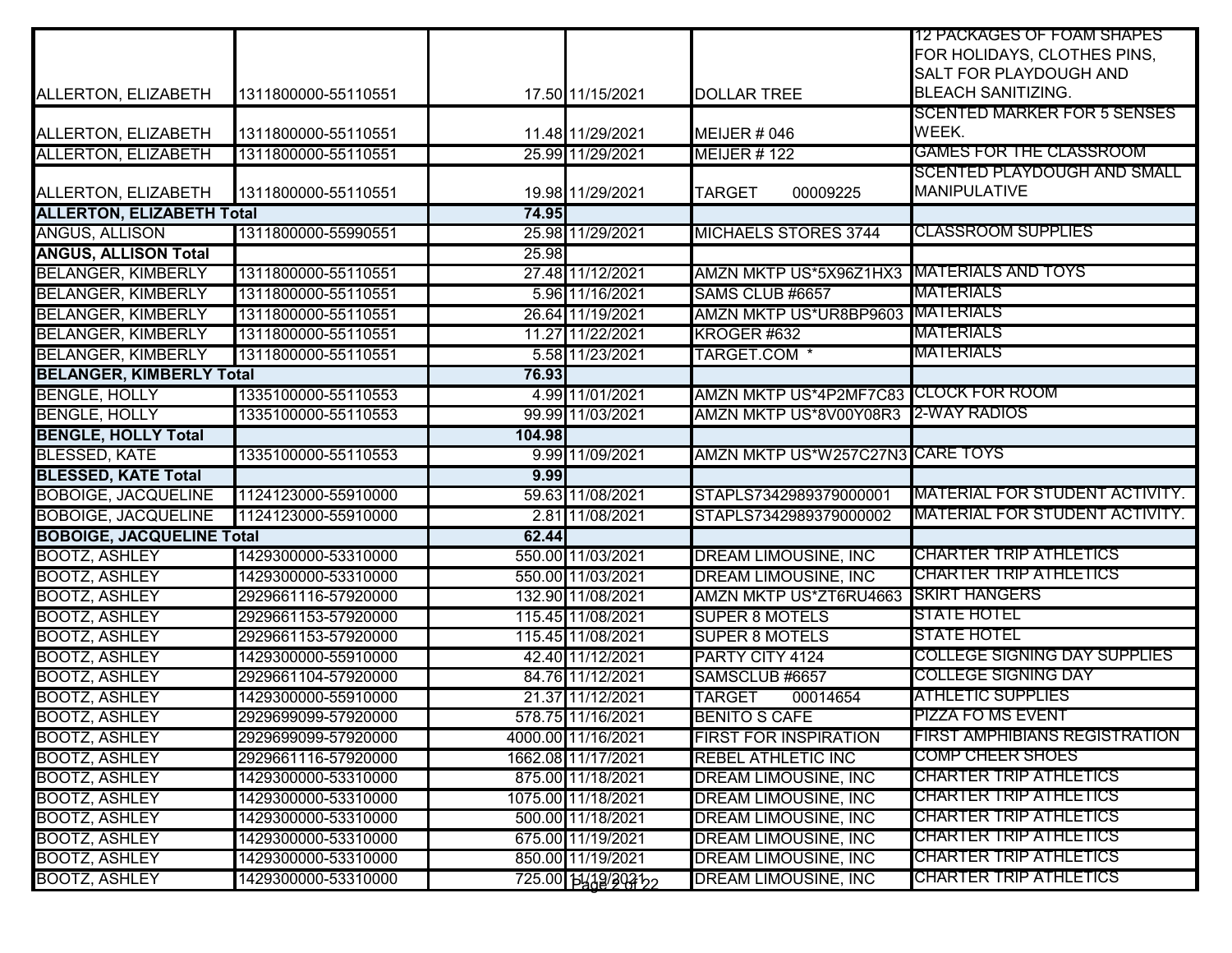| <b>BOOTZ, ASHLEY</b>            | 2929661116-57920000 |          | 190.78 11/22/2021                           | AMZN MKTP US*HV1WO0GR1DRAWER ORGANIZERS      |                                                                                                                                              |
|---------------------------------|---------------------|----------|---------------------------------------------|----------------------------------------------|----------------------------------------------------------------------------------------------------------------------------------------------|
| <b>BOOTZ, ASHLEY</b>            | 2929661116-57920000 |          | 427.01 11/24/2021                           | AMZN MKTP US*HQ2R11TU3 CHEER BOWS            |                                                                                                                                              |
| <b>BOOTZ, ASHLEY</b>            | 2929661116-57920000 |          | 47.67 11/24/2021                            | AMZN MKTP US*K504Y5H33                       | <b>CHEER BOWS</b>                                                                                                                            |
| <b>BOOTZ, ASHLEY</b>            | 2929661172-57920000 |          | 1170.45 11/24/2021                          | <b>EA GRAPHICS</b>                           | PLAYOFF SHIRTS                                                                                                                               |
| <b>BOOTZ, ASHLEY</b>            | 2929661104-57920000 |          | 10.56 11/24/2021                            | HOBBY-LOBBY #645                             | <b>THANKSGIVING TABLE</b>                                                                                                                    |
| <b>BOOTZ, ASHLEY</b>            | 1429300000-53310000 |          | 825.00 11/30/2021                           | <b>DREAM LIMOUSINE, INC</b>                  | <b>CHARTER TRIP ATHLETICS</b>                                                                                                                |
| <b>BOOTZ, ASHLEY</b>            | 1429300000-53310000 |          | 875.00 11/30/2021                           | <b>DREAM LIMOUSINE, INC</b>                  | <b>CHARTER TRIP ATHLETICS</b>                                                                                                                |
| <b>BOOTZ, ASHLEY Total</b>      |                     | 16099.63 |                                             |                                              |                                                                                                                                              |
| <b>BRASIL, SANDRA</b>           | 4525900000-53510000 |          | 753.40 11/04/2021                           | 21CM MI NEWSPAPERS ADV ADVERTISEMENT FOR BID |                                                                                                                                              |
| <b>BRASIL, SANDRA</b>           | 4445900000-53180000 |          | 2800.00 11/10/2021                          | TAYLOR & MORGAN CPA PC CP17 BOND AUDIT       |                                                                                                                                              |
| <b>BRASIL, SANDRA</b>           | 1212211194-55110000 |          | 61.76 11/18/2021                            | AMZN MKTP US*4P6RV9MX3 VO-GLOVES FOR SPED    |                                                                                                                                              |
| <b>BRASIL, SANDRA</b>           | 1100000000-41922000 |          | 1600.00 11/22/2021                          | IN *EDPUZZLE                                 | <b>{PURCHASED FOR BOERSMA-TO BE</b><br>PAID AND THEN BILLED TO OS FOR<br>REIMBURSEMENT THROUGH A<br><b>GRANT.</b>                            |
| <b>BRASIL, SANDRA Total</b>     |                     | 5215.16  |                                             |                                              |                                                                                                                                              |
| <b>BRATNEY, BETHANY</b>         | 1122222000-55310000 |          | 230.67 11/11/2021                           | FOLLETT SCHOOL SOLUTIO NEW MATERIALS FOR LMC |                                                                                                                                              |
| <b>BRATNEY, BETHANY</b>         | 1122222000-55310000 |          | 39.08 11/29/2021                            | <b>BOOK OUTLET</b>                           | NEW MATERIALS FOR LMC                                                                                                                        |
| <b>BRATNEY, BETHANY</b>         | 1122222000-55310000 |          | 31.18 11/29/2021                            | <b>BOOKSAMILLION.COM</b>                     | NEW RELEASE MATERIALS FOR LMC                                                                                                                |
| <b>BRATNEY, BETHANY Total</b>   |                     | 300.93   |                                             |                                              |                                                                                                                                              |
| <b>BROWN, ALAINA</b>            | 1722100000-53220614 |          | 450.00 11/17/2021                           | <b>INT*BACCALAUREATE ORG</b>                 | <b>IB TRAINING</b>                                                                                                                           |
| <b>BROWN, ALAINA</b>            | 1722100000-53220614 |          | 450.00 11/19/2021                           | <b>INT*BACCALAUREATE ORG</b>                 | <b>IB TRAINING - FORSTER</b>                                                                                                                 |
| <b>BROWN, ALAINA Total</b>      |                     | 900.00   |                                             |                                              |                                                                                                                                              |
| <b>BUNKER, JEFFREY</b>          | 1126160000-55993000 |          | 850.04 11/01/2021                           | <b>TARGET SPECIALTY PROD</b>                 | <u> DISTRICT WIDE - TRIAD SELECT</u><br><b>HERBICIDE</b>                                                                                     |
| <b>BUNKER, JEFFREY</b>          | 1126160000-55993000 |          | 668.31 11/10/2021                           |                                              | <b>MTCE GROUNDS - LESCO</b><br>MOMENTUM FX2 POST EMERGENT<br>LIQUID HERBICIDE - BROAD LEAF<br>SITEONE LANDSCAPE SUPP WEED SPRAYING CHEMICALS |
| <b>BUNKER, JEFFREY</b>          | 1126160000-55992000 |          | 78.66 11/15/2021                            | THE HOME DEPOT #2737                         | <b>MTCE SUPPLIES - BATTERY</b><br><b>MAINTAINER AND PROPYLENE</b><br><b>GLYCOL ALCOHOL</b>                                                   |
| <b>BUNKER, JEFFREY</b>          | 1126160000-55992000 |          | 69.66 11/17/2021                            | THE HOME DEPOT #2762                         | <b>MTCE - SHOP SUPPLIES</b>                                                                                                                  |
| <b>BUNKER, JEFFREY</b>          | 1126122000-55993000 |          | 187.23 11/24/2021                           | <b>HUTSON, INC - SOUTH LY</b>                | <b>HS GATOR REPAIR PARTS</b>                                                                                                                 |
| <b>BUNKER, JEFFREY</b>          | 1126160000-55992000 |          | 77.45 11/26/2021                            | THE HOME DEPOT #2737                         | MTCE SHOP SUPPLIES - FLEXOGEN<br><b>HOSE</b>                                                                                                 |
| <b>BUNKER, JEFFREY Total</b>    |                     | 1931.35  |                                             |                                              |                                                                                                                                              |
| <b>BURKHARDT, LORETTA</b>       | 2929620415-57920000 |          | 122.00 11/11/2021                           | PIONEER DRAMA SERVICE                        | <b>PLAY SUPPLIES</b>                                                                                                                         |
| <b>BURKHARDT, LORETTA Total</b> |                     | 122.00   |                                             |                                              |                                                                                                                                              |
| CHARFI, HANA                    | 2929625301-57920000 |          | 110.93 11/11/2021                           | <b>BENITO S CAFE</b>                         | <b>STUDENT LUNCHES</b>                                                                                                                       |
| CHARFI, HANA                    | 2929625301-57920000 |          | 25.94 11/19/2021                            | SAMSCLUB #6657                               | STUDENT ACTIVITIES                                                                                                                           |
| CHARFI, HANA                    | 2929625301-57920000 |          | 9.53 11/22/2021<br>r age <del>3 of 22</del> | PANERA BREAD #600667 P                       | <b>STUDENT ACTIVITIES</b>                                                                                                                    |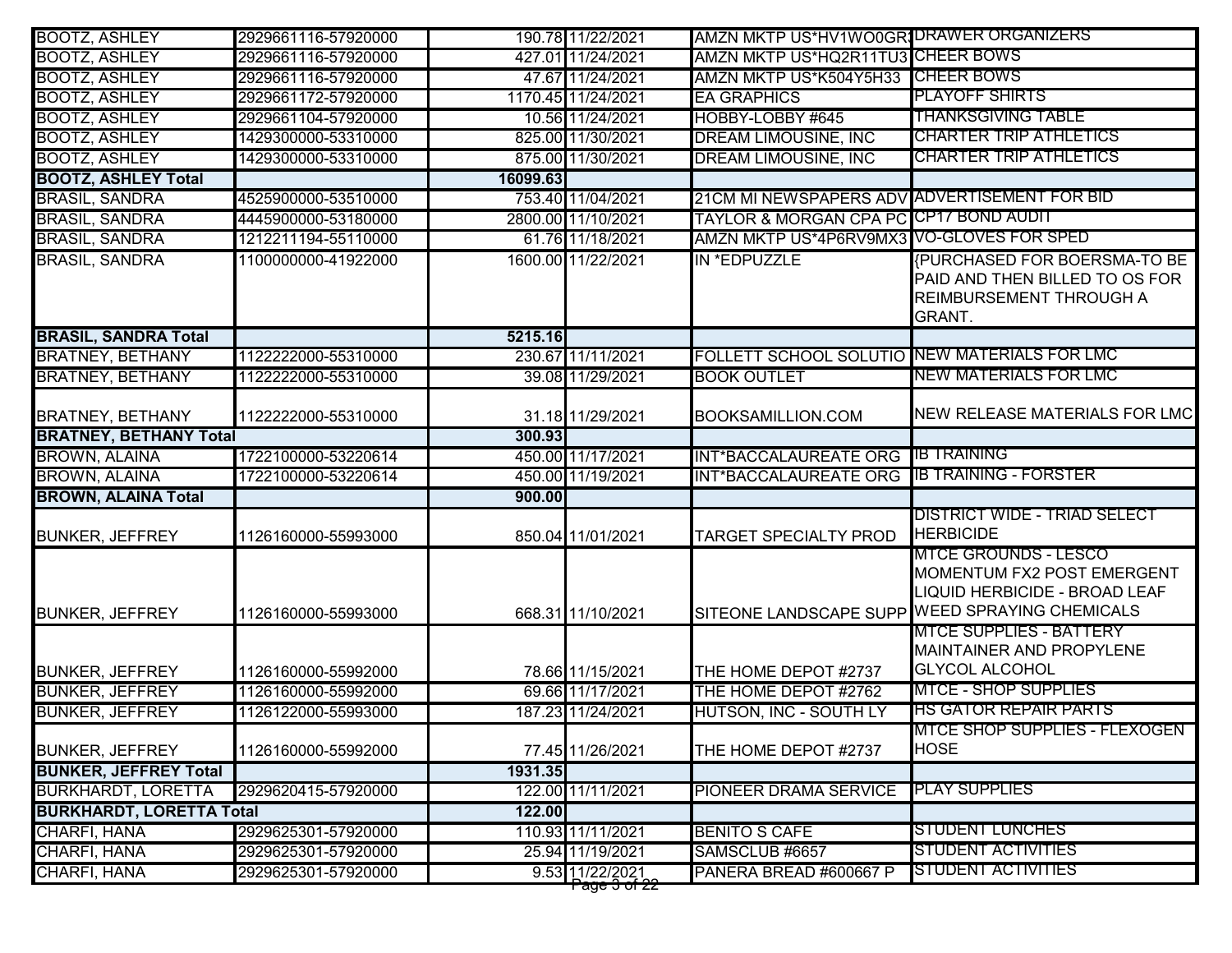| <b>CHARFI, HANA Total</b>                |                     | 146.40  |                                               |                                            |                                                                          |
|------------------------------------------|---------------------|---------|-----------------------------------------------|--------------------------------------------|--------------------------------------------------------------------------|
| CHRISTOPOULOS, COURT 1311800000-55110551 |                     |         | 6.00 11/18/2021                               | TEACHERSPAYTEACHERS.CIGROUP TIME ACTIVITY  |                                                                          |
| <b>CHRISTOPOULOS, COURTNEY Total</b>     |                     | 6.00    |                                               |                                            |                                                                          |
| <b>CIANFERRA, LINDA</b>                  | 2929625301-57920000 |         | 121.00 11/09/2021                             | <b>NOVI HIGH SCHOOL</b>                    | <b>WILDCAT WEAR</b>                                                      |
| CIANFERRA, LINDA                         | 1522600331-53220000 |         | 30.00 11/18/2021                              | LANSING PARKING RAMP T                     | <b>MICHIGAN SCHOOL COUNSELOR</b><br><b>CONFERENCE PARTICIPANT</b>        |
| CIANFERRA, LINDA                         | 1522600331-53220000 |         | 130.54 11/18/2021                             | <b>RADISSON</b>                            | <u>MICHIGAN SCHOOL COUNSELOR</u><br>CONFERENCE - HIGH SCHOOL             |
| CIANFERRA, LINDA                         | 1522600331-53220000 |         | 9.09 11/18/2021                               | <b>RADISSON</b>                            | MICHIGAN SCHOOL COUNSELOR<br>CONFERENCE HIGH SCHOOL<br><b>PARTCIPANT</b> |
| <b>CIANFERRA, LINDA</b>                  | 2929625301-57920000 |         | 63.92 11/22/2021                              | <b>MICHAELS STORES 3744</b>                | HOLIDAY PROJECT FOR ALL<br><b>STUDENTS</b>                               |
| <b>CIANFERRA, LINDA Total</b>            |                     | 354.55  |                                               |                                            |                                                                          |
| <b>COOLMAN, ROBERT</b>                   | 1126160000-55992000 |         | 125.12 11/01/2021                             | <b>CES 264</b>                             | MTCE - LIGHT FIXTURE                                                     |
| <b>COOLMAN, ROBERT</b>                   | 1126122000-55992000 |         | 141.92 11/01/2021                             | MADISON ELECTRIC COMPACOVER PLATE          | <b>HS - ELECTRICAL REPAIR - RM 238</b>                                   |
| <b>COOLMAN, ROBERT</b>                   | 1126122000-55992000 |         | 76.70 11/04/2021                              | CONSERVA ELECTRIC SUPP BULBS               | <b>HS ELECTRICAL REPAIR - LAMPS</b>                                      |
| <b>COOLMAN, ROBERT</b>                   | 1126160000-55992000 |         | 230.00 11/11/2021                             | CONSERVA ELECTRIC SUPP BALLASTS            | <b>MTCE - ELECTRICAL STOCK -</b>                                         |
|                                          |                     |         |                                               |                                            | <b>MTCE - ELECTRICAL STOCK -</b>                                         |
| <b>COOLMAN, ROBERT</b>                   | 1126160000-55992000 |         | 224.60 11/15/2021                             | CONSERVA ELECTRIC SUPP BALLASTS            |                                                                          |
| <b>COOLMAN, ROBERT</b>                   | 1126170000-55992000 |         | 5.75 11/16/2021                               | ADVANCEDAUTOPARTS#721BUS GARAGE - V BELT   |                                                                          |
| <b>COOLMAN, ROBERT</b>                   | 1126170000-55992000 |         | 6.94 11/16/2021                               | DOWNRIVER REFRIG SUP C BUS GARAGE - V BELT |                                                                          |
| <b>COOLMAN, ROBERT</b>                   | 1126170000-55992000 |         | 14.05 11/16/2021                              | <b>NAPA AUTO M-2</b>                       | BUS GARAGE - V BELT                                                      |
| <b>COOLMAN, ROBERT</b>                   | 1126152000-55992000 |         | 1498.20 11/18/2021                            | CONSERVA ELECTRIC SUPP <sup>27202</sup>    | ECEC - LED DRIVER STOCK WO                                               |
| <b>COOLMAN, ROBERT</b>                   | 1126160000-54130000 |         | 120.00 11/19/2021                             | 017 BELLE TIRE CP                          | <b>MTCE - ELECTRICAL VAN</b>                                             |
| <b>COOLMAN, ROBERT</b>                   | 1126160000-55992000 |         | 479.50 11/26/2021                             |                                            | CONSERVA ELECTRIC SUPPIMTCE - ELECTRICAL STOCK - LAMPS                   |
| <b>COOLMAN, ROBERT Total</b>             |                     | 2922.78 |                                               |                                            |                                                                          |
| CROAD, LORI                              | 1335100000-55110553 |         | -2.64 11/01/2021                              | SAMSCLUB #6657                             | <b>CREDITRETURNED</b>                                                    |
| <b>CROAD, LORI Total</b>                 |                     | $-2.64$ |                                               |                                            |                                                                          |
| <b>DAHRING, KAYLEY</b>                   | 2929641355-57920000 |         | 54.04 11/01/2021                              | <b>TARGET</b><br>00014654                  | <b>STUDENT ACTIVITIES</b>                                                |
| <b>DAHRING, KAYLEY</b>                   | 1311800000-55110551 |         | 13.63 11/03/2021                              | STAPLS7342322497000003                     | <b>TEACHING SUPPLIES</b>                                                 |
| DAHRING, KAYLEY                          | 1311800000-55110551 |         | $-7.07$ 11/08/2021                            | STAPLS7342322497002001                     | <b>REFUND FOR TEACHING SUPPLIES</b>                                      |
| <b>DAHRING, KAYLEY</b>                   | 1311800000-55110551 |         | 111.24 11/10/2021                             | STAPLS7343304508000001                     | <u>TEACHING SUPPLIES</u>                                                 |
| DAHRING, KAYLEY                          | 1311800000-55110551 |         | 9.94 11/10/2021                               | STAPLS7343304508000004                     | <u>TEACHING SUPPLIES</u>                                                 |
| <b>DAHRING, KAYLEY</b>                   | 1311800000-55110551 |         | 122.31 11/10/2021                             | STAPLS7343304758000001                     | <u>TEACHING SUPPLIES</u>                                                 |
| <b>DAHRING, KAYLEY</b>                   | 1311800000-55990551 |         | 626.65 11/11/2021                             | STAPLS7342322497000004                     | SPLIT - PAPER (50%)                                                      |
| <b>DAHRING, KAYLEY</b>                   | 1331100000-55990000 |         | 626.65 11/11/2021                             | STAPLS7342322497000004                     | SPLIT - PAPER (50%)                                                      |
| <b>DAHRING, KAYLEY</b>                   | 1311800000-55110551 |         | 20.61 11/11/2021<br>r ay <del>o 4 or zz</del> | STAPLS7343415187000001                     | <u>TEACHING SUPPLIES</u>                                                 |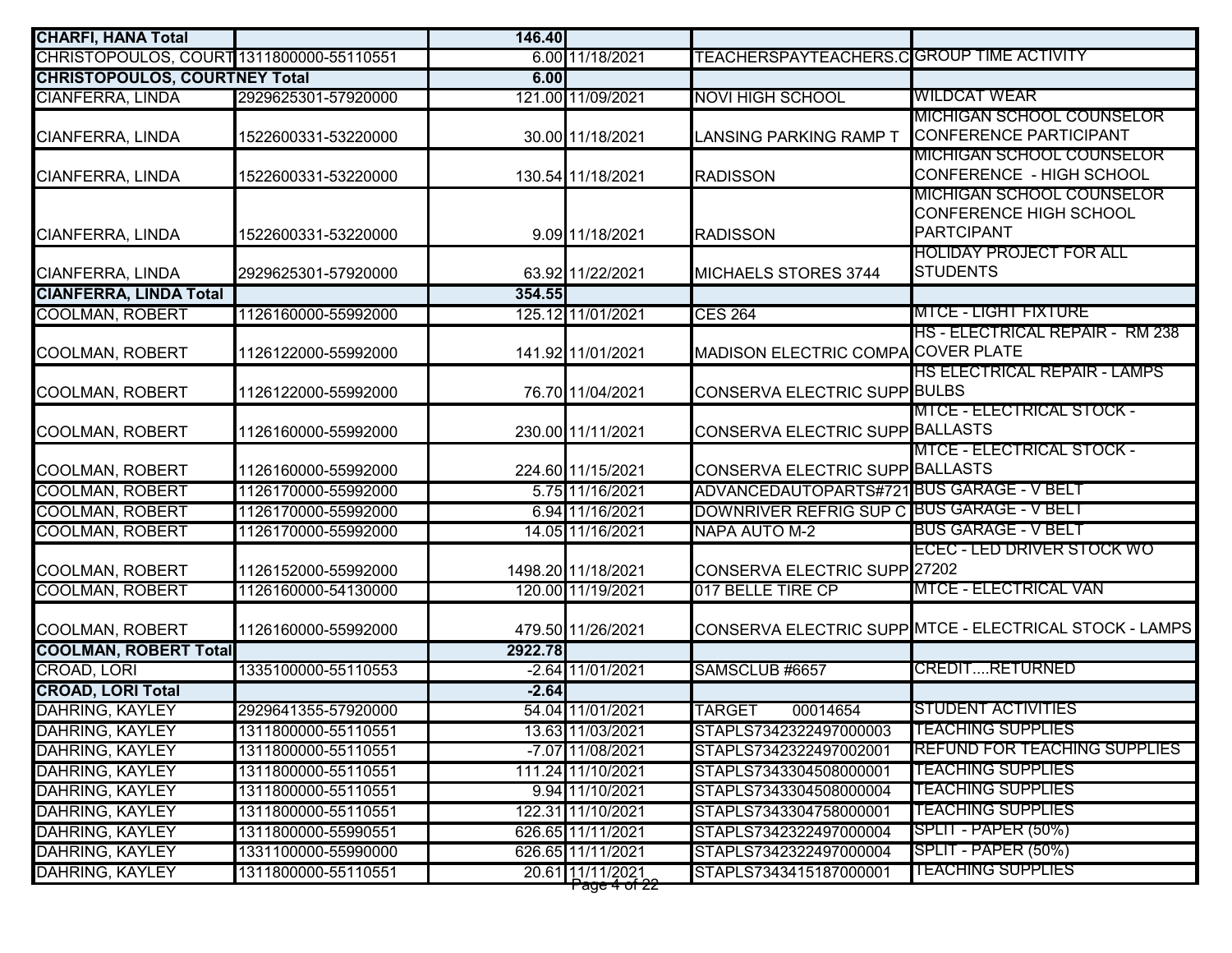| <b>DAHRING, KAYLEY</b>        | 1212252191-55110000 |         | 174.65 11/12/2021  | AMAZON.COM*W11AP5LX3                          | <b>SPECIAL ED TEACHING SUPPLIES</b>           |
|-------------------------------|---------------------|---------|--------------------|-----------------------------------------------|-----------------------------------------------|
| <b>DAHRING, KAYLEY</b>        | 1311800000-55110551 |         | 77.17 11/15/2021   | STAPLS7343740155000001                        | <b>TEACHER SUPPLIES</b>                       |
| <b>DAHRING, KAYLEY</b>        | 1331100000-55910000 |         | 199.98 11/16/2021  | AMAZON.COM*D85O138X3                          | <b>OFFICE SUPPLIES</b>                        |
| <b>DAHRING, KAYLEY</b>        | 1311800000-55110551 |         | 43.86 11/16/2021   | AMAZON.COM*U41NI7BO3                          | <b>TEACHING SUPPLIES</b>                      |
| <b>DAHRING, KAYLEY</b>        | 1311800000-55110551 |         | 3.60 11/17/2021    | STAPLS7343304508000002                        | <b>TEACHING SUPPLIES</b>                      |
| <b>DAHRING, KAYLEY</b>        | 1311800000-55110551 |         | -5.26 11/18/2021   | STAPLS7342322497003001                        | <b>REFUND FOR TEACHING SUPPLIES</b>           |
| <b>DAHRING, KAYLEY</b>        | 1311800000-55110551 |         | 100.38 11/18/2021  | STAPLS7343938087000001                        | <b>TEACHING SUPPLIES</b>                      |
| <b>DAHRING, KAYLEY</b>        | 1311800000-55110551 |         | $-6.19$ 11/19/2021 | STAPLS7342322497003002                        | <b>TEACHING SUPPLIES REFUND</b>               |
| <b>DAHRING, KAYLEY</b>        | 1311800000-55110551 |         | -6.63 11/19/2021   | STAPLS7342322497003004                        | <b>TEACHING SUPPLIES REFUND</b>               |
| <b>DAHRING, KAYLEY Total</b>  |                     | 2159.56 |                    |                                               |                                               |
| <b>DEPOTTER, MARY</b>         | 1222600000-55910000 |         | 71.62 11/01/2021   | STAPLS7342510832000001                        | DYMO LABEL WRITER AND<br>"SCANNED" STAMP      |
| DEPOTTER, MARY                | 1221318000-54120000 |         | 153.75 11/04/2021  | <b>RIFTON EQUIPMENT</b>                       | 1 R838 LARGE PAIR OF LATERALS                 |
| <b>DEPOTTER, MARY</b>         | 1221400000-53450000 |         | 320.00 11/05/2021  | AWL*PEARSON EDUCATION BASC-3 Q-GLOBAL DIGITAL |                                               |
| <b>DEPOTTER, MARY</b>         | 1221600000-55110021 |         | 4.00 11/05/2021    | SP * MHS: MULTI-HEALTH                        | <b>PROTOCOLS</b>                              |
| <b>DEPOTTER, MARY</b>         | 1221600000-55110021 |         | 36.00 11/05/2021   | SP * MHS: MULTI-HEALTH                        | <b>PROTOCOLS</b>                              |
| <b>DEPOTTER, MARY</b>         | 1221600000-55110021 |         | 40.00 11/05/2021   | SP * MHS: MULTI-HEALTH                        | <b>PROTOCOLS</b>                              |
| <b>DEPOTTER, MARY</b>         | 1221600000-55110021 |         | 40.00 11/05/2021   | SP * MHS: MULTI-HEALTH                        | <b>PROTOCOLS</b>                              |
| <b>DEPOTTER, MARY</b>         | 1221600000-55110021 |         | 40.00 11/05/2021   | SP * MHS: MULTI-HEALTH                        | <b>PROTOCOLS</b>                              |
|                               |                     |         |                    |                                               | KTEA 3 FORM A RESPONSE                        |
| <b>DEPOTTER, MARY</b>         | 1221400000-55110021 |         | 109.00 11/22/2021  | <b>AWL*PEARSON EDUCATION BOOKLETS</b>         |                                               |
| <b>DEPOTTER, MARY Total</b>   |                     | 814.37  |                    |                                               |                                               |
| <b>DIROFF, MATTHEW</b>        | 1111322000-55110723 |         | 90.92 11/19/2021   | <b>J.W. PEPPER</b>                            | <b>SOLO/ENSEMBLE MUSIC</b>                    |
| <b>DIROFF, MATTHEW</b>        | 1111322000-55110723 |         | 136.84 11/19/2021  | <b>J.W. PEPPER</b>                            | <b>SOLO/ENSEMBLE MUSIC</b>                    |
| <b>DIROFF, MATTHEW</b>        | 1111322000-55110723 |         | 62.89 11/22/2021   | <b>J.W. PEPPER</b>                            | <b>SOLO/ENSEMBLE MUSIC</b>                    |
| DIROFF, MATTHEW               | 1111322000-57410000 |         | 232.03 11/29/2021  | WWW.MCGC.NET                                  | WINTER GUARD REGISTRATION<br><b>FEES</b>      |
| <b>DIROFF, MATTHEW</b>        | 1111322000-57410000 |         | 463.75 11/30/2021  | WWW.MCGC.NET                                  | <b>WINTER GUARD FEES</b>                      |
| <b>DIROFF, MATTHEW Total</b>  |                     | 986.43  |                    |                                               |                                               |
| DONOVAN, KATHRYN              | 1128300000-57410000 |         | 95.00 11/08/2021   | <b>MSU PAYMENTS</b>                           | <b>CERTIFICATION RENEWAL</b>                  |
| DONOVAN, KATHRYN              | 1128300000-55910000 |         | 61.49 11/08/2021   | STAPLS7342984835000001                        | <b>OFFICE SUPPLIES</b>                        |
| <b>DONOVAN, KATHRYN Total</b> |                     | 156.49  |                    |                                               |                                               |
|                               |                     |         |                    |                                               | ANNUAL WRESTLING SOFTWARE -                   |
| DRAGOO, MICHAEL               | 2929661115-57920000 |         | 599.00 11/08/2021  | <b>MATBOSS</b>                                | TO BE PAID THRU NAB GRANT FUND                |
| DRAGOO, MICHAEL               | 1126160000-55910000 |         | 38.90 11/16/2021   | AMZN MKTP US*5907547R3                        | MTCE - KEY TAGS FOR VEHICLE KEY<br><b>BOX</b> |
| <b>DRAGOO, MICHAEL Total</b>  |                     | 637.90  |                    |                                               |                                               |
|                               |                     |         |                    |                                               | HS COACH OFFICE IN LOCKER RM -                |
| DUQUETTE, EDWARD              | 1126122000-55992000 |         | 239.00 11/01/2021  | REDFORD LOCK COMPANY ICONT HUGE FULL SURF     |                                               |
| <b>DUQUETTE, EDWARD</b>       | 1126160000-55992000 |         | 9.00 11/01/2021    | <b>REDFORD LOCK COMPANY</b>                   | IMTCE - WD 40                                 |
| <b>DUQUETTE, EDWARD</b>       | 1126160000-55992000 |         | 147.10 11/01/2021  | THE HOME DEPOT #2737                          | MTCE - ANGLE ALUM STOCK                       |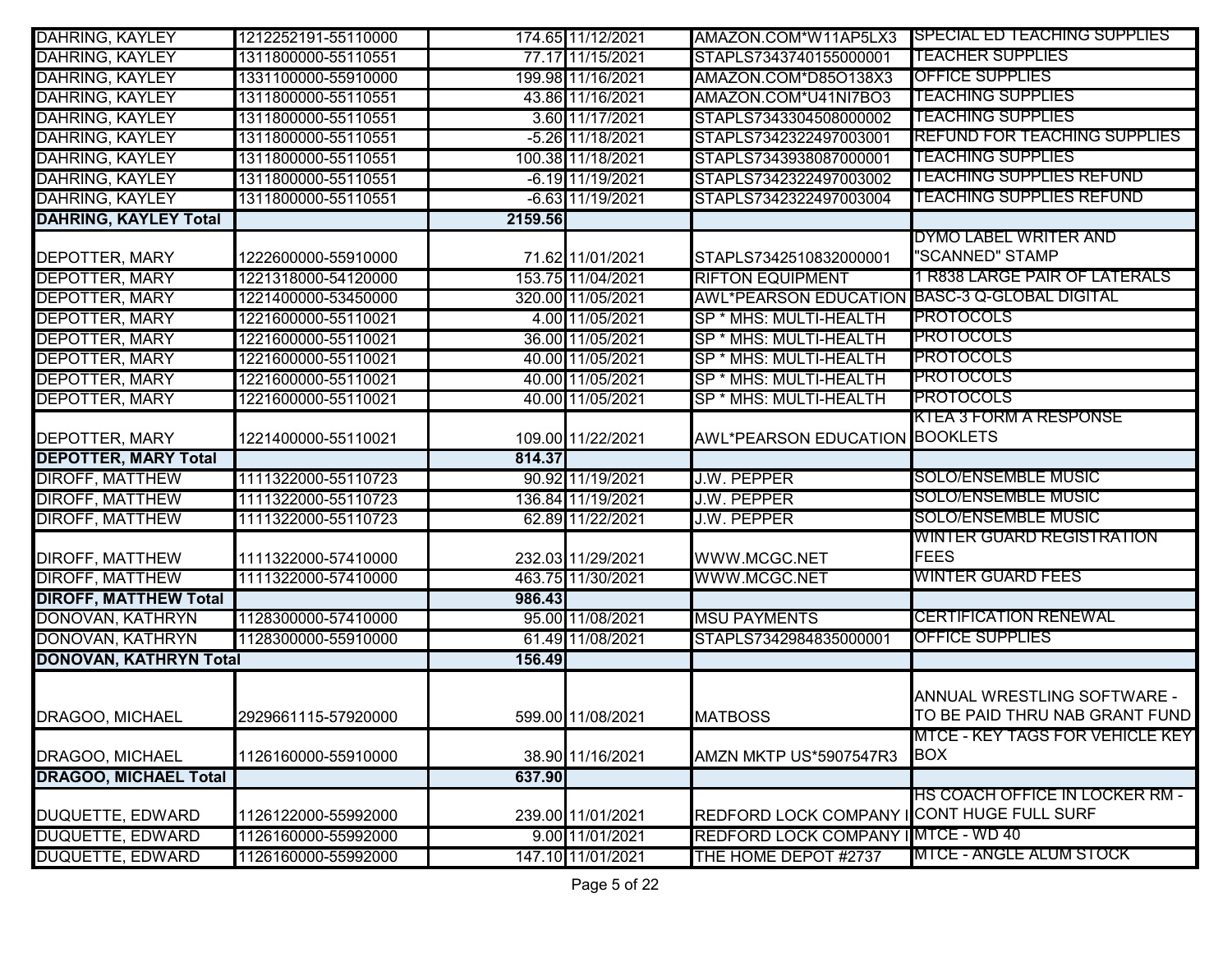|                               |                     |         |                    |                                               | MTCE TOOLS - HAMMER, PLIERS,         |
|-------------------------------|---------------------|---------|--------------------|-----------------------------------------------|--------------------------------------|
|                               |                     |         |                    |                                               | <b>BLADES TRIGGER CLAMP TITANIUM</b> |
| DUQUETTE, EDWARD              | 1126160000-55980000 |         | 179.02 11/04/2021  | THE HOME DEPOT #2737                          | <b>BIT SET</b>                       |
| <b>DUQUETTE, EDWARD</b>       | 1126118000-55992000 |         | 24.00 11/08/2021   | REDFORD LOCK COMPANY INM6 - LOCKER KEYS       |                                      |
| <b>DUQUETTE, EDWARD</b>       | 1126118000-55992000 |         | 16.00 11/08/2021   | REDFORD LOCK COMPANY INM5 KEYS                |                                      |
| <b>DUQUETTE, EDWARD</b>       | 1126152000-55992000 |         | 18.76 11/08/2021   | THE HOME DEPOT #2737                          | <b>ECEC BOOKCASE REPAIR</b>          |
| <b>DUQUETTE, EDWARD</b>       | 1126170000-55992000 |         | 13.96 11/08/2021   | THE HOME DEPOT #2737                          | <b>BUS GARAGE PAINT</b>              |
|                               |                     |         |                    |                                               | ECEC DOORS - DOOR STOP               |
| DUQUETTE, EDWARD              | 1126152000-55992000 |         | 53.94 11/10/2021   | THE HOME DEPOT #2737                          | <b>KICKDOWN</b>                      |
| <b>DUQUETTE, EDWARD</b>       | 1126118000-55992000 |         | 42.98 11/11/2021   | THE HOME DEPOT #2737                          | NM6 HALLWAY PAINT                    |
| DUQUETTE, EDWARD              | 1126122000-55992000 |         | 85.71 11/15/2021   | THE HOME DEPOT #2737                          | <b>HS STAGE FLOOR</b>                |
|                               |                     |         |                    |                                               | <u>'OH FREEZER - DOOR STOP WALL</u>  |
| DUQUETTE, EDWARD              | 1126112000-55992000 |         | 9.48 11/16/2021    | <b>GREAT LAKES ACE HDWE</b>                   | MOUNT FOR THE FREEZER                |
|                               |                     |         |                    |                                               | OH FLOORING - ADHESIVE AND           |
| DUQUETTE, EDWARD              | 1126112000-55992000 |         | 14.86 11/17/2021   | <b>GREAT LAKES ACE HDWE</b>                   | <b>FASTNERS</b>                      |
| <b>DUQUETTE, EDWARD</b>       | 1126111000-55992000 |         | 51.88 11/18/2021   | THE HOME DEPOT #2737                          | VO CLASS 121 BLINDS                  |
| <b>DUQUETTE, EDWARD</b>       | 1126122000-55992000 |         | 79.89 11/19/2021   | THE HOME DEPOT #2737                          | <b>HS CLOSE HANGER</b>               |
| <b>DUQUETTE, EDWARD</b>       | 1126122000-55992000 |         | 32.39 11/22/2021   | THE HOME DEPOT #2737                          | <b>HS CHEER CLOSET ROD</b>           |
| <b>DUQUETTE, EDWARD</b>       | 1126122000-55992000 |         | 597.28 11/22/2021  | THE HOME DEPOT #2737                          | HS - PAINT FOR THE HS THEATRE        |
| <b>DUQUETTE, EDWARD</b>       | 1126160000-55992000 |         | 1450.86 11/24/2021 | SHERWIN WILLIAMS 70119                        | <b>MTCE TOOLS - PAINT SPRAYER</b>    |
| <b>DUQUETTE, EDWARD</b>       | 1126103000-55992000 |         | 90.00 11/30/2021   | REDFORD LOCK COMPANY ITTC - MASTER KEY CHARGE |                                      |
|                               |                     |         |                    |                                               | <b>MS - KITCHEN MASTER KEY</b>       |
| DUQUETTE, EDWARD              | 1126120000-55992000 |         | 15.00 11/30/2021   | REDFORD LOCK COMPANY I CHARGW                 |                                      |
| <b>DUQUETTE, EDWARD Total</b> |                     | 3171.11 |                    |                                               |                                      |
| <b>ERICKSON, TODD</b>         | 1122218000-55410000 |         | 164.30 11/01/2021  | <b>DEMCO INC</b>                              | <b>LIBRARY SUPPLIES</b>              |
| <b>ERICKSON, TODD</b>         | 1122218000-55410000 |         | 120.40 11/15/2021  | <b>DEMCO INC</b>                              | <b>LIBRARY SUPPLIES</b>              |
| <b>ERICKSON, TODD</b>         | 2929618217-57920000 |         | 995.75 11/18/2021  | AMAZON.COM*UZ2EG9N13                          | <b>BOOKS FOR MARCH MADNESS</b>       |
| <b>ERICKSON, TODD</b>         | 2929618217-57920000 |         | 61.11 11/18/2021   | <b>AMZN MKTP US*BJ1S94LT3</b>                 | <b>BOOKS FOR MARCH MADNESS</b>       |
| <b>ERICKSON, TODD</b>         | 2929618217-57920000 |         | 3200.28 11/22/2021 | FOLLETT SCHOOL SOLUTIO BOOKS FOR LIBRARY      |                                      |
| <b>ERICKSON, TODD</b>         | 2929618217-57920000 |         | 48.93 11/23/2021   | AMZN MKTP US*G97KG9BL3 BOOKS FOR LIBRARY      |                                      |
| <b>ERICKSON, TODD Total</b>   |                     | 4590.77 |                    |                                               |                                      |
| FENCHEL, LISA                 | 1111118000-53450000 |         | 96.00 11/08/2021   | PADLET* PADLET SOFTWAR PADLET - JENKINS       |                                      |
| <b>FENCHEL, LISA Total</b>    |                     | 96.00   |                    |                                               |                                      |
| <b>FULAR, JAMES</b>           | 1126160000-55992000 |         | 353.05 11/01/2021  | AMAZON.COM*4S19O1J23                          | <b>MTCE SHOP WORK LIGHTS</b>         |
|                               |                     |         |                    |                                               | <b>DISTRICT WIDE - COMPRESSOR</b>    |
|                               |                     |         |                    |                                               | <b>RENTAL FOR WINTERIZING</b>        |
|                               |                     |         |                    |                                               | IRRIGATIO AND CONCESSION             |
| FULAR, JAMES                  | 1126160000-54220000 |         | 592.30 11/16/2021  | CHET S RENT ALL - NOVI                        | <b>STANDS</b>                        |
|                               |                     |         |                    |                                               | <b>DISTRICT WIDE - SNOWPLOW</b>      |
| <b>FULAR, JAMES</b>           | 1126160000-55993000 |         | 135.95 11/17/2021  | AMZN MKTP US*R40447JZ3                        | <b>STAKES</b>                        |
|                               |                     |         |                    |                                               | GROUNDS STAFF - 2022 MI              |
| <b>FULAR, JAMES</b>           | 1126160000-53220000 |         | 520.00 11/22/2021  | MICHIGAN TURFGRASS FOU TURFGRASS CONFERENCE   |                                      |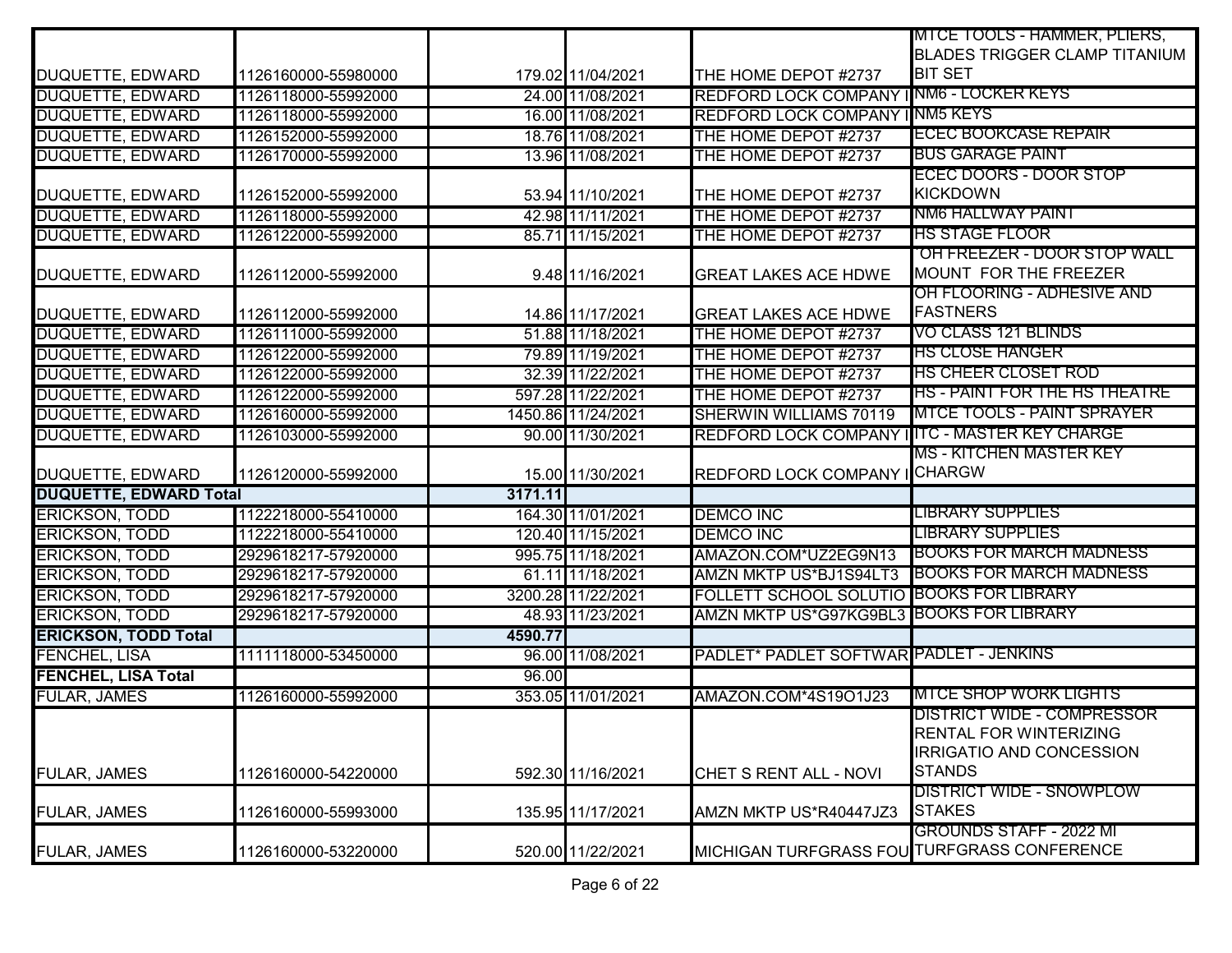|                                                |                     |         |                                        |                                               | HS AIR COMPRESSOR RENTAL FOR                                                           |
|------------------------------------------------|---------------------|---------|----------------------------------------|-----------------------------------------------|----------------------------------------------------------------------------------------|
| FULAR, JAMES                                   | 1126160000-54220000 |         | 85.25 11/23/2021                       | CHET S RENT ALL - NOVI                        | HS SOCCER WINTERIZATION                                                                |
|                                                |                     |         |                                        |                                               | NM AIR COMPRESSOR RENTAL FOR                                                           |
|                                                |                     |         |                                        |                                               | <b>NEW SOCCER PAVILLION</b>                                                            |
| <b>FULAR, JAMES</b>                            | 1126160000-54220000 |         | 85.25 11/23/2021                       | CHET S RENT ALL - NOVI                        | <b>WINTERIZATION</b>                                                                   |
|                                                |                     |         |                                        |                                               | <b>ESB LOBBY - BUNN AUTOMATIC 12</b>                                                   |
| FULAR, JAMES                                   | 1126101000-55992000 |         | 667.80 11/24/2021                      | AMZN MKTP US*MV7TM5WA1XCUP COFFEE BREWER      |                                                                                        |
| <b>FULAR, JAMES</b>                            | 1126123000-55993000 |         | 610.56 11/26/2021                      | ZORO TOOLS INC                                | <b>ROAR SALT SPREADER</b>                                                              |
| <b>FULAR, JAMES</b>                            | 1126118000-55993000 |         | 610.56 11/26/2021                      | <b>ZORO TOOLS INC</b>                         | NM6TH SALT SPREADER                                                                    |
| <b>FULAR, JAMES Total</b>                      |                     | 3660.72 |                                        |                                               |                                                                                        |
| <b>GILMORE, MEGAN</b>                          | 1311800000-55110551 |         | 63.40 11/19/2021                       | <b>OTC BRANDS INC</b>                         | <b>CLASSROOM SUPPLIES</b>                                                              |
| <b>GILMORE, MEGAN</b>                          | 1311800000-55110551 |         | 6.89 11/19/2021                        | SCHOLASTIC, INC.                              | <b>BOOKS</b>                                                                           |
| <b>GILMORE, MEGAN</b>                          | 1311800000-55110551 |         | 11.13 11/22/2021                       | SCHOLASTIC, INC.                              | <b>BOOKS</b>                                                                           |
| <b>GILMORE, MEGAN Total</b>                    |                     | 81.42   |                                        |                                               |                                                                                        |
|                                                |                     |         |                                        |                                               | <u>IHAND WARMERS AND</u>                                                               |
| <b>GORNY, KIMBERLY</b>                         | 1111113000-55110708 |         | 61.04 11/08/2021                       | AMAZON.COM*FY0RO4593                          | ADDRESS/NOTEBOOK                                                                       |
| <b>GORNY, KIMBERLY</b>                         | 2929613275-57920000 |         | 28.98 11/11/2021                       | AMZN MKTP US*4O6NY75N3 SAFETY VEST            |                                                                                        |
|                                                |                     |         |                                        |                                               | DOG GATE FOR RUTHIE OUR                                                                |
| <b>GORNY, KIMBERLY</b>                         | 1111113000-55110708 |         | 49.99 11/12/2021                       | AMAZON.COM*VJ9D617F3                          | <b>THERAPY DOG</b>                                                                     |
| <b>GORNY, KIMBERLY</b>                         | 1111113000-55110708 |         | 27.85 11/17/2021                       | AMAZON.COM*DU8TP19E3                          | <b>BOOKS FOR CLASSROOM</b>                                                             |
| <b>GORNY, KIMBERLY</b>                         | 1122213000-55310000 |         | 9.99 11/19/2021                        | AMZN MKTP US*584AD10X3                        | <b>SELF INKING STAMP</b>                                                               |
|                                                |                     |         |                                        |                                               | <b>UMBRELLA'S FOR PARENT PICK</b>                                                      |
| <b>GORNY, KIMBERLY</b>                         | 1111113000-55110708 |         | 31.62 11/19/2021                       | THE HOME DEPOT #2737                          | <b>UP/BUS DUTY</b>                                                                     |
|                                                |                     |         |                                        |                                               | <b>CARTS FOR BOOK RETURN &amp; TAPE</b>                                                |
| <b>GORNY, KIMBERLY</b>                         | 1122213000-55310000 |         | 284.07 11/22/2021                      | AMAZON.COM*H91HQ58R3                          | <b>DISPENSER FOR BOOK REPAIR</b>                                                       |
| <b>GORNY, KIMBERLY Total</b>                   |                     | 493.54  |                                        |                                               |                                                                                        |
| <b>GREAVES, JASON</b>                          | 1126160000-55992000 |         | 48.00 11/08/2021                       |                                               | REDFORD LOCK COMPANY IMTCE - KEYS FOR MTCE STAFF                                       |
|                                                |                     |         |                                        |                                               |                                                                                        |
|                                                |                     |         |                                        |                                               | <b>MTCE - MOWER REPAIR - SEAL</b>                                                      |
| <b>GREAVES, JASON</b>                          | 1126160000-54120000 |         | 555.89 11/10/2021                      |                                               | MARKS OUTDOOR POWER EOVERHAUL KIT FILTER OIL CHANGE<br><b>ECEC PLAYGROUND - SAFETY</b> |
|                                                |                     |         | 101.14 11/11/2021                      |                                               | <b>WALK, REFLECTIVE TAPE</b>                                                           |
| <b>GREAVES, JASON</b>                          | 1126152000-55992000 |         |                                        | <b>MENARDS WIXOM MI</b>                       | HS RM 222 CEILING LEAK REPAIR                                                          |
| <b>GREAVES, JASON</b>                          | 1126122000-55992000 |         | 23.92 11/11/2021                       | <b>MENARDS WIXOM MI</b>                       | <u>NM5 SINK REPAIR - THREAD TUBE</u>                                                   |
|                                                |                     |         |                                        |                                               | <b>EXTENSION TUBE.</b>                                                                 |
| <b>GREAVES, JASON</b>                          | 1126118000-55992000 |         | 26.30 11/11/2021                       | THE HOME DEPOT #2737                          |                                                                                        |
|                                                |                     |         |                                        |                                               | IHS AUD CATWALK SAFETY<br><b>MATERIALS</b>                                             |
| <b>GREAVES, JASON</b>                          | 1126122000-55992000 |         | 190.72 11/15/2021<br>155.35 11/15/2021 | MENARDS WIXOM MI<br>THE HOME DEPOT #2737      | <b>MTCE SHOP SUPPLIES</b>                                                              |
| <b>GREAVES, JASON</b>                          | 1126160000-55980000 |         |                                        |                                               | <b>MTCE SHOP SUPPLIES - JAW</b>                                                        |
|                                                | 1126160000-55980000 |         |                                        |                                               | LOCKING PLIERS; TOOL BAG                                                               |
| <b>GREAVES, JASON</b><br><b>GREAVES, JASON</b> | 1126160000-55992000 |         | 49.53 11/15/2021<br>154.00 11/17/2021  | THE HOME DEPOT #2737<br>SP * WB GRAFF REMOVER | MTCE STOCK - GRAFFITI REMOVER                                                          |
| <b>GREAVES, JASON</b>                          | 1126122000-55992000 |         | 16.56 11/17/2021                       |                                               | <b>HS AUD CATWALK PARTS</b>                                                            |
| <b>GREAVES, JASON</b>                          | 1126160000-55980000 |         | 147.99 11/18/2021                      | THE HOME DEPOT #2737<br><b>ADI-SF</b>         | <b>MTCE - ELECTRIC LIFT CABLE</b>                                                      |
|                                                |                     |         | Page / or 22                           |                                               |                                                                                        |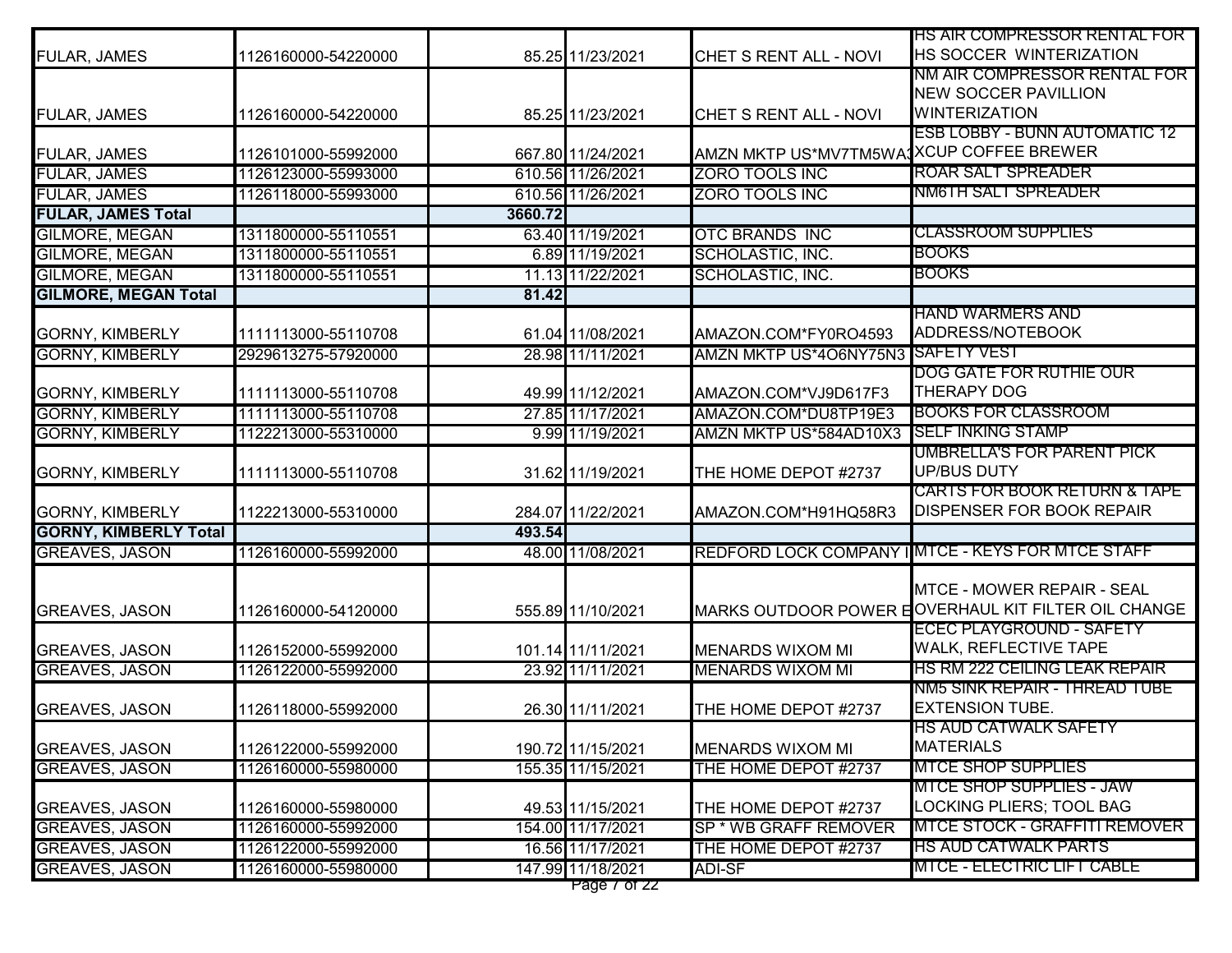|                                 |                     |         |                    |                                               | ROAR - HEX HD PLUG TO CAP                                                             |
|---------------------------------|---------------------|---------|--------------------|-----------------------------------------------|---------------------------------------------------------------------------------------|
| <b>GREAVES, JASON</b>           | 1126123000-55992000 |         | 12.89 11/19/2021   | <b>GREAT LAKES ACE HDWE</b>                   | <b>WATER LINE</b>                                                                     |
| <b>GREAVES, JASON</b>           | 1126122000-55992000 |         | 33.40 11/19/2021   | THE HOME DEPOT #2737                          | <b>IHS CHEER</b>                                                                      |
| <b>GREAVES, JASON</b>           | 1126160000-55992000 |         | 37.49 11/22/2021   | THE HOME DEPOT #2737                          | <b>MTCE SHOP SUPPLIES - PIPE</b><br><b>BUSHING; HANDY HOOK; RUBBER</b><br><b>HOSE</b> |
| <b>GREAVES, JASON</b>           | 1126122000-55992000 |         | 2300.00 11/24/2021 | <b>BSN SPORTS LLC</b>                         | HS FIELD HOUSE BACKBOARD PADS                                                         |
| <b>GREAVES, JASON</b>           | 1126101000-55990000 |         | 624.34 11/24/2021  | THE WEBSTAURANT STORE ESB - COFFEE POT        |                                                                                       |
| <b>GREAVES, JASON</b>           | 1126122000-55992000 |         | 570.00 11/26/2021  | THE HOME DEPOT #2737                          | <u>HS AUDITORIUM</u>                                                                  |
| <b>GREAVES, JASON Total</b>     |                     | 5047.52 |                    |                                               |                                                                                       |
| <b>HANSEN, ANN</b>              | 1311800000-53220551 |         | 24.00 11/22/2021   | <b>APPELBAUM TRAINING INS</b>                 | <b>PS AIDE TRAINING</b>                                                               |
| <b>HANSEN, ANN Total</b>        |                     | 24.00   |                    |                                               |                                                                                       |
| HARBAR, ERIN                    | 1111322000-55110702 |         | 258.18 11/01/2021  | <b>MOLLY HAWKINS HOUSE IN</b>                 | SPLIT - PAPER AND CANVAS FOR<br>DRAWING, PAINTING, ART FUNDIES                        |
| HARBAR, ERIN                    | 1711322000-55110614 |         | 64.54 11/01/2021   |                                               | MOLLY HAWKINS HOUSE IN SPLIT - PAPER AND CANVAS FOR IB                                |
| HARBAR, ERIN                    | 1111322000-53450000 |         | 11.50 11/08/2021   | <b>EDPUZZLE PRO TEACHER</b>                   | ONLINE TEACHING TOOL FOR ART<br><b>VIDEOS</b>                                         |
| <b>HARBAR, ERIN Total</b>       |                     | 334.22  |                    |                                               |                                                                                       |
| HARRIS, CHRISTINE               | 1111322000-53430000 |         | 7.95 11/23/2021    | USPS PO 2569200376                            | MAILING OF RETIRED STAFF<br>AWARD.                                                    |
| <b>HARRIS, CHRISTINE Total</b>  |                     | 7.95    |                    |                                               |                                                                                       |
| HAWKINS, STEPHANIE              | 1311800000-55110551 |         | 15.27 11/11/2021   | <b>WAL-MART #1754</b>                         | GOOGLY EYES, PUMPKIN PIE<br><b>SUPPLIES</b>                                           |
| <b>HAWKINS, STEPHANIE</b>       | 1311800000-55110551 |         | 9.53 11/15/2021    | AMZN MKTP US*A75A878M3 STAR STICKERS          |                                                                                       |
| <b>HAWKINS, STEPHANIE</b>       | 1311800000-55110551 |         | 4.98 11/18/2021    | <b>WAL-MART #1754</b>                         | <b>GUMMY BEARS FOR GRAPHING</b>                                                       |
| <b>HAWKINS, STEPHANIE</b>       | 1311800000-55110551 |         | 27.46 11/22/2021   | AMZN MKTP US*2V8TW11N0 HOLIDAY PARTY SUPPLIES |                                                                                       |
| <b>HAWKINS, STEPHANIE Total</b> |                     | 57.24   |                    |                                               |                                                                                       |
| <b>HENDERSON, BETH</b>          | 1125200000-57410000 |         | 345.00 11/09/2021  | <b>INTERNATL SOCIETY</b>                      | <b>MEMBERSHIP DUES-MCDONNELL</b>                                                      |
| <b>HENDERSON, BETH</b>          | 1125200000-55910000 |         | 1253.30 11/10/2021 | STAPLS7342173056000001                        | <b>PALLET OF COPY PAPER - ESB</b>                                                     |
| <b>HENDERSON, BETH</b>          | 1125200000-53610000 |         | 102.96 11/12/2021  | <b>IN *PRINT &amp; MARKETING</b>              | <b>BANK DEPOSIT TICKETS</b>                                                           |
| <b>HENDERSON, BETH</b>          | 1125200000-53220000 |         | 85.00 11/17/2021   | <b>MSBO</b>                                   | <b>MSBO WEBINAR REGISTRATION -</b><br><b>CROSS</b>                                    |
| <b>HENDERSON, BETH</b>          | 1124120000-55910000 |         | 229.33 11/22/2021  | <b>IN *PRINT &amp; MARKETING</b>              | <b>SPLIT - MS ENVELOPES</b>                                                           |
| HENDERSON, BETH                 | 2529700000-55910000 |         | 62.83 11/22/2021   | IN *PRINT & MARKETING                         | SPLIT - FS ENVELOPES                                                                  |
| <b>HENDERSON, BETH</b>          | 1331100000-55910000 |         | 40.33 11/22/2021   | IN *PRINT & MARKETING                         | SPLIT - CENTRAL ENROLLMENT<br><b>ENVELOPES</b>                                        |
| <b>HENDERSON, BETH</b>          | 1124123000-55910000 |         | 40.33 11/22/2021   | IN *PRINT & MARKETING                         | SPLIT - ROAR CENTER ENVELOPES                                                         |
| <b>HENDERSON, BETH</b>          | 1522600331-55910000 |         | 62.84 11/22/2021   | IN *PRINT & MARKETING                         | SPLIT - ADULT ED ENVELOPES                                                            |
| <b>HENDERSON, BETH</b>          | 1522600331-55910000 |         | 43.50 11/22/2021   | IN *PRINT & MARKETING                         | SPLIT - CAREER PREP HS                                                                |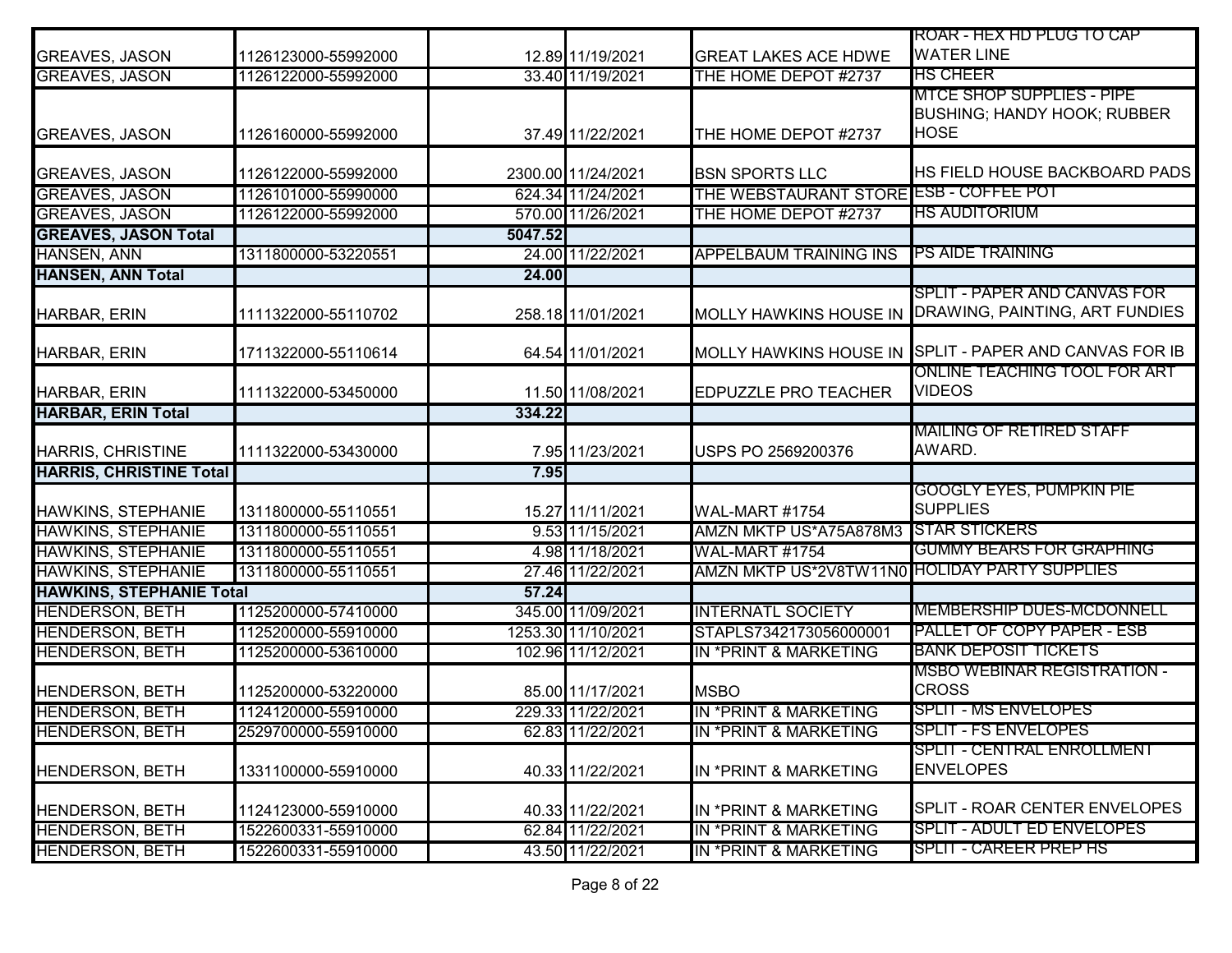|                              |                     |         |                   |                                     | <b>SPLIT - SUMMER SCHOOL</b>                                                    |
|------------------------------|---------------------|---------|-------------------|-------------------------------------|---------------------------------------------------------------------------------|
| HENDERSON, BETH              | 1711322000-53710651 |         | 40.34 11/22/2021  | IN *PRINT & MARKETING               | <b>ENVELOPES (7.77%)</b>                                                        |
|                              |                     |         |                   |                                     | <b>REFUND AP CHECK STOCK TAX</b>                                                |
| <b>HENDERSON, BETH</b>       | 1125200000-55910000 |         | -22.80 11/24/2021 | RR DONNELLEY-PAYMETRIC CREDIT       |                                                                                 |
| <b>HENDERSON, BETH Total</b> |                     | 2282.96 |                   |                                     |                                                                                 |
|                              |                     |         |                   |                                     | <b>TEACHING SUPPLIES -</b>                                                      |
| <b>HERTRICH, MARINA</b>      | 1111118000-55110708 |         | 111.94 11/01/2021 | AMAZON.COM*FI36C4QW3                | <b>HUBENSCHMIDT</b>                                                             |
| <b>HERTRICH, MARINA</b>      | 1111118000-55110708 |         | 60.60 11/01/2021  | AMZN MKTP US*6582A1PB3              | <b>TEACHING SUPPLIES - BISHOP</b>                                               |
| <b>HERTRICH, MARINA</b>      | 1111118000-55110729 |         | 26.95 11/04/2021  | AMAZON.COM*Y48XV9TN3                | <b>BOOKS FOR 5TH GRADE ELA</b>                                                  |
| HERTRICH, MARINA             | 1111118000-55110799 |         | 28.56 11/05/2021  | AMAZON.COM*KZ8VA1313                | BANDAIDS FOR CLASSROOMS AND<br>OFFICE (5TH GRADE)                               |
| <b>HERTRICH, MARINA</b>      | 1111118000-55110799 |         | 28.56 11/05/2021  | AMZN MKTP US*BZ3GT3XG3 GRADE)       | <b>SPLIT - BANDAIDS FOR</b><br>CLASSROOMS AND OFFICE (6TH                       |
| <b>HERTRICH, MARINA</b>      | 1111118000-55110799 |         | 29.94 11/05/2021  | AMZN MKTP US*BZ3GT3XG3 ROOM         | <b>SPLIT - GLOVES FOR HODGES</b>                                                |
| <b>HERTRICH, MARINA</b>      | 1111118000-55110729 |         | 157.27 11/08/2021 | AMAZON.COM*BN8XG5EH3                | <b>BOOKS FOR 5TH GRADE ELA</b>                                                  |
|                              |                     |         |                   |                                     | WHITEBOARD CLEANER REFUND -                                                     |
| <b>HERTRICH, MARINA</b>      | 1111118000-55110708 |         | -3.99 11/08/2021  | <b>AMZN MKTP US</b>                 | <b>TYRPAK</b>                                                                   |
| <b>HERTRICH, MARINA</b>      | 1111118000-55110708 |         | 81.96 11/08/2021  | AMZN MKTP US*5767T6KC3              | <b>TEACHING SUPPLIES - KOZLOWSKI</b>                                            |
| <b>HERTRICH, MARINA</b>      | 2929618216-57920000 |         | 126.88 11/08/2021 |                                     | JOANN STORES*JOANN.COMCAMP HAT FLEECE - ERICKSON                                |
| <b>HERTRICH, MARINA</b>      | 1111118000-55110708 |         | 18.99 11/11/2021  | AMZN MKTP US*F71ZU9JS3              | ITEACHING SUPPLIES - TYRPAK                                                     |
| <b>HERTRICH, MARINA</b>      | 1111118000-55110708 |         | 70.38 11/11/2021  | AMZN MKTP US*QK1492DP3 STIFF/TYRPAK | <b>TEACHING SUPPLIES -</b>                                                      |
| <b>HERTRICH, MARINA</b>      | 1111118000-54910000 |         | 18.15 11/12/2021  | <b>GFL ENVIRONMENTAL - NO</b>       | <b>RECYCLING</b>                                                                |
| <b>HERTRICH, MARINA</b>      | 1111118730-55110000 |         | 88.11 11/12/2021  | STAPLS7343588606000001              | <b>SCIENCE COMPOSITION</b><br>NOTEBOOKS - 6TH GRADE                             |
| <b>HERTRICH, MARINA</b>      | 1111118730-55110000 |         | 440.54 11/12/2021 | STAPLS7343588606000002              | <b>SCIENCE COMPOSITION</b><br>NOTEBOOKS - 6TH GRADE                             |
| <b>HERTRICH, MARINA</b>      | 1111118000-55110708 |         | 118.01 11/15/2021 |                                     | AMZN MKTP US*Y97OB2CF3 ITEACHING SUPPLIES - SKUPIN                              |
| HERTRICH, MARINA             | 1111118000-55110731 |         | 54.99 11/16/2021  | AMAZON.COM*WK7RY2B23                | <b>SOCIAL STUDIES TEACHING</b><br><b>SUPPLIES - BARANEK</b>                     |
| <b>HERTRICH, MARINA</b>      | 1111118000-55110708 |         | 12.19 11/17/2021  | AMAZON.COM*5W5JY4XF3                | <b>CLASSROOM SUPPLIES - DUTHIE</b>                                              |
| <b>HERTRICH, MARINA</b>      | 1111118000-55110708 |         | 156.32 11/17/2021 | AMZN MKTP US*1F3PD93P3              | <b>CLASSROOM SUPPLIES -</b><br>PENNYCUFF                                        |
| <b>HERTRICH, MARINA</b>      | 1111118000-55110729 |         | 127.98 11/17/2021 | STAPLS7343888981000001              | <b>ELA BOOKS - 6TH GRADE</b>                                                    |
| HERTRICH, MARINA             | 1111118730-55110000 |         | -88.55 11/18/2021 | STAPLS7343588606001001              | <b>REFUND FOR SCIENCE</b><br><b>COMPOSITION NOTEBOOKS - 6TH</b><br><b>GRADE</b> |
| <b>HERTRICH, MARINA</b>      | 1111118000-55110708 |         | 29.17 11/22/2021  | AMAZON.COM*564DK4J33                | <u> CLASSROOM SUPPLIES -</u><br><b>IZAHRADNIK</b>                               |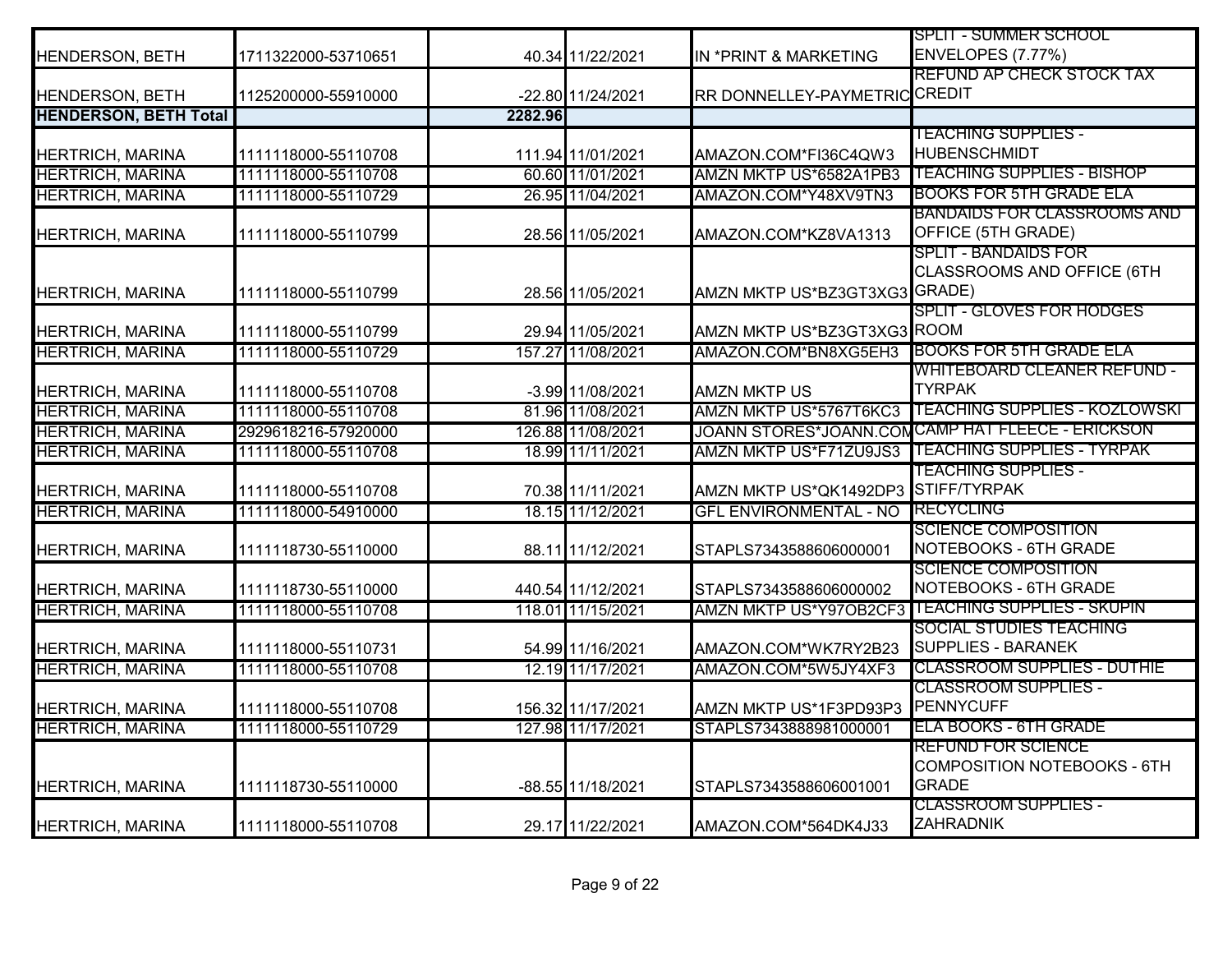|                               |                     |         |                    |                             | <b>REFUND FOR SCIENCE</b><br><b>COMPOSITION NOTEBOOKS - 6TH</b>                                                                           |
|-------------------------------|---------------------|---------|--------------------|-----------------------------|-------------------------------------------------------------------------------------------------------------------------------------------|
| HERTRICH, MARINA              | 1111118730-55110000 |         | -425.04 11/22/2021 | STAPLS7343588606002001      | <b>GRADE</b><br><b>REFUND FOR SCIENCE</b>                                                                                                 |
| <b>HERTRICH, MARINA</b>       | 1111118730-55110000 |         | -17.71 11/22/2021  | STAPLS7343588606008001      | <b>COMPOSITION NOTEBOOKS - 6TH</b><br><b>GRADE</b>                                                                                        |
| <b>HERTRICH, MARINA</b>       | 1111118000-55110708 |         | 30.54 11/23/2021   | AMAZON.COM*0Z3ML80O3        | <b>TEACHING SUPPLIES - BYRNE</b>                                                                                                          |
| <b>HERTRICH, MARINA</b>       | 1111118000-55110708 |         | 64.98 11/23/2021   |                             | AMZN MKTP US*KJ0GW8Y63 CLASSROOM SUPPLIES - BYRNE                                                                                         |
| HERTRICH, MARINA              | 2929618216-57920000 |         | 81.24 11/24/2021   | <b>BENITO S CAFE</b>        | LUNCH FOR 5TH GRADE CAMP HAT<br><b>MAKING VOLUNTEERS</b>                                                                                  |
| <b>HERTRICH, MARINA</b>       | 1111118000-55110708 |         | 41.30 11/30/2021   |                             | AMZN MKTP US*4Q3GP9YJ3 CLASSROOM SUPPLIES - RADTKE                                                                                        |
| <b>HERTRICH, MARINA Total</b> |                     | 1470.26 |                    |                             |                                                                                                                                           |
| HOLLY, SHEILA                 | 1123100000-55990000 |         | 14.76 11/08/2021   | <b>SCHOOL SPECIALTY LLC</b> | CA 60 FILE FOLDERS FOR THE NOVI<br><b>VIRTUAL SCHOOL</b>                                                                                  |
| HOLLY, SHEILA                 | 1123100000-55910000 |         | 95.42 11/17/2021   | STAPLS7343850448000002      | <b>BOARD OF EDUCATION OFFICE</b><br><b>SUPPLIES</b>                                                                                       |
| HOLLY, SHEILA                 | 1123100000-55910000 |         | 95.41 11/17/2021   | STAPLS7343850448000002      | <b>SUPERINTENDENT OFFICE</b><br><b>SUPPLIES</b>                                                                                           |
| HOLLY, SHEILA                 | 1123200000-55910000 |         | 25.67 11/24/2021   | STAPLS7343850448000001      | <b>SUPERINTENDENT OFFICE</b><br><b>SUPPLIES</b>                                                                                           |
| <b>HOLLY, SHEILA Total</b>    |                     | 231.26  |                    |                             |                                                                                                                                           |
| HOSKINS, DIANE                | 2929625301-57920000 |         | 170.61 11/04/2021  | <b>EZCATERPRIMANTI BROS</b> | <b>STUDENT DINNER</b>                                                                                                                     |
| <b>HOSKINS, DIANE</b>         | 1513200332-55210000 |         | 343.68 11/05/2021  | AMZN MKTP US*NL9J85J83      | PSYCH BOOKS HSC                                                                                                                           |
| HOSKINS, DIANE                | 1522600332-55910000 |         | 190.81 11/05/2021  | STAPLS7342930222000001      | OFFICE SUPPLIES                                                                                                                           |
| <b>HOSKINS, DIANE</b>         | 1513200332-55210000 |         | 542.28 11/08/2021  | AMZN MKTP US*5D3B71403      | <b>PSYCH BOOKS HSC</b>                                                                                                                    |
| HOSKINS, DIANE                | 1513200332-55210000 |         | 85.90 11/08/2021   | AMZN MKTP US*AN1L722F3      | <b>PSYCH BOOKS - HSC</b>                                                                                                                  |
| HOSKINS, DIANE                | 1513200332-55210000 |         | 8.89 11/08/2021    | AMZN MKTP US*GV4649WY3 HSC  | PSYCH BOOK - TEACHER EDITION                                                                                                              |
| HOSKINS, DIANE                | 2929625301-57920000 |         | 211.98 11/08/2021  | SAMSCLUB.COM                | HOLIDAY PARTY SUPPLIES AND<br><b>DECORATIONS ESL</b>                                                                                      |
| HOSKINS, DIANE                | 2929625301-57920000 |         | 1271.11 11/08/2021 | SAMSCLUB.COM                | ROAR DECOR, ESL STUDENT<br><b>ACTIVITIES</b>                                                                                              |
| HOSKINS, DIANE                | 1513200332-55210000 |         | 151.92 11/09/2021  | AMZN MKTP US*S46QE3BJ3      | <b>PSYCH WORKBOOKS - HSC</b>                                                                                                              |
| HOSKINS, DIANE                | 2929625301-57920000 |         | 201.22 11/09/2021  | PANERA BREAD #608009 O      | <b>ESL TESTING &amp; CELEBRATION</b>                                                                                                      |
| HOSKINS, DIANE                | 2929625301-57920000 |         | 113.44 11/10/2021  | <b>BENITO S CAFE</b>        | <b>STUDENT DINNER</b>                                                                                                                     |
| HOSKINS, DIANE                | 2929625301-57920000 |         | 183.64 11/10/2021  | PANERA BREAD #608009 O      | <b>STUDENT DINNER</b>                                                                                                                     |
| <b>HOSKINS, DIANE</b>         | 1522600332-55910000 |         | 17.90 11/10/2021   | STAPLS7342930222000002      | <b>OFFICE SUPPLY</b>                                                                                                                      |
| HOSKINS, DIANE                | 1522600332-55910000 |         | 20.87 11/10/2021   | STAPLS7342930222000003      | OFFICE SUPPLY                                                                                                                             |
| HOSKINS, DIANE                | 1522600332-55910000 |         | 143.64 11/12/2021  | AMZN MKTP US*AA9FJ9153      | MATH BOOKS (51.03) 1513200332-<br>55210000, OFFICE SUPPLIES (92.61)<br>1522600332-55910000<br>PLEASE CHANGE ACCOUNT<br><b>ACCORDINGLY</b> |
|                               |                     |         | Page 10 of 22      |                             |                                                                                                                                           |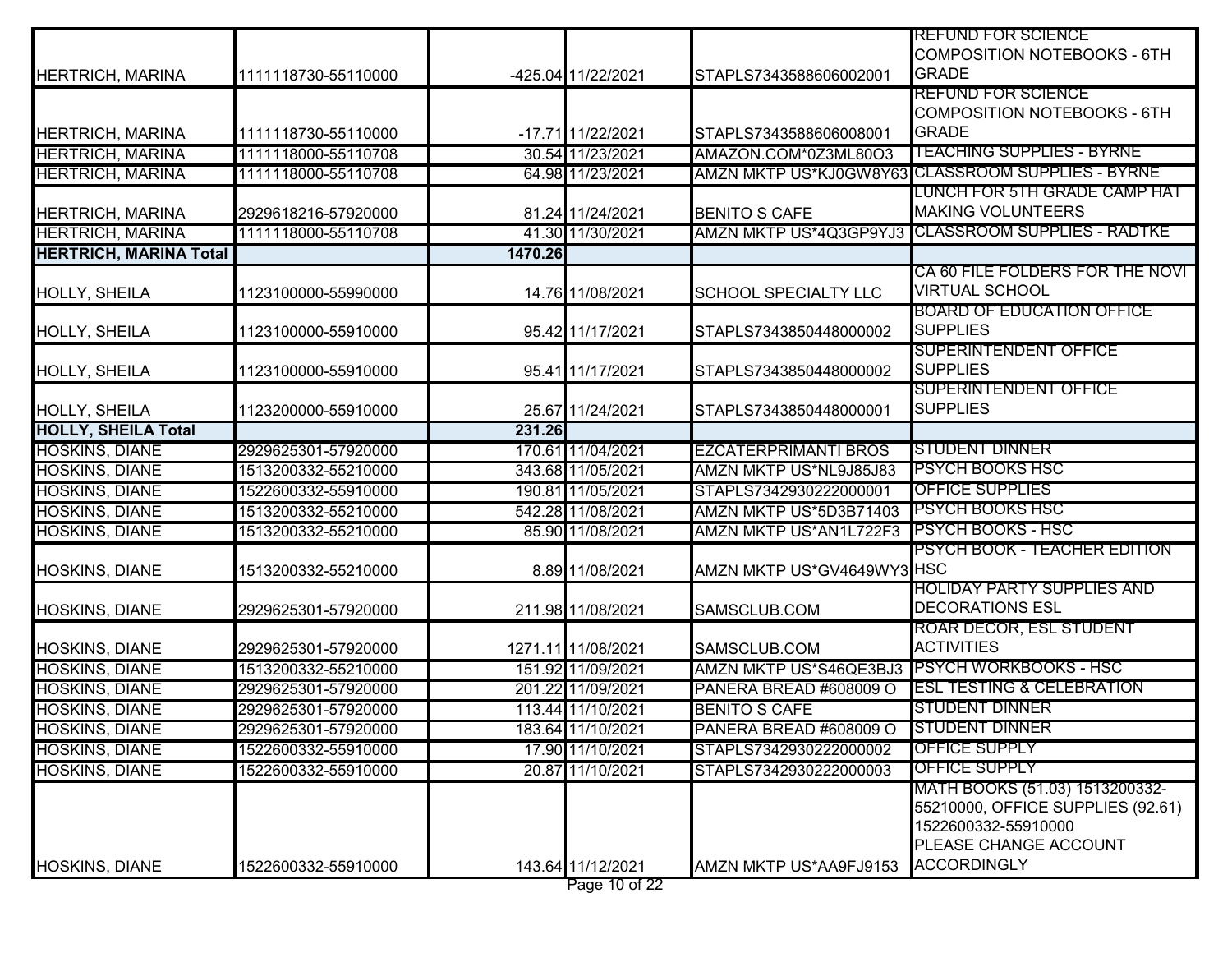| <b>HOSKINS, DIANE</b>       | 2929625301-57920000 |         | 26.90 11/12/2021                   | AMZN MKTP US*Q85PF9243 ESL RADIO         |                                                                                  |
|-----------------------------|---------------------|---------|------------------------------------|------------------------------------------|----------------------------------------------------------------------------------|
| <b>HOSKINS, DIANE</b>       | 2929625301-57920000 |         | 185.33 11/15/2021                  | THE HOME DEPOT #2737                     | <b>HOLIDAY ESL PARTY &amp; DECOR</b>                                             |
| <b>HOSKINS, DIANE</b>       | 2929625301-57920000 |         | 146.81 11/17/2021                  | <b>EZCATERPRIMANTI BROS</b>              | <b>STUDENT DINNER</b>                                                            |
| <b>HOSKINS, DIANE</b>       | 2929625301-57920000 |         | 125.25 11/17/2021                  | <b>TACO BELL 701707017387</b>            | <b>STUDENT DINNER</b>                                                            |
| <b>HOSKINS, DIANE</b>       | 2929625301-57920000 |         | 62.72 11/19/2021                   | <b>BENITO S CAFE</b>                     | <b>STAFF MEETING LUNCH</b>                                                       |
| <b>HOSKINS, DIANE</b>       | 2929625301-57920000 |         | 125.15 11/23/2021                  | PANERA BREAD #608009 O                   | <b>STUDENT DINNER</b>                                                            |
| <b>HOSKINS, DIANE</b>       | 2929625301-57920000 |         | 195.92 11/23/2021                  | SAMS CLUB #6657                          | <b>ESL PIES - THANKSGIVING</b>                                                   |
| <b>HOSKINS, DIANE</b>       | 2929625301-57920000 |         | 8.24 11/24/2021                    | AMAZON.COM*BP1MD2TM3                     | TO BE REIMBURSED                                                                 |
| <b>HOSKINS, DIANE</b>       | 2929625301-57920000 |         | 115.05 11/26/2021                  | <b>BENITO S CAFE</b>                     | <b>STUDENT DINNER</b>                                                            |
|                             |                     |         |                                    |                                          | <b>VENDING AND HOLIDAY</b>                                                       |
| <b>HOSKINS, DIANE</b>       | 2929625301-57920000 |         | 334.91 11/26/2021                  | SAMSCLUB.COM                             | <b>CELEBRATIONS</b>                                                              |
| <b>HOSKINS, DIANE</b>       | 2929625301-57920000 |         | 155.80 11/30/2021                  | JIMMY JOHNS - 396 - E-                   | <b>STUDENT DINNER</b>                                                            |
| HOSKINS, DIANE              | 2929625301-57920000 |         | 129.98 11/30/2021                  | WWW COSTCO COM                           | <b>HOLIDAY GIFT BASKETS ST. PAULS</b>                                            |
| <b>HOSKINS, DIANE Total</b> |                     | 5269.95 |                                    |                                          |                                                                                  |
| <b>JANTZ, ANGELA</b>        | 2929615275-57920000 |         | 618.00 11/01/2021                  | <b>EMAGINE NOVI</b>                      | FOURTH GRADE FIELD TRIP                                                          |
| <b>JANTZ, ANGELA</b>        | 2929615275-57920000 |         | 95.88 11/11/2021                   | WWW.WEVIDEO.COM/CHAR RECEIVED A REFUND.  | RENEWAL OF VIDEO EDITING<br>PROGRAM. DID NOT GIVE<br>AUTHORIZATION TO RENEW.     |
| <b>JANTZ, ANGELA</b>        | 1111115000-55110708 |         | 13.98 11/18/2021                   | AMZN MKTP US*J20844VY3                   | MAGNETS TO BE USED IN THE 2ND<br><b>GRADE CLASSROOM</b>                          |
| JANTZ, ANGELA               | 1111115000-55110708 |         | 34.48 11/26/2021                   |                                          | ZIP TIES AND TAPE TO BE USED IN<br>AMZN MKTP US*HA2OY9HQ3THE 2ND GRADE CLASSROOM |
| JANTZ, ANGELA               | 1111115000-55110708 |         | 16.99 11/29/2021                   | AMZN MKTP US*RK1M68G73 CLASSROOM         | MAGNET CLIPS AND ZIP TIES TO BE<br>USED IN THE 2ND GRADE                         |
| <b>JANTZ, ANGELA Total</b>  |                     | 779.33  |                                    |                                          |                                                                                  |
| <b>JARVIS, JUSTIN</b>       | 1129900000-55990000 |         | 23.97 11/08/2021                   | AMZN MKTP US*101N63QP3 BATTERIES         |                                                                                  |
| <b>JARVIS, JUSTIN</b>       | 1129900000-54120000 |         | 29.95 11/08/2021                   | AMZN MKTP US*7T7I74PZ3                   | <b>CABLE PATCHES</b>                                                             |
| <b>JARVIS, JUSTIN</b>       | 1129900000-55990000 |         | 55.86 11/08/2021                   | <b>AMZN MKTP US*IC1UV6SR3</b>            | <b>WALL ADAPTER</b>                                                              |
| <b>JARVIS, JUSTIN</b>       | 1129900000-55990000 |         | 239.96 11/08/2021                  |                                          | AMZN MKTP US*R63F97UA3 ELECTRONICS CABINET CASE                                  |
| <b>JARVIS, JUSTIN</b>       | 1129900000-55990000 |         | 114.96 11/09/2021                  | AMZN MKTP US*PR2ET8E53 STORAGE RACK      |                                                                                  |
| <b>JARVIS, JUSTIN</b>       | 1129900000-55990000 |         | 26.00 11/10/2021                   | <b>TARGET</b><br>00014654                | <b>BATTERIES</b>                                                                 |
| <b>JARVIS, JUSTIN</b>       | 1129900000-55990000 |         | 160.85 11/11/2021                  | THE HOME DEPOT #2737                     | <b>WIRE STRIPPERS MISC SUPPLIES</b>                                              |
| JARVIS, JUSTIN              | 1129900000-55990000 |         | 37.02 11/12/2021                   | THE HOME DEPOT #2737                     | <b>IMISC AUD SUPPLIES</b>                                                        |
| <b>JARVIS, JUSTIN</b>       | 1129900000-55990000 |         | 55.44 11/17/2021                   | THE HOME DEPOT #2737                     | <b>DIMMER SWITCH</b>                                                             |
| <b>JARVIS, JUSTIN</b>       | 1129900000-55990000 |         | 12.98 11/18/2021                   | <b>WAL-MART #2618</b>                    | <b>BATTERY ORGANIZER</b>                                                         |
| <b>JARVIS, JUSTIN</b>       | 1129900000-55990000 |         | 88.36 11/19/2021                   | THE HOME DEPOT #2737                     | <b>MISC AUD SUPPLIES</b>                                                         |
| <b>JARVIS, JUSTIN Total</b> |                     | 845.35  |                                    |                                          |                                                                                  |
| JOB, STACEY                 | 1311800000-55990551 |         | 27.98 11/01/2021                   | AMZN MKTP US*E563H9BN3 FIRST AID         |                                                                                  |
| <b>JOB, STACEY</b>          | 1311800000-55990551 |         | 95.76 11/12/2021                   | <b>AMZN MKTP US*456PE2AA3</b>            | <b>ICLEANING SUPPLIES</b>                                                        |
| <b>JOB, STACEY</b>          | 1311800000-55990551 |         | $30.04$ $11/17/2021$ <sub>22</sub> | AMZN MKTP US*BA5AO8VI3 CLEANING SUPPLIES |                                                                                  |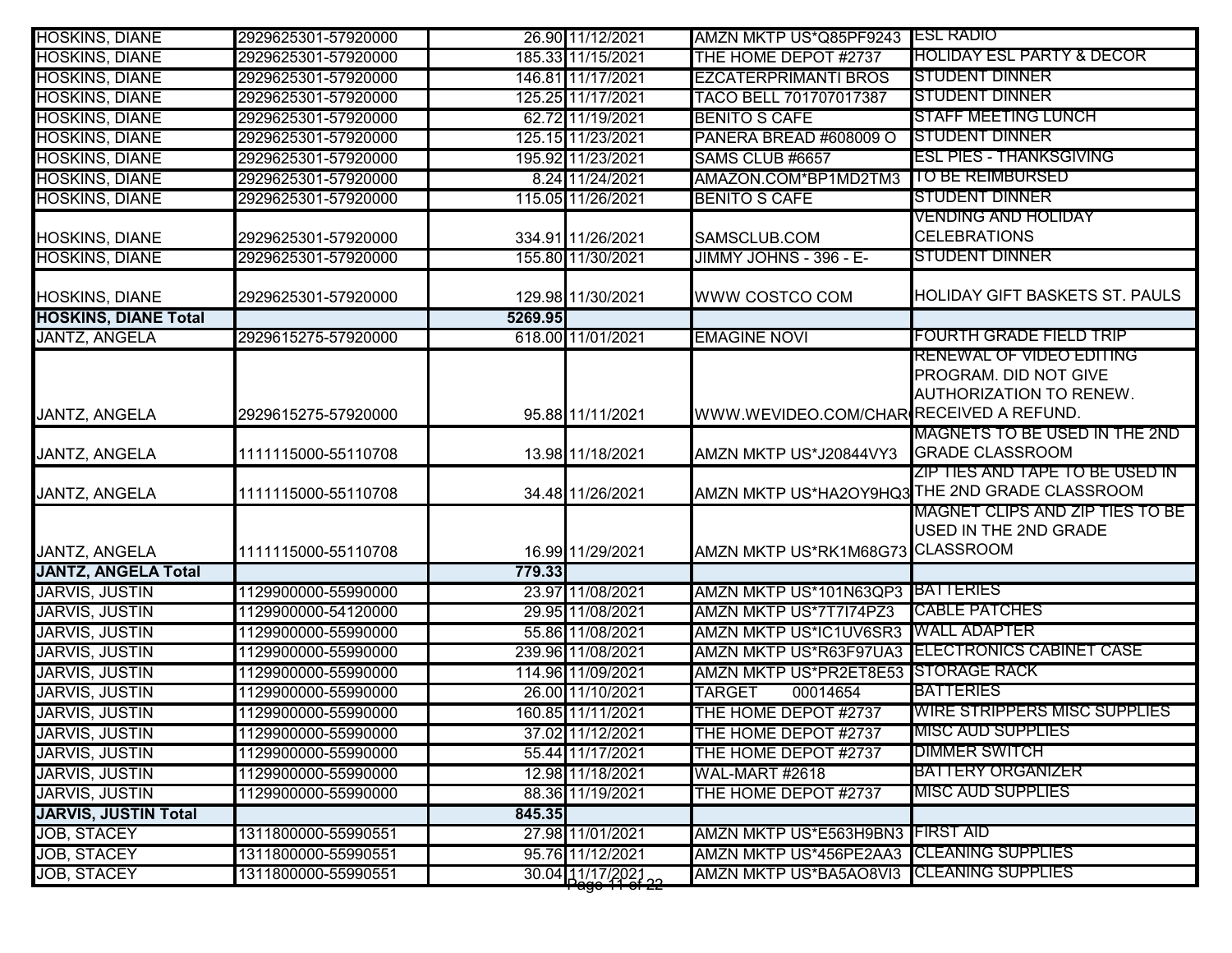| <b>JOB, STACEY</b>               | 1335100000-57410553 |        | 125.00 11/19/2021                             | <b>STATE OF MICHIGAN OCAL</b>                | <b>OH LICENSING FEE</b>                                                                                      |
|----------------------------------|---------------------|--------|-----------------------------------------------|----------------------------------------------|--------------------------------------------------------------------------------------------------------------|
| <b>JOB, STACEY</b>               | 1335100000-57410553 |        | 125.00 11/19/2021                             | <b>STATE OF MICHIGAN OCAL</b>                | <b>VO LICENSING FEE</b>                                                                                      |
| <b>JOB, STACEY</b>               | 1335100000-57410553 |        | 100.00 11/23/2021                             | <b>STATE OF MICHIGAN OCAL</b>                | <b>IMS LICENSING FEE</b>                                                                                     |
| <b>JOB, STACEY Total</b>         |                     | 503.78 |                                               |                                              |                                                                                                              |
| JORDAN, CHRISTOPHER              | 1126118000-55992000 |        | 7.10 11/01/2021                               | <b>GRAINGER</b>                              | NM6TH GRADE BOILER REPAIR -<br><b>BRASS SLEEVE</b>                                                           |
| <b>JORDAN, CHRISTOPHER</b>       | 1126122000-55992000 |        | 156.99 11/04/2021                             | <b>TRANE SUPPLY-113415</b>                   | <b>HS CHILLER - FAN 3 BLADE REPAIR</b>                                                                       |
| JORDAN, CHRISTOPHER              | 1126160000-55980000 |        | 21.94 11/11/2021                              | <b>MENARDS WIXOM MI</b>                      | <b>MTCE TOOL - SCREWDRIVER HVAC</b><br><b>TRUCK SUPPLY</b>                                                   |
| JORDAN, CHRISTOPHER              | 1126115000-55992000 |        | 39.00 11/12/2021                              | THE HOME DEPOT #2737                         | DF RM 206 VAV - INSULATED<br><b>FLEXIBLE DUCT</b>                                                            |
| <b>JORDAN, CHRISTOPHER</b>       | 1126115000-55992000 |        | 15.95 11/12/2021                              | THE HOME DEPOT #2737                         | DF RM 206 VAV - CLAMPS                                                                                       |
| <b>JORDAN, CHRISTOPHER</b>       | 1126118000-55992000 |        | 45.65 11/16/2021                              | <b>GRAINGER</b>                              | NM5 SPORT PARK HEATER                                                                                        |
| <b>JORDAN, CHRISTOPHER</b>       | 1126162000-54110000 |        | 6.20 11/17/2021                               |                                              | DOWNRIVER REFRIG SUP C BOSCO HEAT - ROLLOUT L300                                                             |
| <b>JORDAN, CHRISTOPHER Total</b> |                     | 292.83 |                                               |                                              |                                                                                                              |
| <b>KOBROSSY, THERESE</b>         | 1335100000-55990553 |        | 29.97 11/01/2021                              | MEIJER #122                                  | CANDY FOR AM & PM C.A.R.E.<br><b>HALLOWEEN PARTY</b>                                                         |
| <b>KOBROSSY, THERESE Total</b>   |                     | 29.97  |                                               |                                              |                                                                                                              |
| LASH, NANCY                      | 1111114000-55110708 |        | 11.10 11/10/2021                              | AMAZON.COM*959CM5W13                         | <b>ICLASSROOM SUPPLY</b>                                                                                     |
| LASH, NANCY                      | 1124114000-55990000 |        | 19.59 11/11/2021                              | AMZN MKTP US*9X45K2YY3                       | <b>MEDIA SUPPLY</b>                                                                                          |
| LASH, NANCY                      | 1111114000-55110708 |        | 14.38 11/11/2021                              | AMZN MKTP US*N06GO4JW3 CLASSROOM SUPPLY      |                                                                                                              |
| <b>LASH, NANCY</b>               | 1111114000-55110708 |        | 28.22 11/11/2021                              | STAPLS7343411419000001                       | <b>CLASSROOM SUPPLY</b>                                                                                      |
| LASH, NANCY                      | 1111114000-55110708 |        | 19.90 11/16/2021                              | AMZN MKTP US*CK47K1FT3 CLASSROOM SUPPLY      |                                                                                                              |
| <b>LASH, NANCY</b>               | 1111114000-55110708 |        | 24.48 11/18/2021                              | STAPLS7343951571000001                       | <b>ICLASSROOM SUPPLY</b>                                                                                     |
| LASH, NANCY                      | 1124114000-54910000 |        | 35.25 11/22/2021                              | <b>GFL ENVIRONMENTAL - NO</b>                | <b>RECYCLING/GARBAGE</b>                                                                                     |
| <b>LASH, NANCY</b>               | 1124114000-54910000 |        | 74.54 11/22/2021                              | <b>SHRED-IT USA LLC</b>                      | <b>SHRED-IT BUILDING</b>                                                                                     |
| LASH, NANCY                      | 1111114000-55110708 |        | 63.78 11/22/2021                              | <b>WEST MUSIC CATALOG</b>                    | <b>MUSIC SUPPLY</b>                                                                                          |
| <b>LASH, NANCY Total</b>         |                     | 291.24 |                                               |                                              |                                                                                                              |
| LOCRICCHIO, ANTHONY              | 1122500000-55990000 |        | 54.90 11/01/2021                              | AMZN MKTP US*BD74493T3                       | LANYARDS. CLEAR BADGE<br>HOLDERS.                                                                            |
| LOCRICCHIO, ANTHONY              | 1128300000-55990000 |        | 19.79 11/01/2021                              | AMZN MKTP US*PW5ZP4Y43 USB C EXTENSION CABLE |                                                                                                              |
| <b>LOCRICCHIO, ANTHONY</b>       | 1122500000-55990000 |        | 26.99 11/01/2021                              | AMZN MKTP US*RW92X00A3 CLEAR BADGE HOLDERS.  |                                                                                                              |
| LOCRICCHIO, ANTHONY              | 1122500000-55990000 |        | 308.54 11/01/2021                             | AMZN MKTP US*WY3S29NS3 SERVICES.             | <u>2 NETWORKING TOOLS TO</u><br><b>DIAGNOSE NETWORKING ISSUES.</b><br><b>KEYPAD FOR KIM SINCLAIR IN FOOD</b> |
| LOCRICCHIO, ANTHONY              | 1122500000-55990000 |        | 150.00 11/01/2021                             | AMZN MKTP US*X22MA89D3 NEW 2FA ROLE OUT.     | 5 UBIKEYS; STAFF WILL PURCHASE<br>IF DO NOT HAVE CELL PHONE FOR                                              |
| LOCRICCHIO, ANTHONY              | 1122500000-55990000 |        | 29.63 11/03/2021                              | AMAZON.COM*7H2123E43                         | 2 PACK OF (8 PACK) 9 VOLT<br><b>BATTERIES</b>                                                                |
| LOCRICCHIO, ANTHONY              | 1122500000-55990000 |        | 54.95 11/05/2021                              | AMZN MKTP US*4675509D3                       | 5 GROUND LOOP ISOLATORS                                                                                      |
| LOCRICCHIO, ANTHONY              | 1122500000-55990000 |        | 33.86 11/11/2021<br><del>r'age 12 of 22</del> | AMAZON.COM*WT57949A3                         | <b>VELCRO FOR CABLES</b>                                                                                     |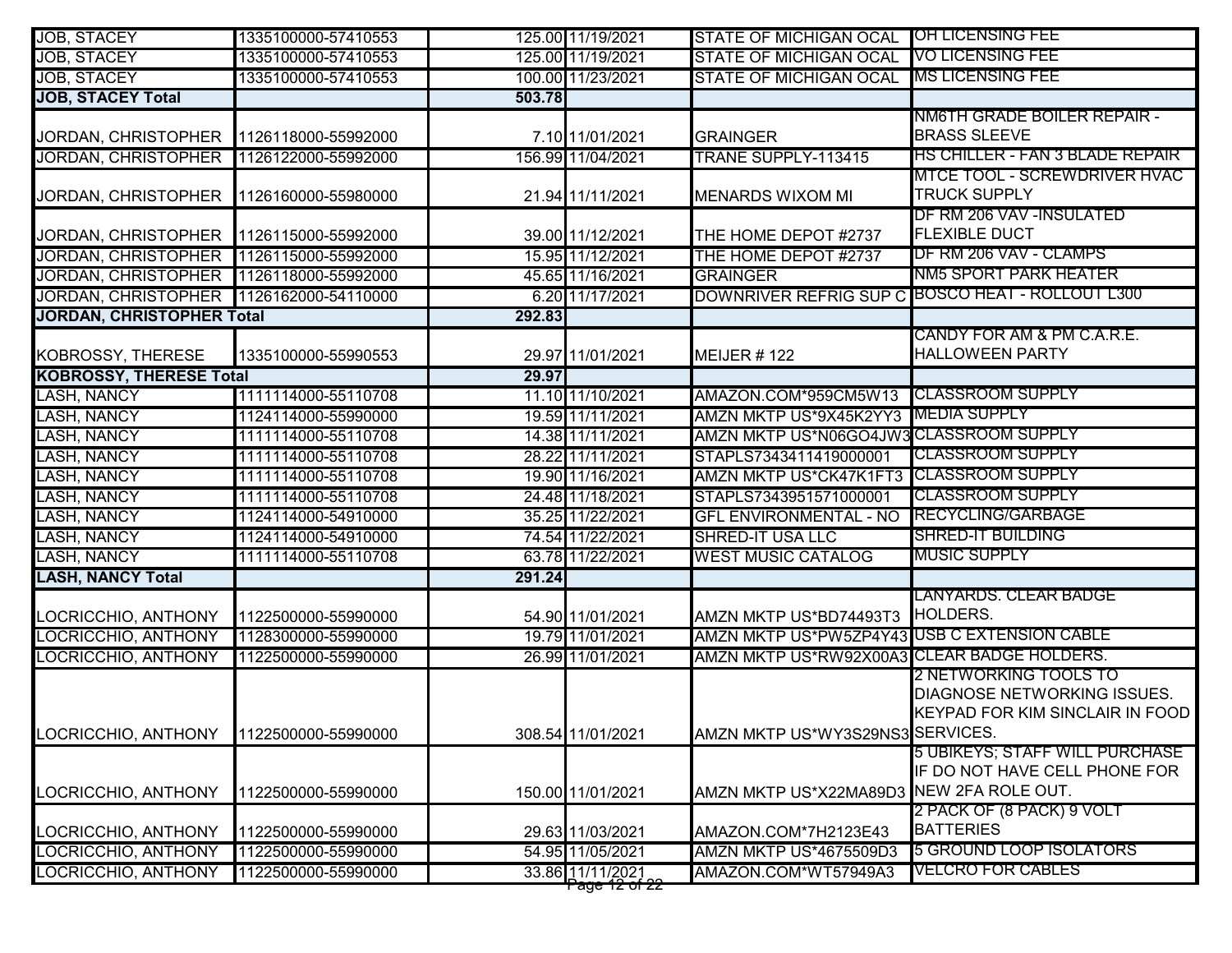| LOCRICCHIO, ANTHONY              | 1122500000-55910000 |         | 250.00 11/12/2021                 | AMZN MKTP US*9U9RO9VS3 5 ADDITIONAL YUBKEYS |                                                           |
|----------------------------------|---------------------|---------|-----------------------------------|---------------------------------------------|-----------------------------------------------------------|
|                                  |                     |         |                                   |                                             | <b>MENTAL PHONE SERVICES FOR</b>                          |
| LOCRICCHIO, ANTHONY              | 1122500000-53450000 |         | 36.35 11/15/2021                  | TELZIO (136612)                             | <b>NCSD</b>                                               |
|                                  |                     |         |                                   |                                             | 8 KEYPADS FOR KIM SINCLAIR FOR                            |
| LOCRICCHIO, ANTHONY              | 2529700000-55990000 |         | 92.56 11/22/2021                  | AMZN MKTP US*IZ7LF5953                      | <b>FOOD SERVICES</b>                                      |
|                                  |                     |         |                                   |                                             | <b>BATTERY BACKUP JUSTIN JARVIS</b>                       |
| LOCRICCHIO, ANTHONY              | 1122500000-55990000 |         | 57.46 11/24/2021                  | AMZN MKTP US*HF73M2AK3 (DISTRICT AV)        | DELL MONITOR; TEST UNIT BEFORE                            |
|                                  |                     |         |                                   |                                             | <b>MAKING LARGE PURCHASE.</b>                             |
|                                  |                     |         |                                   |                                             | <b>BATTERY BACKUP JUSTIN JARVIS</b>                       |
| LOCRICCHIO, ANTHONY              | 1122500000-55990000 |         | 503.13 11/26/2021                 | AMAZON.COM*P39DQ0383                        | (DISTRICT AV)                                             |
| LOCRICCHIO, ANTHONY              | 1122500000-55990000 |         | 364.00 11/26/2021                 | AMZN MKTP US*T08Y83CX3 CISCO ATA FAX BOXES  |                                                           |
|                                  |                     |         |                                   |                                             | USB EXTENSION, AAA BATTERIES, D                           |
|                                  |                     |         |                                   |                                             | CELL ALL-PURPOSE, HDMI                                    |
|                                  |                     |         |                                   |                                             | ADAPTERS, RECHARGEABLE                                    |
| LOCRICCHIO, ANTHONY              | 1122500000-55990000 |         | 220.14 11/29/2021                 | AMZN MKTP US*NV43W6J53 BATTERIES            |                                                           |
| <b>LOCRICCHIO, ANTHONY Total</b> |                     | 2202.30 |                                   |                                             |                                                           |
|                                  |                     |         |                                   |                                             | <b>MASA MIDWINTER CONFERENCE</b>                          |
|                                  |                     |         |                                   |                                             | <b>REGISTRATION FEES, STEVE</b>                           |
|                                  |                     |         |                                   |                                             | MATTHEWS, GRAND RAPIDS, MI, JAN                           |
| MATTHEWS, STEVEN                 | 1123100000-53220000 |         | 400.00 11/18/2021                 | MI ASSOC SCH ADM                            | 19-21, 2022                                               |
| <b>MATTHEWS, STEVEN Total</b>    |                     | 400.00  |                                   |                                             |                                                           |
| MCDOUGALL, BARBARA               | 2929661145-57920000 |         | 210.00 11/01/2021                 | <b>CSP*PUTTING EDGE NOVI</b>                | <b>GIRLS GOLF BANQUET</b>                                 |
| MCDOUGALL, BARBARA               | 1429300000-55990000 |         | 21.17 11/01/2021                  | <b>KEYMELOCKSMITHS.COM</b>                  | IKEY                                                      |
| MCDOUGALL, BARBARA               | 2929661104-57920000 |         | 384.52 11/01/2021                 | <b>MARIA S ITALIAN BAKERY</b>               | <b>WINTER COACHES MEETING</b>                             |
| MCDOUGALL, BARBARA               | 2929661145-57920000 |         | 430.96 11/01/2021                 | TST* BUDDY S PIZZA - N                      | <b>GIRLS GOLF BANQUET</b>                                 |
| MCDOUGALL, BARBARA               | 2929661104-57920000 |         | 29.80 11/04/2021                  | SAMSCLUB #6657                              | <b>WATER FOR OFFICE</b>                                   |
| <b>MCDOUGALL, BARBARA</b>        | 2929661104-57920000 |         | 447.21 11/08/2021                 | FIREHOUSE SUBS 1558 QS                      | <b>IMHSAA SOCCER</b>                                      |
| <b>MCDOUGALL, BARBARA</b>        | 2929661155-57920000 |         | 200.34 11/10/2021                 | <b>BENITO S CAFE</b>                        | PIZZA FOR HOCKEY MEDIA NIGHT                              |
| MCDOUGALL, BARBARA               | 2929661187-57920000 |         | 198.00 11/22/2021                 | <b>FAIRFIELD INN</b>                        | <b>GIRLS SWIM AND DIVE ROOMS</b>                          |
| <b>MCDOUGALL, BARBARA</b>        | 2929661187-57920000 |         | 198.00 11/22/2021                 | <b>FAIRFIELD INN</b>                        | <b>GIRLS SWIM AND DIVE ROOMS</b>                          |
| MCDOUGALL, BARBARA               | 2929661187-57920000 |         | 198.00 11/22/2021                 | <b>FAIRFIELD INN</b>                        | <b>GIRLS SWIM AND DIVE ROOMS</b>                          |
| MCDOUGALL, BARBARA               | 2929661187-57920000 |         | 198.00 11/22/2021                 | <b>FAIRFIELD INN</b>                        | <b>GIRLS SWIM AND DIVE ROOMS</b>                          |
| MCDOUGALL, BARBARA               | 2929661187-57920000 |         | 198.00 11/22/2021                 | <b>FAIRFIELD INN</b>                        | <b>GIRLS SWIM AND DIVE ROOMS</b>                          |
| MCDOUGALL, BARBARA               | 2929661187-57920000 |         | 198.00 11/22/2021                 | <b>FAIRFIELD INN</b>                        | <b>GIRLS SWIM AND DIVE ROOMS</b>                          |
| MCDOUGALL, BARBARA               | 2929661187-57920000 |         | 198.00 11/22/2021                 | <b>FAIRFIELD INN</b>                        | <b>GIRLS SWIM AND DIVE ROOMS</b>                          |
| MCDOUGALL, BARBARA               | 2929661155-57920000 |         | 2145.00 11/30/2021                | SP * VERBERO HOCKEY                         | <b>HOCKEY GLOVES</b>                                      |
| <b>MCDOUGALL, BARBARA Total</b>  |                     | 5255.00 |                                   |                                             |                                                           |
| NESMITH, RUSSELL                 | 1126152000-55992000 |         | 112.06 11/01/2021                 | THE HOME DEPOT #2737                        | <b>ECEC PLAYGROUND</b>                                    |
|                                  |                     |         |                                   |                                             | MTCE TOOLS USED AT ITC - DRILL                            |
| NESMITH, RUSSELL                 | 1126160000-55992000 |         | 63.60 11/04/2021                  | THE HOME DEPOT #2737                        | <b>SCREWS</b>                                             |
|                                  |                     |         |                                   |                                             | OH - CEMENT REPAIR - LEVELING;<br><b>CAULK BACKER ROD</b> |
| <b>NESMITH, RUSSELL</b>          | 1126112000-55992000 |         | 24.43 11/04/2021<br>Page 13 of 22 | THE HOME DEPOT #2737                        |                                                           |
|                                  |                     |         |                                   |                                             |                                                           |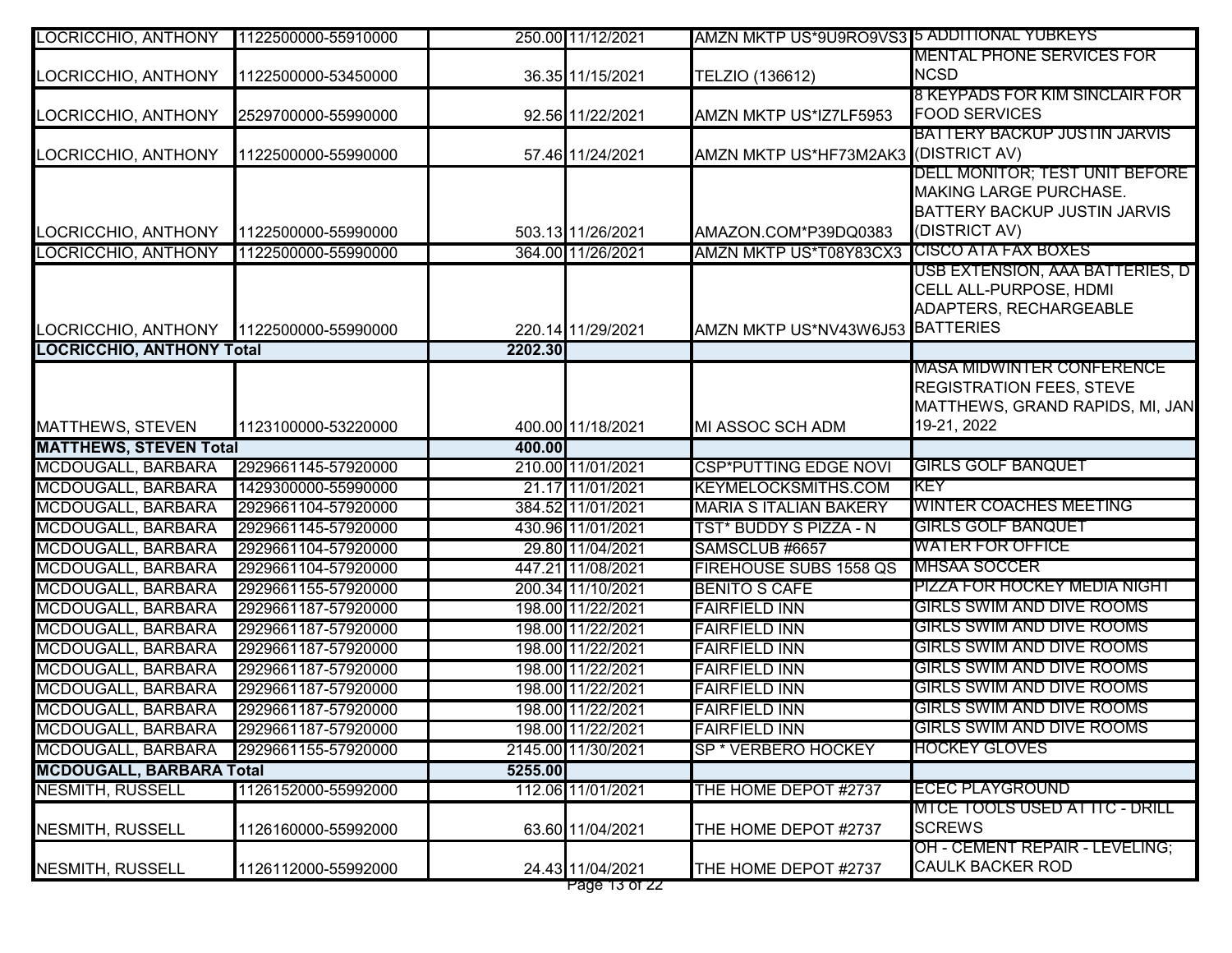| <b>NESMITH, RUSSELL</b>                        | 1126160000-55980000 |         | 80.55 11/04/2021      | THE HOME DEPOT #2737                    | <b>MTCE TOOL STOCK</b>                                                                                           |
|------------------------------------------------|---------------------|---------|-----------------------|-----------------------------------------|------------------------------------------------------------------------------------------------------------------|
| <b>NESMITH, RUSSELL</b>                        | 1126160000-55992000 |         | 335.88 11/08/2021     | <b>BEST PLUMBING SPECIALT</b>           | MTCE PLUMBING STOCK - HOT<br>TURN CERAMIC DISC CARTRIDGES                                                        |
| <b>NESMITH, RUSSELL</b>                        | 1126160000-55992000 |         | 373.92 11/10/2021     | <b>BEST PLUMBING SPECIALT</b>           | <b>MTCE PLUMBING STOCK -</b><br><b>SERVOMOTOR WATER DIAPHRAGM</b>                                                |
| <b>NESMITH, RUSSELL</b>                        | 1126160000-55980000 |         | 39.28 11/15/2021      | THE HOME DEPOT #2737                    | <b>MTCE SUPPLIES - FLAT BRUSH,</b><br><b>TAPING KNIVES</b>                                                       |
| <b>NESMITH, RUSSELL</b>                        | 1126160000-55730000 |         | 80.94 11/18/2021      | NAPA AUTO M-2                           | <b>MTCE - WIPERS FOR GMC VANS</b>                                                                                |
| <b>NESMITH, RUSSELL</b>                        | 1126160000-55992000 |         | 343.44 11/22/2021     | BEST PLUMBING SPECIALT                  | <b>MTCE - PLUMBING STOCK - REGAL</b><br><b>CLOSET REPAIR KIT</b>                                                 |
| <b>NESMITH, RUSSELL</b>                        | 1126101000-55992000 |         | 28.08 11/23/2021      | CONTRACTORS PIPE&SUPPIOISPOSAL          | <b>ESB - LEGEND 2" PLASTIC CHECK</b><br>VALVE - INSTALLED GARBAGE                                                |
| <b>NESMITH, RUSSELL</b>                        | 1126160000-55992000 |         | 206.04 11/26/2021     | <b>BEST PLUMBING SPECIALT</b>           | <b>MTCE PLUMBING STOCK - SCREW</b><br>AND HANDLE VALVE STEM<br><b>TEMPERED</b>                                   |
| <b>NESMITH, RUSSELL</b>                        | 1126160000-55992000 |         | 342.06 11/26/2021     | BEST PLUMBING SPECIALT BEEHIVE STRAINER | <b>IMTCE PLUMBING STOCK - URINAL</b>                                                                             |
| <b>NESMITH, RUSSELL</b>                        | 1126160000-55992000 |         | 19.38 11/26/2021      | CONTRACTORS PIPE&SUPPISTRAINER          | <b>MTCE - PLUMBING STOCK - URINAL</b>                                                                            |
| <b>NESMITH, RUSSELL Total</b>                  |                     | 2049.66 |                       |                                         |                                                                                                                  |
| OAKES, ROBERT                                  | 1126123000-55992000 |         | 651.06 11/05/2021     | <b>GRAINGER</b>                         | ROAR AHU 1 & 2 REPAIR - JOHNSON<br>CONTROLS ELECTRIC ACTUATOR                                                    |
| <b>OAKES, ROBERT</b>                           | 1126160000-55992000 |         | 1628.23 11/05/2021    |                                         | NATIONAL ENERGY CONTROMTCE - HVAC STOCK - ACTUATORS                                                              |
| OAKES, ROBERT                                  | 1126118000-55992000 |         | 631.74 11/23/2021     | COCHRANE SUPPLY AND ENKEYPAD            | NM5 BOILER REPAIR - BACKLIT LCD                                                                                  |
| OAKES, ROBERT                                  | 1126118000-55992000 |         | 1165.50 11/23/2021    | R L DEPPMANN CO                         | NM5 BOILER - BEARING ASSEMBLY<br><b>AND IMPELLER</b>                                                             |
| OAKES, ROBERT                                  | 1126160000-55992000 |         | 5750.00 11/29/2021    | IN *BOLHOUSE LLC                        | <b>MTCE - HVAC STOCK - AIREDALE</b><br>PARTS - HOT WATER COIL,<br><b>EXHAUST FAN MOTOR;</b><br><b>COMPRESSOR</b> |
| <b>OAKES, ROBERT Total</b>                     |                     | 9826.53 |                       |                                         |                                                                                                                  |
| OFILI, ALEXANDER                               | 1124111000-53220000 |         | 11.83 11/01/2021      | MCDONALD'S F16733                       | <b>CONFERENCE</b>                                                                                                |
| OFILI, ALEXANDER                               | 1124111000-53220000 |         | 23.98 11/03/2021      | DD/BR #304009                           | FOR PROFESSIONAL DEVELOPMENT                                                                                     |
| OFILI, ALEXANDER                               | 1124111000-55910000 |         | 87.08 11/09/2021      | SP * SCHOOLGIRL STYLE,                  | <b>DECORATIONS FOR</b><br><b>COLLABORATION ROOM</b>                                                              |
| <b>OFILI, ALEXANDER</b>                        | 1124111000-55990000 |         | 60.80 11/11/2021      | <b>AMERICAN FLAGPOLE &amp; FL</b>       | <b>SCHOOL FLAG</b>                                                                                               |
| <b>OFILI, ALEXANDER</b>                        | 1124111000-53220000 |         | 125.48 11/22/2021     | <b>HYATT PLACE</b>                      | <b>CONFERENCE</b>                                                                                                |
| <b>OFILI, ALEXANDER Total</b><br>PARK, CATHRYN | 1722200000-55990611 | 309.17  | 183.55 PaGe / 2021 22 | <b>IRECEIVABLES</b>                     | <b>TEXTBOOK BARCODE LABELS</b>                                                                                   |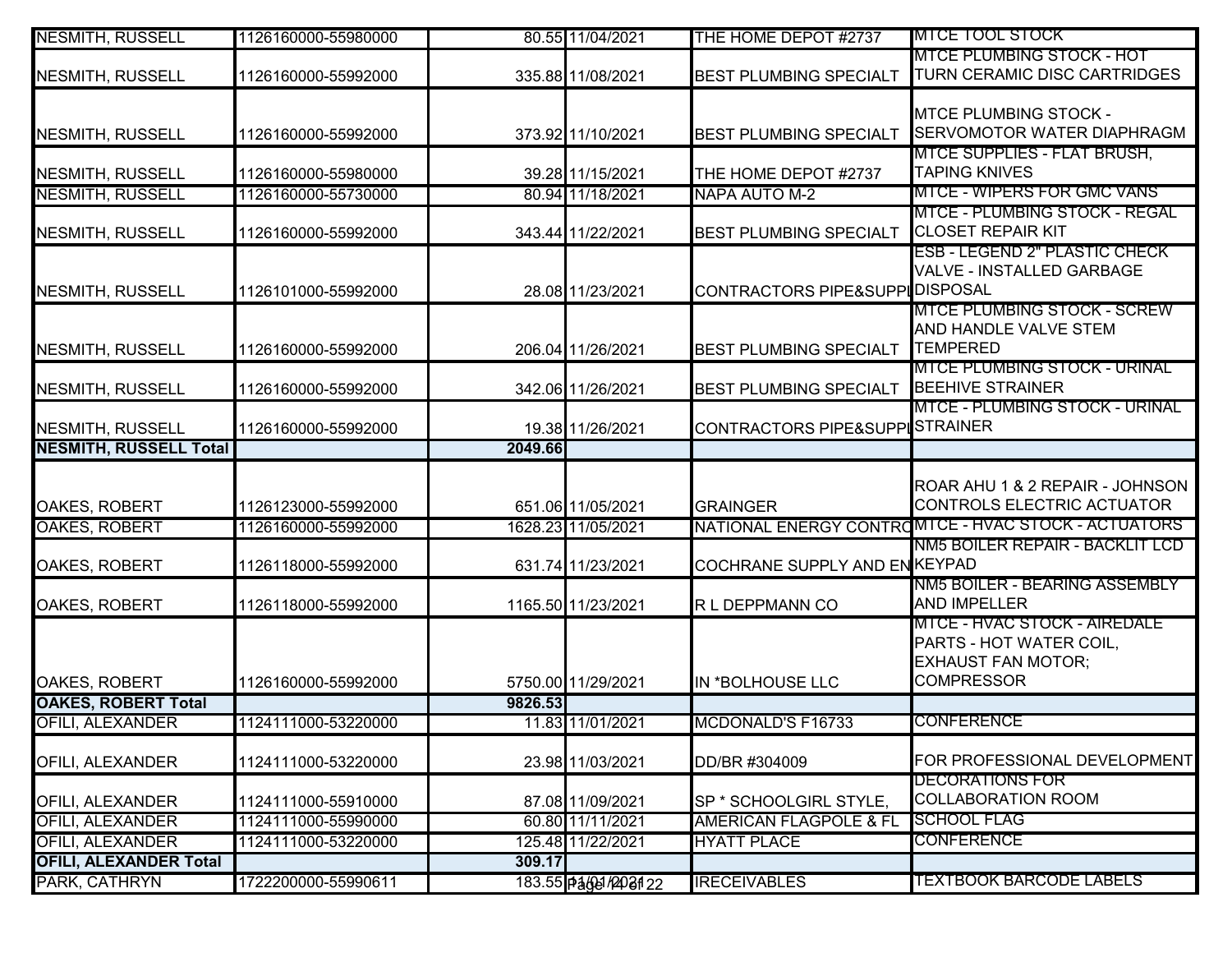| PARK, CATHRYN                                          | 1722100000-54910630                        |          | 5100.00 11/10/2021                   | <b>UM GEN ACCT REC</b>                       | SUMMER YOUTH DIALOGUES                                         |
|--------------------------------------------------------|--------------------------------------------|----------|--------------------------------------|----------------------------------------------|----------------------------------------------------------------|
|                                                        |                                            |          |                                      |                                              | K-12 DISTRICT RESEARCH                                         |
| PARK, CATHRYN                                          | 1722100000-53450000                        |          | 8925.00 11/17/2021                   | <b>QUALTRICS</b>                             | <b>SOFTWARE</b>                                                |
| <b>PARK, CATHRYN Total</b>                             |                                            | 14208.55 |                                      |                                              |                                                                |
|                                                        |                                            |          |                                      |                                              | JELLO FOR SCIENCE PROJECT AND                                  |
| PETERSON, SARAH                                        | 1311800000-55110551                        |          | 5.83 11/01/2021                      | 00003541<br><b>TARGET</b>                    | COTTON BALLS FOR ART PROJECT                                   |
| <b>PETERSON, SARAH Total</b>                           |                                            | 5.83     |                                      |                                              |                                                                |
|                                                        |                                            |          |                                      |                                              |                                                                |
| POHLONSKI, EMILY                                       | 1111123000-53450000                        |          | 199.00 11/12/2021                    | GOOSECHASE.COM                               | <b>NOVI VIRTUAL K-6 ONLINE</b><br>SCAVENGER HUNT FOR THE YEAR. |
| <b>POHLONSKI, EMILY Total</b>                          |                                            | 199.00   |                                      |                                              |                                                                |
|                                                        |                                            |          |                                      |                                              | DONUTS FOR CLASSROOM                                           |
| RONNING, ADAM                                          | 2929620239-57920000                        |          | 40.47 11/22/2021                     | TIM HORTON'S #914221                         | <b>ACTIVITY/CELEBRATION</b>                                    |
| <b>RONNING, ADAM Total</b>                             |                                            | 40.47    |                                      |                                              |                                                                |
| ROQUE, EMILY                                           | 1311800000-55110551                        |          | 5.90 11/29/2021                      | AMZN MKTP US*VW91C7QZ3 CLASSROOM SUPPLIES    |                                                                |
| <b>ROQUE, EMILY</b>                                    | 1311800000-55110551                        |          | 62.27 11/30/2021                     | AMZN MKTP US*KS4WG25M3CLASSROOM SUPPLIES     |                                                                |
| <b>ROQUE, EMILY Total</b>                              |                                            | 68.17    |                                      |                                              |                                                                |
|                                                        |                                            |          |                                      |                                              | HOLIDAY STICKERS AND GAMES,                                    |
|                                                        |                                            |          |                                      |                                              | NATURAL WOOD SLICES                                            |
|                                                        |                                            |          |                                      |                                              | ORNAMENTS FOR PARENTS                                          |
| RUDY, MICHELLE                                         | 1311800000-55110551                        |          | 17.98 11/23/2021                     | AMZN MKTP US*JX5WP2BG3 HOLIDAY GIFT          |                                                                |
| <b>RUDY, MICHELLE Total</b>                            |                                            | 17.98    |                                      |                                              |                                                                |
|                                                        |                                            |          |                                      |                                              | YOUNG ADULT LITERATURE<br>CONFERENCE FOR KEVIN GRIFFIN         |
| RUTKOWSKI, MELANIE                                     | 1637100776-53220748                        |          | 279.00 11/15/2021                    |                                              | BUREAU OF EDUCATION AN @ DETROIT CATHOLIC CENTRAL              |
| <b>RUTKOWSKI, MELANIE Total</b>                        |                                            | 279.00   |                                      |                                              |                                                                |
|                                                        |                                            |          |                                      |                                              |                                                                |
| <b>SCHURIG, CLAIRE</b>                                 | 1111322724-55110000                        |          | 165.24 11/01/2021                    | J.W. PEPPER                                  | MUSIC FOR WINTER AND FESTIVAL.                                 |
|                                                        |                                            |          |                                      |                                              | TSHIRT FOR STUDENT WHO                                         |
| <b>SCHURIG, CLAIRE</b>                                 | 2929622244-57920000                        |          | 20.47 11/08/2021                     | PAYPAL *CUSTOMINKRE                          | <b>COULDN'T AFFORD.</b>                                        |
| <b>SCHURIG, CLAIRE</b>                                 | 1111322724-55110000                        |          | 24.49 11/11/2021                     | <b>J.W. PEPPER</b>                           | <b>WINTER MUSIC.</b>                                           |
| <b>SCHURIG, CLAIRE</b>                                 | 1111322724-55110000                        |          | 54.99 11/24/2021                     | <b>J.W. PEPPER</b>                           | FESTIVAL MUSIC.                                                |
| <b>SCHURIG, CLAIRE Total</b>                           |                                            | 265.19   |                                      |                                              |                                                                |
| <b>SCHYPINSKI, RACHEL</b>                              | 2929622186-57920000                        |          | 78.36 11/04/2021                     | PANERA BREAD #600663 O                       | KLAA BFAST                                                     |
|                                                        |                                            |          |                                      |                                              | <b>HOMECOMING GF FOR MAKING</b><br><b>SASHES</b>               |
| <b>SCHYPINSKI, RACHEL</b>                              | 2929622186-57920000                        |          | 40.00 11/08/2021                     | <b>MEIJER #122</b>                           | ADOPT-A-CHILD(RETURNED LATER)                                  |
| <b>SCHYPINSKI, RACHEL</b>                              | 2929622186-57920000                        |          | 61.06 11/12/2021                     | <b>KOHL'S #0009</b>                          | <b>ADOPT-A-CHILD</b>                                           |
| <b>SCHYPINSKI, RACHEL</b><br><b>SCHYPINSKI, RACHEL</b> | 2929622186-57920000<br>2929622186-57920000 |          | 16.59 11/15/2021<br>35.98 11/15/2021 | AMAZON.COM*1E18U4XQ3<br>AMAZON.COM*XN0O595F3 | <b>ADOPT-A-CHILD</b>                                           |
| <b>SCHYPINSKI, RACHEL</b>                              | 2929622186-57920000                        |          | 23.74 11/15/2021                     | AMZN MKTP US*061E80ZB3                       | <b>ADOPT-A-CHILD</b>                                           |
| <b>SCHYPINSKI, RACHEL</b>                              | 2929622186-57920000                        |          | 135.71 11/15/2021                    | AMZN MKTP US*DM0FW8133 ADOPT-A-CHILD         |                                                                |
| <b>SCHYPINSKI, RACHEL</b>                              | 2929622186-57920000                        |          | 279.55 11/15/2021                    | KOHL'S #0323                                 | ADOPT-A-CHILD                                                  |
|                                                        |                                            |          | Page 15 of 22                        |                                              |                                                                |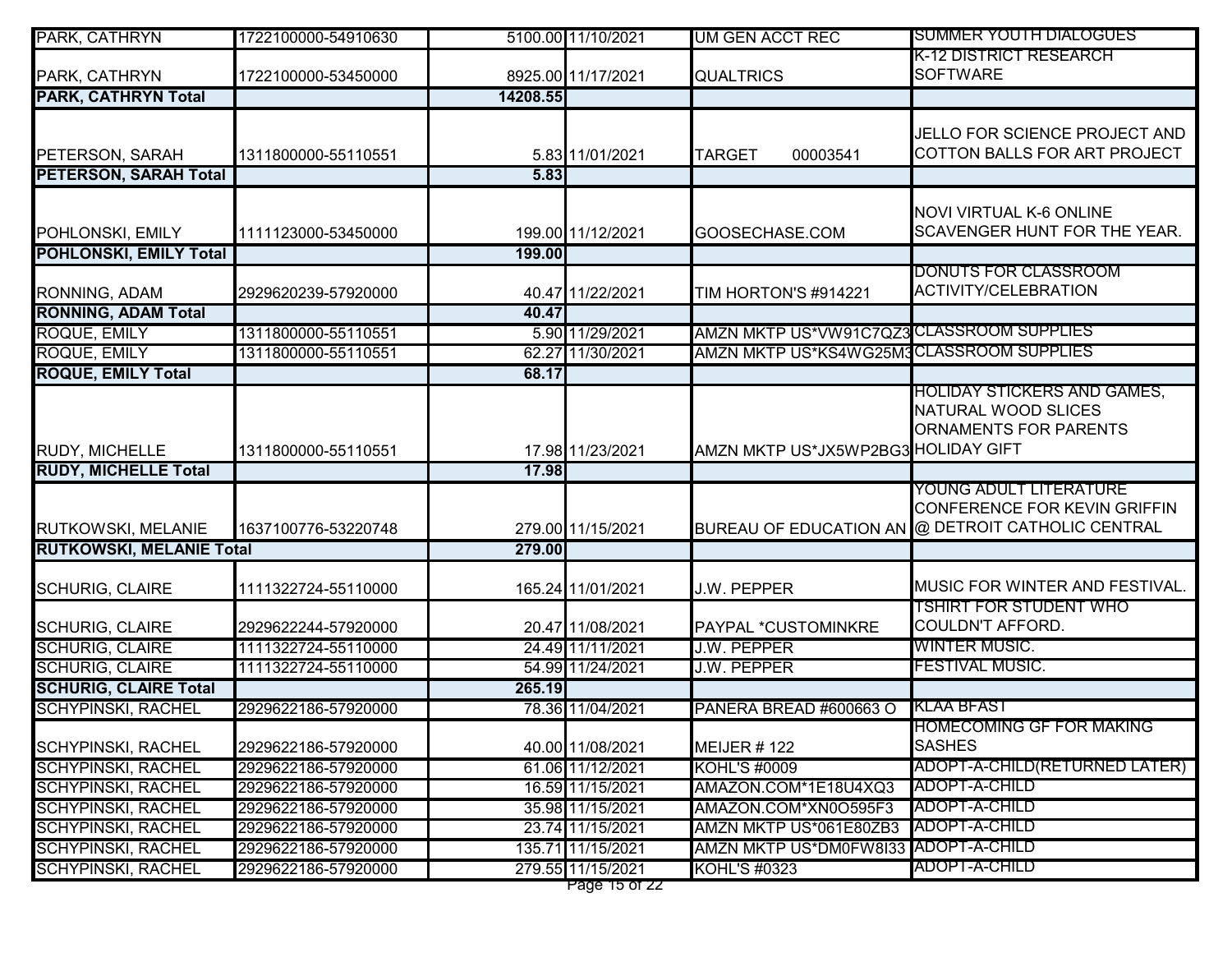| <b>SCHYPINSKI, RACHEL</b>       | 2929622186-57920000 |         | 259.25 11/15/2021  | <b>KOHL'S #0323</b>                  | ADOPT-A-CHILD                                                |
|---------------------------------|---------------------|---------|--------------------|--------------------------------------|--------------------------------------------------------------|
|                                 |                     |         |                    |                                      | ADOPT-A-CHILD--> RETURNED BC                                 |
|                                 |                     |         |                    |                                      | THEY DID NOT TAKE OFF TAXES                                  |
| <b>SCHYPINSKI, RACHEL</b>       | 2929622186-57920000 |         | -302.33 11/15/2021 | KOHL'S #0323                         | <b>AND 30%</b>                                               |
| <b>SCHYPINSKI, RACHEL</b>       | 2929622186-57920000 |         | 241.27 11/15/2021  | <b>KOHLS #0480</b>                   | ADOPT-A-CHILD(RETURNED LATER)                                |
| <b>SCHYPINSKI, RACHEL</b>       | 2929622186-57920000 |         | 112.16 11/15/2021  | 00008722<br><b>TARGET</b>            | ADOPT-A-CHILD                                                |
| <b>SCHYPINSKI, RACHEL</b>       | 2929622186-57920000 |         | 12.99 11/16/2021   | AMZN MKTP US*BL1U48IW3 ADOPT-A-CHILD |                                                              |
| <b>SCHYPINSKI, RACHEL</b>       | 2929622186-57920000 |         | 89.63 11/16/2021   | <b>AMZN MKTP US*I32UI4AB3</b>        | ADOPT-A-CHILD                                                |
| <b>SCHYPINSKI, RACHEL</b>       | 2929622186-57920000 |         | 105.81 11/22/2021  | <b>KOHLS #0480</b>                   | ADOPT-A-CHILD                                                |
| <b>SCHYPINSKI, RACHEL</b>       | 2929622186-57920000 |         | 150.00 11/22/2021  | KROGER <sub>#638</sub>               | ADOPT-A-CHILD                                                |
|                                 |                     |         |                    |                                      | DOLLS (FOR DOLL DRIVE)+ ADOPT-A-                             |
| <b>SCHYPINSKI, RACHEL</b>       | 2929622186-57920000 |         | 387.46 11/22/2021  | <b>TARGET</b><br>00009225            | <b>CHILD</b>                                                 |
| <b>SCHYPINSKI, RACHEL</b>       | 2929622186-57920000 |         | 78.93 11/24/2021   | <b>MEIJER #172</b>                   | ADOPT-A-CHILD                                                |
| <b>SCHYPINSKI, RACHEL Total</b> |                     | 1806.16 |                    |                                      |                                                              |
| <b>SHAFER, RACHELLE</b>         | 1124112000-55910000 |         | 36.75 11/01/2021   | STAPLS7342672677000001               | <b>OFFICE SUPPLIES</b>                                       |
| <b>SHAFER, RACHELLE</b>         | 2929612275-57920000 |         | 35.00 11/03/2021   | <b>BUSCH'S #1205</b>                 | PD SNACKS 11/2                                               |
|                                 |                     |         |                    |                                      | <b>CLASSROOM KEY CABINET FOR THE</b>                         |
| <b>SHAFER, RACHELLE</b>         | 1124112000-55990000 |         | 96.51 11/04/2021   | STAPLS7342672677000002               | <b>NEW OFFICE</b>                                            |
| <b>SHAFER, RACHELLE</b>         | 1111112000-55110708 |         | 110.19 11/05/2021  | AMAZON.COM*Y151M5DT3                 | <b>MORSE CLASSROOM BUDGET</b>                                |
|                                 |                     |         |                    |                                      | <b>CLASSROOM</b>                                             |
| <b>SHAFER, RACHELLE</b>         | 1111112000-55110708 |         | 284.25 11/09/2021  | <b>SCHOOL SPECIALTY LLC</b>          | SUPPLIES/CONSTRUCTION PAPER                                  |
|                                 |                     |         |                    |                                      | <b>EGLI/MARDIGIAN CLASSROOM</b>                              |
| <b>SHAFER, RACHELLE</b>         | 1111112000-55110708 |         | 50.02 11/12/2021   | AMZN MKTP US*XX2SW3FL3 BUDGETS       |                                                              |
| <b>SHAFER, RACHELLE</b>         | 1124112000-54910000 |         | 125.00 11/15/2021  | <b>SAFEWAY SHREDDING</b>             | <b>SHREDDING</b>                                             |
|                                 |                     |         |                    |                                      | <b>3RD/4TH GRADE FRACTION</b>                                |
| <b>SHAFER, RACHELLE</b>         | 1111112000-55110708 |         | 263.76 11/19/2021  | AMAZON.COM*ZY63P7783                 | <b>DOMINOES</b>                                              |
| <b>SHAFER, RACHELLE</b>         | 1111112000-57910747 |         | 386.03 11/19/2021  | <b>IMAGESTUFF.COM</b>                | <b>CLINGS FOR PARENT PICK UP</b>                             |
|                                 |                     |         |                    |                                      | ITEM WAS RETURNED 10/11/21.                                  |
|                                 |                     |         |                    |                                      | AMAZON EMAIL ON 11/27 THAT THEY                              |
|                                 |                     |         |                    |                                      | CHARGE FOR ONE SET NOT                                       |
|                                 |                     |         |                    |                                      | RETURNED. CALLED ON 11/30 AND                                |
|                                 |                     |         |                    |                                      | RECEIVED ANOTHER CREDIT.                                     |
|                                 |                     |         |                    |                                      | AMAZON EMAILED THE RETURN. I                                 |
| <b>SHAFER, RACHELLE</b>         | 1111112000-55110708 |         | 21.69 11/29/2021   | AMZN MKTP US*XA0HL6L23               | AM ENCLOSING THE EMAILS.                                     |
| <b>SHAFER, RACHELLE Total</b>   |                     | 1409.20 |                    |                                      |                                                              |
|                                 |                     |         |                    |                                      | SUPPLIES FOR DAILY LIVING SKILLS<br><b>TEACHING</b>          |
| SHIELDS, SEBRINA                | 1221926000-55110000 |         | 19.22 11/09/2021   | WM SUPERCENTER #5893                 | DAILY LIVING SKILLS SUPPLIES                                 |
| <b>SHIELDS, SEBRINA</b>         | 1221926000-55110000 |         | 40.21 11/18/2021   | WM SUPERCENTER #5893                 |                                                              |
| <b>SHIELDS, SEBRINA</b>         | 1221926000-55110000 |         | 24.14 11/19/2021   | <b>GREAT LAKES ACE HDWE</b>          | DAILY LIVING SKILLS SUPPLIES<br>DAILY LIVING SKILLS SUPPLIES |
| SHIELDS, SEBRINA                | 1221926000-55110000 |         | 31.96 11/24/2021   | <b>WAL-MART #5893</b>                |                                                              |
| <b>SHIELDS, SEBRINA Total</b>   |                     | 115.53  |                    |                                      |                                                              |
| <b>SIMRAK, MONICA</b>           | 1335100000-53220553 |         | 179.00 11/08/2021  | <b>CARE COURSES</b>                  | <b>TRAINING</b>                                              |
| <b>SIMRAK, MONICA Total</b>     |                     | 179.00  |                    |                                      |                                                              |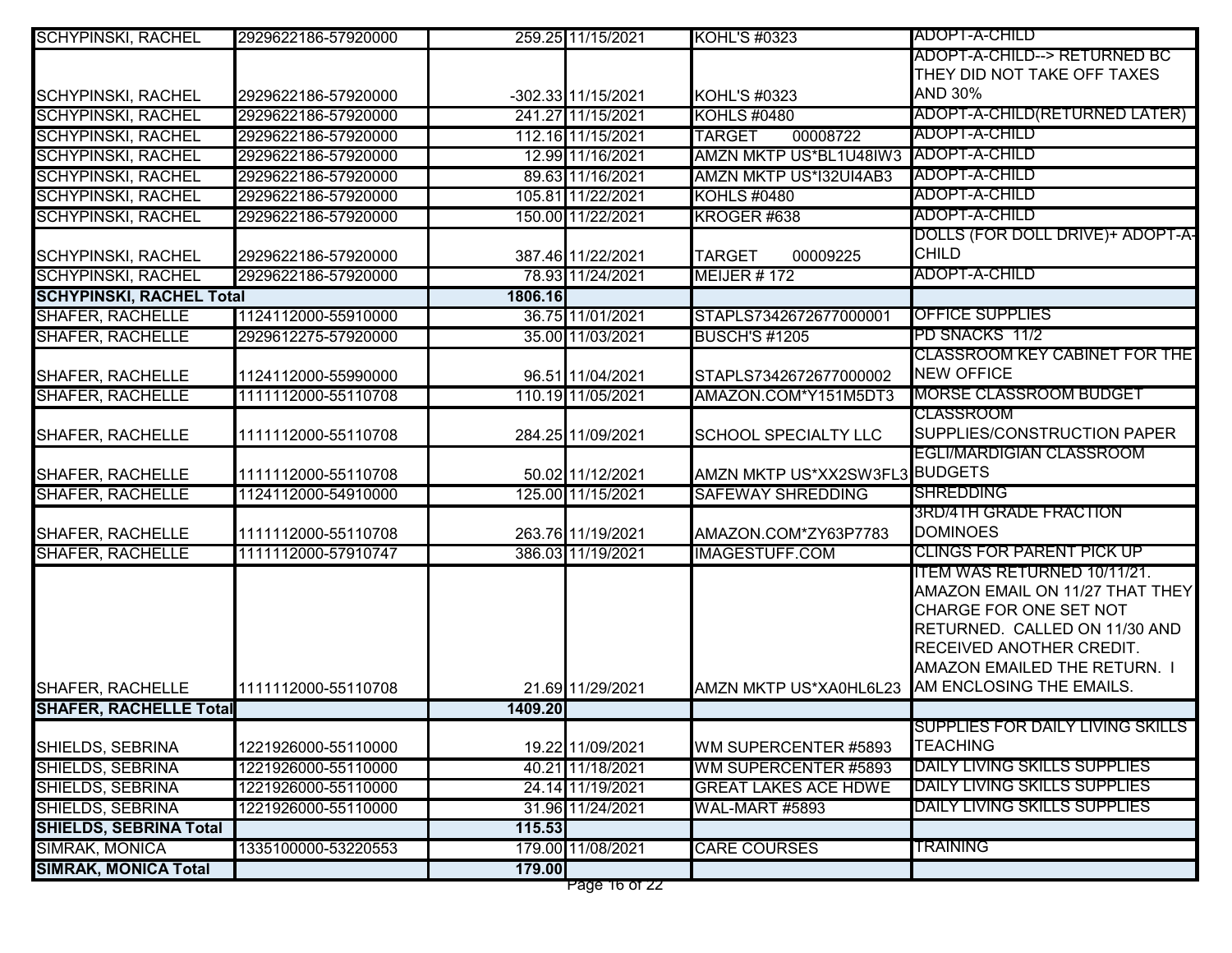| SIPPLE, GEORGE                  | 1128200000-53450000 |         | 2499.00 11/17/2021 | SMORE.COM                              | YEARLY CONTRACT.NEWSLETTERS                                                                                                             |
|---------------------------------|---------------------|---------|--------------------|----------------------------------------|-----------------------------------------------------------------------------------------------------------------------------------------|
| <b>SIPPLE, GEORGE Total</b>     |                     | 2499.00 |                    |                                        |                                                                                                                                         |
| SOUTHWORTH, ANGELA              | 2929622275-57920000 |         | 28.75 11/09/2021   | <b>MICHAELS STORES 5054</b>            | <b>ADVISORY SUPPLIES</b>                                                                                                                |
| SOUTHWORTH, ANGELA              | 2929622275-57920000 |         | 19.08 11/16/2021   | AMAZON.COM*YR0C20MW3 ADVISORY SUPPLIES |                                                                                                                                         |
| <b>SOUTHWORTH, ANGELA Total</b> |                     | 47.83   |                    |                                        |                                                                                                                                         |
| <b>SOWDERS, ERICA</b>           | 1111220000-55110715 |         | 79.40 11/15/2021   | AMZN MKTP US*951J443V3                 | <b>ISTEM SUPPLIES.</b>                                                                                                                  |
| <b>SOWDERS, ERICA Total</b>     |                     | 79.40   |                    |                                        |                                                                                                                                         |
| STORM, KERI                     | 1311800000-55110551 |         | 15.00 11/22/2021   | <b>DOLLARTREE</b>                      | <b>CHRISTMAS PARTY SUPPLIES</b>                                                                                                         |
| <b>STORM, KERI Total</b>        |                     | 15.00   |                    |                                        |                                                                                                                                         |
| TURNER, NANCY                   | 1126160000-55710000 |         | 730.23 11/01/2021  | CORRIGAN OIL #2 - BRI                  | MTCE FUEL ETHANOL 280.60<br>GROSS (50.52%)                                                                                              |
| TURNER, NANCY                   | 1126160000-55710000 |         | 715.27 11/01/2021  | CORRIGAN OIL #2 - BRI                  | <b>MTCE FUEL ETHANOL 275.20</b><br><b>GROSS</b>                                                                                         |
| <b>TURNER, NANCY</b>            | 1126160000-55710000 |         | 481.43 11/01/2021  | CORRIGAN OIL #2 - BRI                  | MTCE FUEL ETHANOL 184.40<br><b>GROSS</b>                                                                                                |
| TURNER, NANCY                   | 4126122951-54110000 |         | 405.50 11/01/2021  | <b>POWERVAC</b>                        | HS MENS RESTROOM NEAR RM 206 -<br>PLUMBING REPAIRS; SF PG 56                                                                            |
| <b>TURNER, NANCY</b>            | 1126115000-54110000 |         | 28.00 11/01/2021   | <b>PREMIER PEST MANAG</b>              | <b>IDF PEST MANANGEMENT</b>                                                                                                             |
| <b>TURNER, NANCY</b>            | 1126152000-54110000 |         | 37.00 11/01/2021   | <b>PREMIER PEST MANAG</b>              | <b>ECEC PEST MANANGEMENT</b>                                                                                                            |
| <b>TURNER, NANCY</b>            | 1126101000-54110000 |         | 43.00 11/01/2021   | <b>PREMIER PEST MANAG</b>              | <b>ESB PEST MANANGEMENT</b>                                                                                                             |
| <b>TURNER, NANCY</b>            | 1126103000-54110000 |         | 28.00 11/01/2021   | <b>PREMIER PEST MANAG</b>              | <b>ITC PEST MANANGEMENT</b>                                                                                                             |
| <b>TURNER, NANCY</b>            | 1126122000-54110000 |         | 723.00 11/01/2021  | <b>PREMIER PEST MANAG</b>              | <b>HS PEST MANANGEMENT</b>                                                                                                              |
| <b>TURNER, NANCY</b>            | 1126118000-54110000 |         | 56.00 11/01/2021   | <b>PREMIER PEST MANAG</b>              | <b>INM PEST MANANGEMENT</b>                                                                                                             |
| <b>TURNER, NANCY</b>            | 1126120000-54110000 |         | 162.00 11/01/2021  | <b>PREMIER PEST MANAG</b>              | IMS PEST MANANGEMENT                                                                                                                    |
| TURNER, NANCY                   | 1126113000-54110000 |         | 28.00 11/01/2021   | <b>PREMIER PEST MANAG</b>              | <b>INW PEST MANANGEMENT</b>                                                                                                             |
| <b>TURNER, NANCY</b>            | 1126112000-54110000 |         | 28.00 11/01/2021   | <b>PREMIER PEST MANAG</b>              | IOH PEST MANANGEMENT                                                                                                                    |
| <b>TURNER, NANCY</b>            | 1126114000-54110000 |         | 28.00 11/01/2021   | <b>PREMIER PEST MANAG</b>              | IPV PEST MANANGEMENT                                                                                                                    |
| <b>TURNER, NANCY</b>            | 1126111000-54110000 |         | 35.00 11/01/2021   | <b>PREMIER PEST MANAG</b>              | VO PEST MANANGEMENT                                                                                                                     |
| <b>TURNER, NANCY</b>            | 1126120000-55992000 |         | 181.12 11/03/2021  | <b>AERO FILTER INC</b>                 | <b>IMS FILTER ORDER</b>                                                                                                                 |
| TURNER, NANCY                   | 1126160000-53450000 |         | 110.00 11/03/2021  | <b>ARC LAKESIDE BLUEPRINT</b>          | <b>IMTCE MONTHLY SKYSITE OCTOBER</b><br>2021                                                                                            |
| TURNER, NANCY                   | 1126122000-55990000 |         | 168.27 11/03/2021  | <b>LEONARDS SYRUPS</b>                 | <b>HS POOL CO2 BULK</b>                                                                                                                 |
| TURNER, NANCY                   | 1126114000-54120000 |         | 525.40 11/03/2021  | <b>NATIONAL TIME</b>                   | 'PV REPLACED DOOR CONTROL<br>MODULE AT GYM DOORS;<br>ROOF LEAKING NEEDS TO BE FIXED;<br>WILL RETURN AFTER ROOF REPAIR<br>TO FIX MODULE" |
| <b>TURNER, NANCY</b>            | 1126160000-55710000 |         | 179.39 11/03/2021  | <b>SUBURBAN PROPANE</b>                | <b>BOSCO PROPANE</b>                                                                                                                    |
| <b>TURNER, NANCY</b>            | 1126161000-53840000 |         | 2722.42 11/03/2021 | <b>WASTE MGMT WM EZPAY</b>             | <b>DISTRICT WASTE REMOVAL</b>                                                                                                           |
| <b>TURNER, NANCY</b>            | 2326161000-53840000 |         | 907.48 11/03/2021  | <b>WASTE MGMT WM EZPAY</b>             | <b>RF WASTE REMOVAL</b>                                                                                                                 |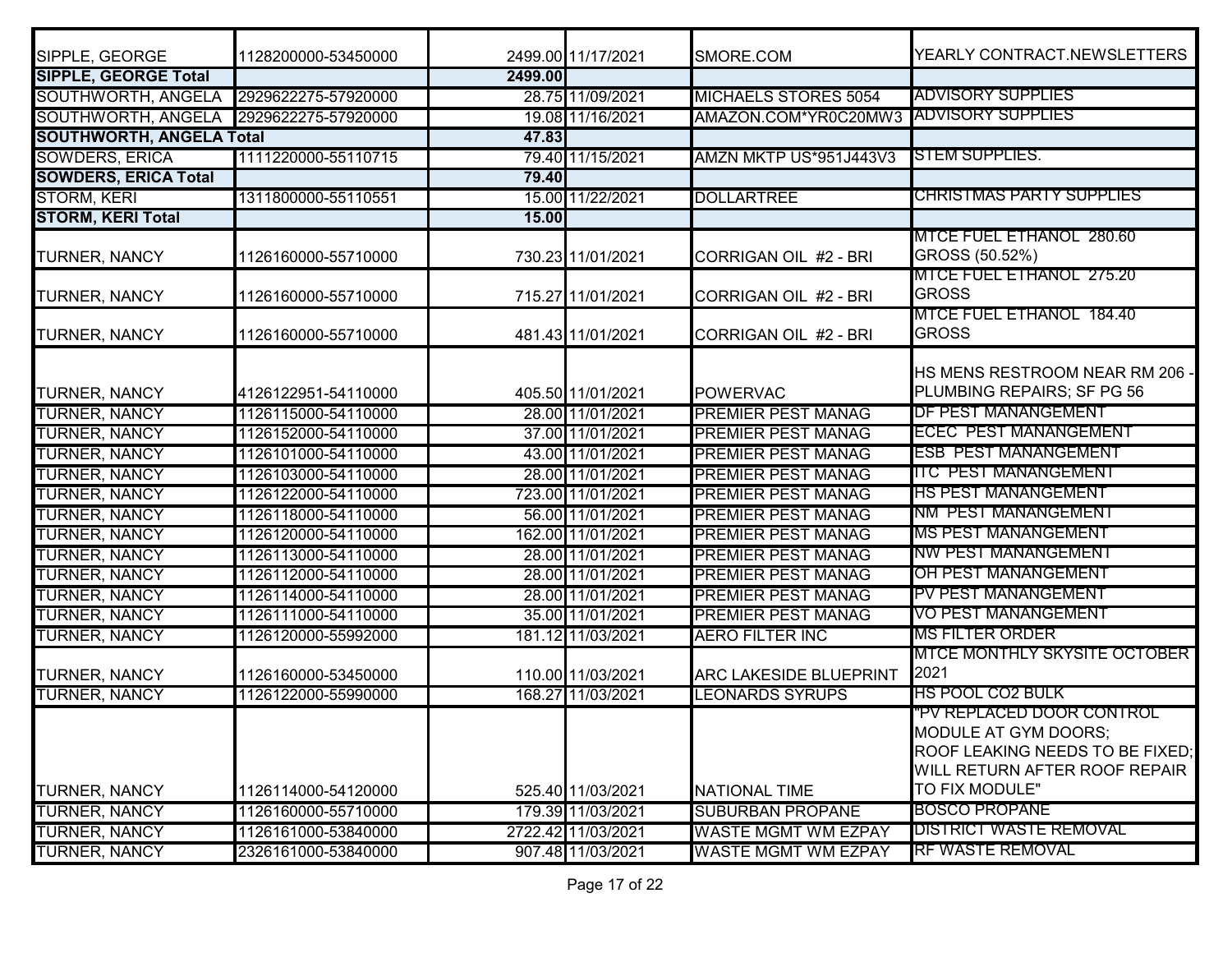| <b>TURNER, NANCY</b> | 1126122000-54120000 | 160.00 11/04/2021  | IN *AQUATIC SOURCE, LL   | <u>HS POOL WEEKLY SITE VISIT</u><br>10/22/21                                                |
|----------------------|---------------------|--------------------|--------------------------|---------------------------------------------------------------------------------------------|
| <b>TURNER, NANCY</b> | 1126122000-54120000 | 155.00 11/05/2021  | IN *AQUATIC SOURCE, LL   | <u>HS POOL WEEKLY SITE VISIT</u><br>11/05/21                                                |
|                      |                     |                    |                          | <b>HS WOMEN'S LOCKER RM NEAR</b><br>POOL, SANITARY BACK UP - SNAKED                         |
| <b>TURNER, NANCY</b> | 1126122000-54110000 | 413.00 11/05/2021  | <b>POWERVAC</b>          | FLOOR DRAIN IN LOCKER RM 75'                                                                |
| <b>TURNER, NANCY</b> | 1126160000-55990000 | 94.97 11/05/2021   | <b>QUALITY FIRST AID</b> | <b>MTCE FIRST AID SUPPLIES</b>                                                              |
| <b>TURNER, NANCY</b> | 1127170000-55990000 | 91.93 11/08/2021   | <b>QUALITY FIRST AID</b> | <b>TRANSP FIRST AID SUPPLIES</b>                                                            |
| <b>TURNER, NANCY</b> | 1126122000-54120000 | 155.00 11/10/2021  | IN *AQUATIC SOURCE, LL   | <u>HS POOL WEEKLY SITE VISIT</u><br>11/12/21                                                |
| <b>TURNER, NANCY</b> | 1126122000-54110000 | 563.00 11/10/2021  | <b>POWERVAC</b>          | HS DRAIN CLEANING AFTER HOURS                                                               |
| <b>TURNER, NANCY</b> | 1126160000-57410000 | 1875.00 11/12/2021 |                          | <b>DISTRICT AHERA COMPLIANCE</b><br>ARCH ENVIRONMENTAL GROSERVICES FOR JULY - DEC 2021      |
| <b>TURNER, NANCY</b> | 1126111000-54110000 | 2160.00 11/12/2021 | <b>BASS</b>              | <b>VO - REPLACED GC1 CONTROLLER</b><br>ON AHU1 GYM AREA                                     |
| <b>TURNER, NANCY</b> | 1126114000-54110000 | 194.02 11/12/2021  | <b>NATIONAL TIME</b>     | PV REPLACED BATTERIES ON NAC<br>PANEL IN 2ND FLOOR GYM<br><b>MECHANICAL RM</b>              |
| <b>TURNER, NANCY</b> | 1126160000-55710000 | 629.63 11/15/2021  | CORRIGAN OIL #2 - BRI    | MTCE FUEL ETHANOL 234.40<br><b>GROSS</b>                                                    |
| TURNER, NANCY        | 1126118000-54110000 | 213.00 11/15/2021  | <b>POWERVAC</b>          | NM5 ELECTRICAL REPAIRS TO OVEN<br><b>HOOD FIRE SUPPRESSION SYSTEM</b>                       |
| <b>TURNER, NANCY</b> | 1126122000-54120000 | 155.00 11/18/2021  | IN *AQUATIC SOURCE, LL   | <b>HS POOL WEEKLY SITE VISIT</b><br>11/19/21                                                |
| <b>TURNER, NANCY</b> | 1126160000-54110000 | 227.00 11/18/2021  | IN *SECURE DOORS LLC     | INSPECTED MTCE BAY DOOR (100%)                                                              |
| <b>TURNER, NANCY</b> | 1126160000-55710000 | 502.84 11/18/2021  |                          | PETERSEN/CORRIGAN GREEMTCE FUEL ETHANOL 191.3 GROSS                                         |
| <b>TURNER, NANCY</b> | 1126112000-53610000 | 421.25 11/18/2021  | <b>PRINTNOLOGY INC</b>   | OH CLOSED AREA SIGNS 18 X<br>24SPLIT -                                                      |
| <b>TURNER, NANCY</b> | 1126152000-53610000 | 128.73 11/18/2021  | PRINTNOLOGY INC          | ECEC - SERVIC CALL NCSD ECEC<br><b>I</b> TRANS VINYL LOGO REPLACEMENT<br>$(23.41\%)$        |
| <b>TURNER, NANCY</b> | 1126170000-54910000 | 476.40 11/19/2021  |                          | ARCH ENVIRONMENTAL GROUST A/B OPERATOR CONSULTING                                           |
| <b>TURNER, NANCY</b> | 1126100000-54910829 | 7294.34 11/19/2021 |                          | ARCH ENVIRONMENTAL GR(IDISTRICT STORM WATER MGT                                             |
| <b>TURNER, NANCY</b> | 1126123000-54110000 | 1340.00 11/22/2021 | <b>POWERVAC</b>          | <b>ROAR VACTOR TRUCK CHARGE -</b><br>JET BASIN LINE OUT TO OUTFALL<br><b>NEAR CATTAILS.</b> |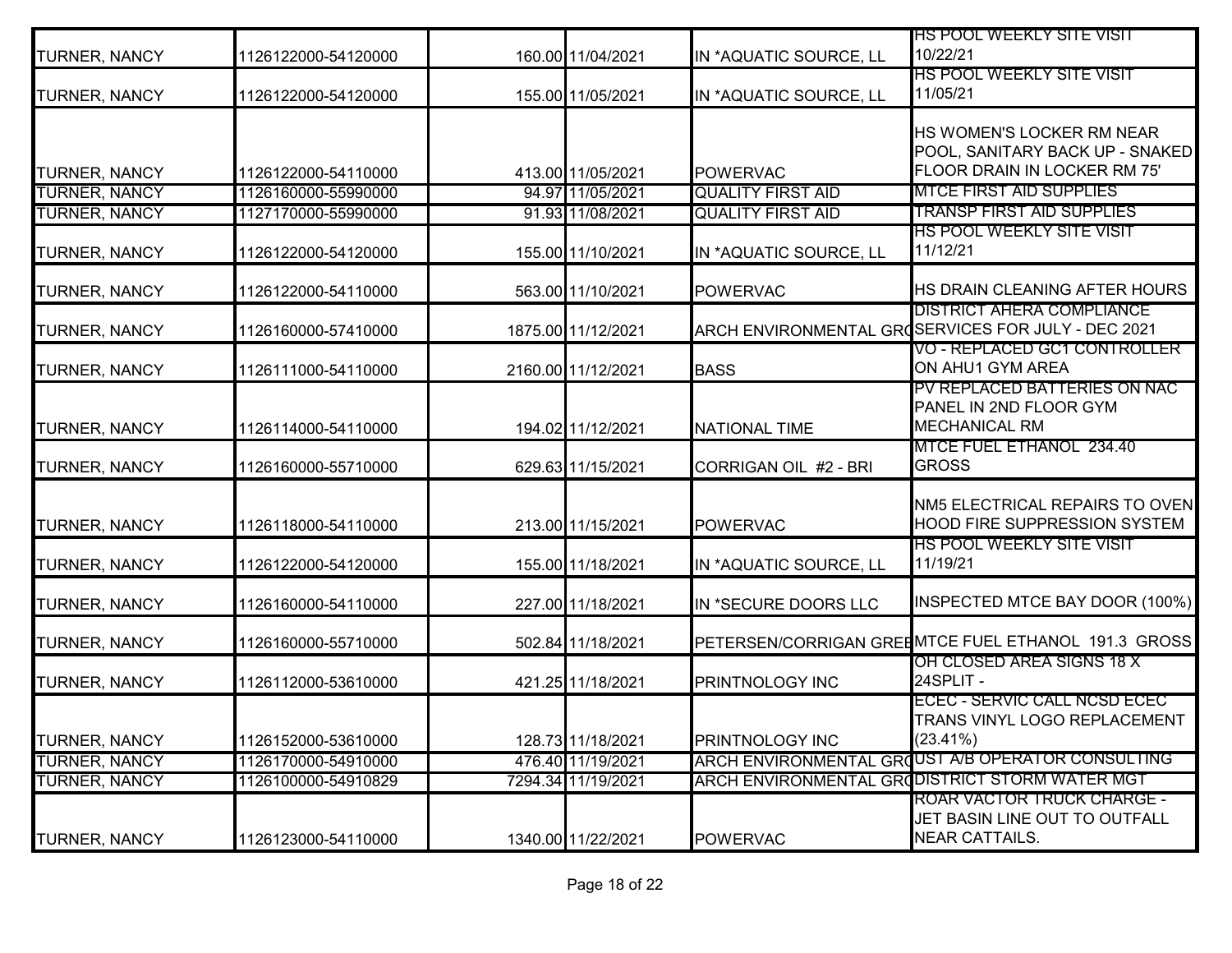| TURNER, NANCY              | 1126118000-54110000 |          | 472.50 11/23/2021                 | <b>BASS</b>                | NM5-REPLACED GPC 2 CONTROLER<br>AND PROGRAMMED FOR RTU 4                    |
|----------------------------|---------------------|----------|-----------------------------------|----------------------------|-----------------------------------------------------------------------------|
| TURNER, NANCY              | 1126122000-54110000 |          | 472.50 11/23/2021                 | <b>BASS</b>                | HS REPLACED BOXES VAV SERVING<br>RM F265 AND MEDIA CENTER WORK<br><b>RM</b> |
| TURNER, NANCY              | 1126118000-55991000 |          | 1209.30 11/24/2021                | <b>NICHOLS</b>             | NM6 OXIVIR DISINFECTING WIPES -<br>COVID <sub>19</sub>                      |
| TURNER, NANCY              | 1126118000-55991000 |          | 1209.30 11/24/2021                | <b>NICHOLS</b>             | NM5 OXIVIR DISINFECTING WIPES -<br>COVID <sub>19</sub>                      |
| TURNER, NANCY              | 1126115000-55991000 |          | 806.20 11/24/2021                 | <b>NICHOLS</b>             | DF OXIVIR DISINFECTING WIPES -<br>COVID <sub>19</sub>                       |
| TURNER, NANCY              | 1126114000-55991000 |          | 403.10 11/24/2021                 | <b>NICHOLS</b>             | PV OXIVIR DISINFECTING WIPES -<br>COVID <sub>19</sub>                       |
| TURNER, NANCY              | 1126111000-55991000 |          | 403.10 11/24/2021                 | <b>NICHOLS</b>             | <u>VO OXIVIR DISINFECTING WIPES -</u><br>COVID <sub>19</sub>                |
| <b>TURNER, NANCY</b>       | 1126160000-55991000 |          | 0.01 11/24/2021                   | <b>NICHOLS</b>             | MTCE FLEX MANUAL DISP WHITE                                                 |
| TURNER, NANCY              | 1126160000-55991000 |          | 0.24 11/24/2021                   | <b>NICHOLS</b>             | MTCE FLEX MANUAL DISP WHITE<br>AND TWIN TORK TISSUE                         |
| <b>TURNER, NANCY Total</b> |                     | 30548.87 |                                   |                            |                                                                             |
| VALENTINE, CYNTHIA         | 1127100000-53310000 |          | 34.78 11/01/2021                  | LYFT *1 RIDE 10-28         | STUDENT TRANSPORT                                                           |
| VALENTINE, CYNTHIA         | 1127100000-53310000 |          | 28.50 11/01/2021                  | <b>UBER TRIP</b>           | STUDENT TRANSPORT                                                           |
| VALENTINE, CYNTHIA         | 1127100000-53310000 |          | 39.35 11/01/2021                  | <b>UBER TRIP</b>           | STUDENT TRANSPORT                                                           |
| <b>VALENTINE, CYNTHIA</b>  | 1127100000-53310000 |          | 36.14 11/02/2021                  | UBER TRIP                  | STUDENT TRANSPORT                                                           |
| <b>VALENTINE, CYNTHIA</b>  | 1127100000-53310000 |          | 26.87 11/02/2021                  | <b>UBER TRIP</b>           | STUDENT TRANSPORT                                                           |
| VALENTINE, CYNTHIA         | 1127100000-53310000 |          | 24.91 11/03/2021                  | <b>UBER TRIP</b>           | STUDENT TRANSPORT                                                           |
| VALENTINE, CYNTHIA         | 1127100000-53310000 |          | 27.19 11/03/2021                  | <b>UBER TRIP</b>           | STUDENT TRANSPORT                                                           |
| VALENTINE, CYNTHIA         | 1127100000-53310000 |          | 25.14 11/04/2021                  | <b>UBER</b><br><b>TRIP</b> | STUDENT TRANSPORT                                                           |
| VALENTINE, CYNTHIA         | 1127100000-53310000 |          | 28.43 11/04/2021                  | <b>UBER TRIP</b>           | STUDENT TRANSPORT                                                           |
| <b>VALENTINE, CYNTHIA</b>  | 1127100000-53310000 |          | 25.28 11/05/2021                  | <b>UBER TRIP</b>           | STUDENT TRANSPORT                                                           |
| VALENTINE, CYNTHIA         | 1127100000-53310000 |          | 37.92 11/08/2021                  | LYFT *1 RIDE 11-04         | STUDENT TRANSPORT                                                           |
| VALENTINE, CYNTHIA         | 1127100000-53310000 |          | 20.99 11/08/2021                  | LYFT *1 RIDE 11-05         | STUDENT TRANSPORT                                                           |
| <b>VALENTINE, CYNTHIA</b>  | 1127100000-53310000 |          | 27.99 11/08/2021                  | STAPLS7343039787000001     | STUDENT TRANSPORT                                                           |
| VALENTINE, CYNTHIA         | 1127100000-53310000 |          | 23.96 11/08/2021                  | <b>UBER* TRIP</b>          | STUDENT TRANSPORT                                                           |
| VALENTINE, CYNTHIA         | 1127100000-53310000 |          | 20.93 11/09/2021                  | <b>UBER TRIP</b>           | STUDENT TRANSPORT                                                           |
| <b>VALENTINE, CYNTHIA</b>  | 1127100000-53310000 |          | 30.97 11/09/2021                  | UBER IRIP                  | <b>STUDENT TRANSPORT</b>                                                    |
| <b>VALENTINE, CYNTHIA</b>  | 1127100000-53310000 |          | 19.95 11/10/2021                  | <b>UBER TRIP</b>           | STUDENT TRANSPORT                                                           |
| <b>VALENTINE, CYNTHIA</b>  | 1127100000-53310000 |          | 31.94 11/10/2021                  | <b>UBER TRIP</b>           | STUDENT TRANSPORT                                                           |
| <b>VALENTINE, CYNTHIA</b>  | 1127100000-53310000 |          | 19.95 11/11/2021                  | <b>UBER TRIP</b>           | STUDENT TRANSPORT                                                           |
| <b>VALENTINE, CYNTHIA</b>  | 1127100000-53310000 |          | 23.92 11/11/2021                  | <b>UBER TRIP</b>           | STUDENT TRANSPORT                                                           |
| <b>VALENTINE, CYNTHIA</b>  | 1127170000-55990000 |          | 46.23 11/12/2021                  | PANERA BREAD #600667 O     | MISC                                                                        |
| <b>VALENTINE, CYNTHIA</b>  | 1127100000-53310000 |          | 21.26 11/12/2021                  | UBER TRIP                  | STUDENT TRANSPORT                                                           |
| VALENTINE, CYNTHIA         | 1127100000-53310000 |          | 27.90 11/12/2021<br>Page 19 of 22 | UBER TRIP                  | STUDENT TRANSPORT                                                           |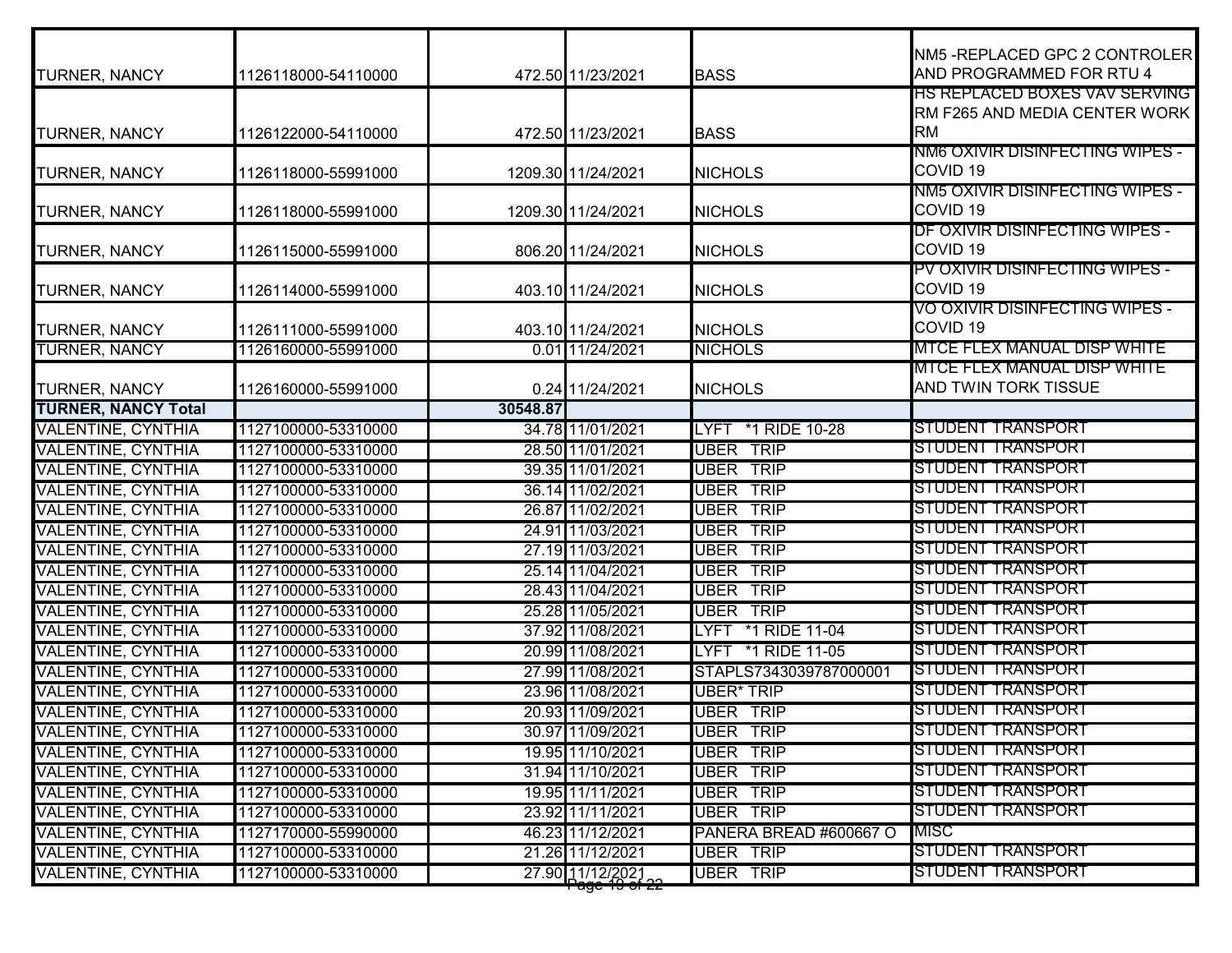| <b>VALENTINE, CYNTHIA</b>       | 1127100000-53310000 |         | 19.91 11/16/2021    | <b>UBER TRIP</b>                          | STUDENT TRANSPORT                                   |
|---------------------------------|---------------------|---------|---------------------|-------------------------------------------|-----------------------------------------------------|
| <b>VALENTINE, CYNTHIA</b>       | 1127100000-53310000 |         | 28.16 11/16/2021    | <b>UBER</b><br><b>TRIP</b>                | STUDENT TRANSPORT                                   |
| <b>VALENTINE, CYNTHIA</b>       | 1127100000-53310000 |         | 19.95 11/17/2021    | <b>UBER TRIP</b>                          | STUDENT TRANSPORT                                   |
| <b>VALENTINE, CYNTHIA</b>       | 1127100000-53310000 |         | 21.93 11/17/2021    | <b>UBER TRIP</b>                          | STUDENT TRANSPORT                                   |
| <b>VALENTINE, CYNTHIA</b>       | 1127170000-53220000 |         | 30.00 11/18/2021    | <b>MSBO</b>                               | <b>WORKSHOPI</b>                                    |
| <b>VALENTINE, CYNTHIA Total</b> |                     | 770.45  |                     |                                           |                                                     |
| <b>VALENTINE, KARLEY</b>        | 1311800000-55990551 |         | 11.66 11/01/2021    | STAPLS7342590427000001                    | <b>SUPPLIES</b>                                     |
| <b>VALENTINE, KARLEY</b>        | 1311800000-55990551 |         | 41.12 11/01/2021    | STAPLS7342590427000002                    | <b>MISC SUPPLIES</b>                                |
| <b>VALENTINE, KARLEY</b>        | 1311800000-55990551 |         | 44.48 11/01/2021    | STAPLS7342671651000001                    | <b>MISC SUPPLIES</b>                                |
| <b>VALENTINE, KARLEY</b>        | 1311800000-55990551 |         | 207.33 11/08/2021   | STAPLS7343100237000001                    | <b>MISC SUPPLIES</b>                                |
| <b>VALENTINE, KARLEY</b>        | 1311800000-55990551 |         | 22.21 11/15/2021    | STAPLS7343100237000002                    | <b>MISC SUPPLIES</b>                                |
| <b>VALENTINE, KARLEY Total</b>  |                     | 326.80  |                     |                                           |                                                     |
| <b>VANEIZENGA, JAMES</b>        | 1111322725-55110000 |         | 197.45 11/04/2021   | <b>LUCKS MUSIC LIBRARY IN</b>             | <b>SOLO AND ENSEMBLE MUSIC</b>                      |
| <b>VANEIZENGA, JAMES</b>        | 1111322725-55110000 |         | 73.49 11/18/2021    | <b>LUCKS MUSIC LIBRARY IN</b>             | <b>SOLO AND ENSEMBLE MUSIC</b>                      |
| <b>VANEIZENGA, JAMES</b>        | 1111322725-55110000 |         | 68.37 11/18/2021    | <b>LUCKS MUSIC LIBRARY IN</b>             | <b>SLEIGH RIDE</b>                                  |
|                                 |                     |         |                     |                                           |                                                     |
| <b>VANEIZENGA, JAMES</b>        | 1111322725-55110000 |         | 210.97 11/19/2021   | WWW.ALFRED.COM                            | <b>BEAUTIFUL MUSIC FOR TWO BOOKS</b>                |
| <b>VANEIZENGA, JAMES</b>        | 2929622211-57920000 |         | 183.94 11/22/2021   | <b>STEVE WEISS MUSIC INC</b>              | <b>DRUM PEDAL</b>                                   |
| <b>VANEIZENGA, JAMES</b>        | 1111322725-55110000 |         | 445.00 11/30/2021   | PAYPAL *ZHOUTIANMUS                       | MUSIC RENTAL FOR FESTIVAL                           |
| <b>VANEIZENGA, JAMES Total</b>  |                     | 1179.22 |                     |                                           |                                                     |
| <b>WARECK, MICHELE</b>          | 1111322000-55110716 |         | 95.84 11/01/2021    | <b>SQ *ALLIED LEISURE COR</b>             | DRAFTING-AUTO SHOP SUPPLIES.                        |
| <b>WARECK, MICHELE</b>          | 1111322000-55110731 |         | 392.50 11/01/2021   | STAPLS7342579939000001                    | SOCIAL STUDIES CLASSROOM<br>SUPPLIES.               |
|                                 |                     |         |                     |                                           | LIFE MANAGEMENT CLASSROOM                           |
| <b>WARECK, MICHELE</b>          | 1111322000-55110718 |         | 53.62 11/01/2021    | STAPLS7342582493000001                    | SUPPLIES.                                           |
|                                 |                     |         |                     |                                           | PHYSICAL EDUCATION CLASSROOM                        |
| <b>WARECK, MICHELE</b>          | 1111322000-55110727 |         | 50.62 11/01/2021    | STAPLS7342583615000001                    | <b>SUPPLIES.</b>                                    |
| <b>WARECK, MICHELE</b>          | 1111322000-55110713 |         | 204.20 11/01/2021   | STAPLS7342586135000001                    | <b>HEALTH CLASSROOM SUPPLIES.</b>                   |
| <b>WARECK, MICHELE</b>          | 1111322000-55110716 |         | 71.81 11/01/2021    | <b>WENSCO SIGN SUPPLY</b>                 | <b>CAD CLASSROOM SUPPLIES.</b>                      |
| <b>WARECK, MICHELE</b>          | 1111322000-55110727 |         | 147.79 11/02/2021   |                                           | AMZN MKTP US*3G1YA2CH3 PHYSICAL EDUCATION SUPPLIES. |
| <b>WARECK, MICHELE</b>          | 1111322000-55110727 |         | 349.95 11/02/2021   | <b>BSN SPORTS LLC</b>                     | PHYSICAL EDUCATION SUPPLIES.                        |
|                                 |                     |         |                     |                                           | <b>EDUCATIONAL THEATRE</b>                          |
| <b>WARECK, MICHELE</b>          | 1111322000-57410709 |         | 129.00 11/04/2021   | EDUCATIONAL THEATRE AS REGISTRATION DUES. |                                                     |
| <b>WARECK, MICHELE</b>          | 2929622174-57920000 |         | 12.57 11/04/2021    | <b>MEIJER # 227</b>                       | PSAT/PLAN TESTING SUPPLIES.                         |
| <b>WARECK, MICHELE</b>          | 1111322000-57410709 |         | 500.00 11/04/2021   | <b>PAYPAL *MICHIGANINT</b>                | <u>MIFA MEMBERSHIP DUES.</u>                        |
|                                 |                     |         |                     |                                           | GMETRIX 10-SEAT LICENSE SUITE.                      |
| <b>WARECK, MICHELE</b>          | 1112722997-53450000 |         | 723.00 11/10/2021   | <b>NCS*PEARSON CERT</b>                   | <b>CTF</b>                                          |
| <b>WARECK, MICHELE</b>          | 1111322000-55110726 |         | 1355.59 11/10/2021  | STAPLS7342464233000001                    | <b>COPY PAPER FOR HIGH SCHOOL</b>                   |
|                                 |                     |         |                     |                                           | AMAZON MONTHLY MEMBERSHIP                           |
| <b>WARECK, MICHELE</b>          | 1111322000-57410000 |         | 12.99 11/12/2021    | AMAZON PRIME*183P48MG3 DUES.              |                                                     |
| <b>WARECK, MICHELE</b>          | 1111322000-55110731 |         | 210.39 11/12/2021   | AMAZON.COM*VI7AO7XX3                      | SOCIAL STUDIES STAFF TEXTBOOK.                      |
| <b>WARECK, MICHELE</b>          | 1111322000-55110708 |         | 13.99 11/16/2021 22 |                                           | AMZN MKTP US*DO3W19T33 SCIENCE CLASSROOM SUPPLIES.  |
|                                 |                     |         |                     |                                           |                                                     |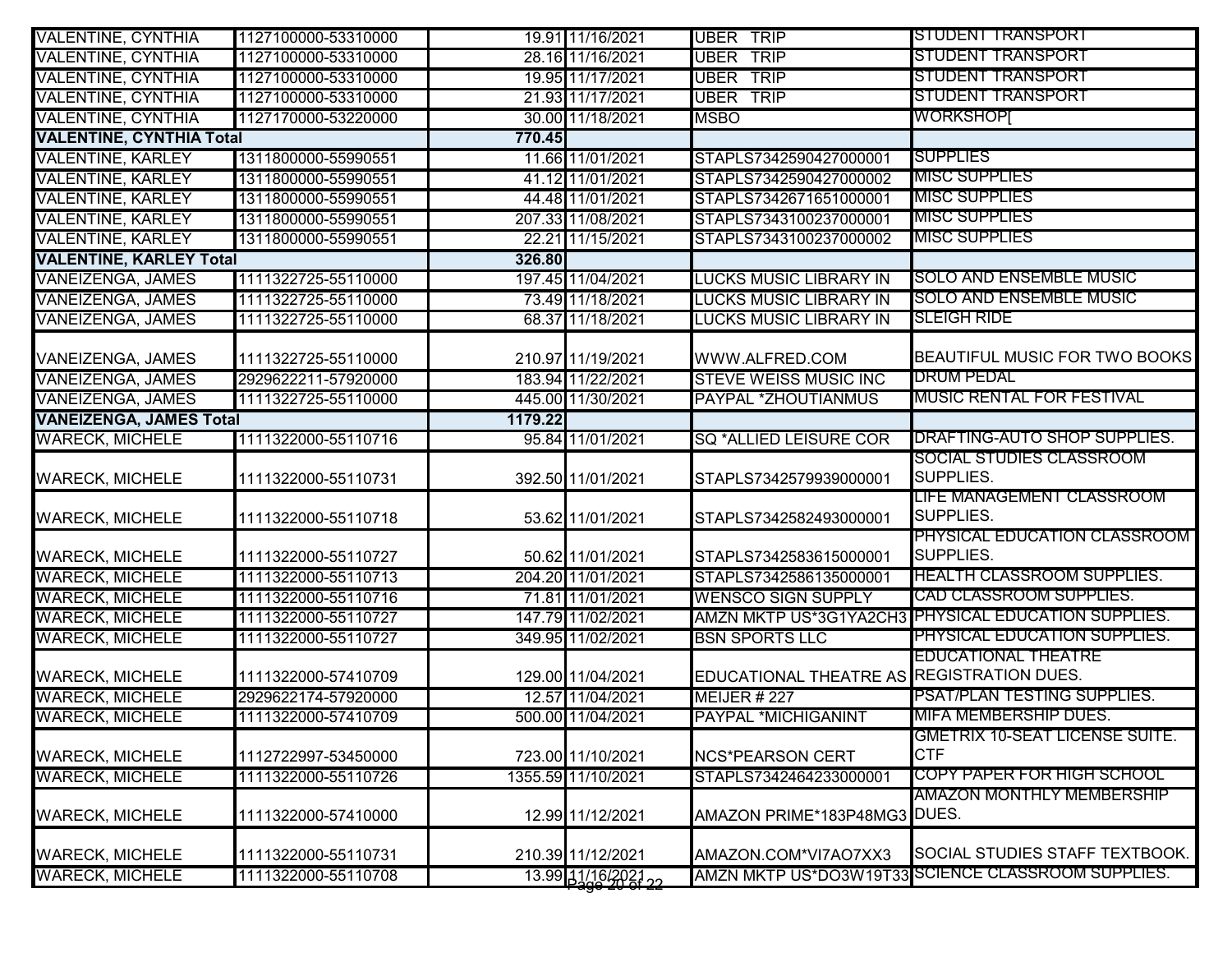|                                 |                     |         |                    |                                         | <b>NOVI HIGH SCHOOL</b>                                                                                  |
|---------------------------------|---------------------|---------|--------------------|-----------------------------------------|----------------------------------------------------------------------------------------------------------|
| <b>WARECK, MICHELE</b>          | 1124122000-55910000 |         | 32.30 11/16/2021   |                                         | AMZN MKTP US*ME5D42QI3 MISCELLANEOUS OFFICE SUPPLIES.                                                    |
| <b>WARECK, MICHELE</b>          | 1124122000-55910000 |         | 43.16 11/16/2021   | AMZN MKTP US*RE5XC9BE3 OFFICE SUPPLIES. | NOVI HIGH SCHOOL ATTENDANCE                                                                              |
| <b>WARECK, MICHELE</b>          | 1124122000-55910000 |         | 20.49 11/16/2021   | AMZN MKTP US*VO8D52B93 STUDENTS.        | NOVI HIGH SCHOOL ATTENDANCE<br><b>OFFICE SUPPLIES. - ANIMAL</b><br><b>CRACKERS TO HAVE ON HAND FOR</b>   |
| <b>WARECK, MICHELE</b>          | 2929622176-57920000 |         | 153.00 11/16/2021  | <b>NOVI HIGH SCHOOL</b>                 | NOVI HIGH SCHOOL HALL MONITOR<br><b>CLOTHING GEAR.</b>                                                   |
| <b>WARECK, MICHELE</b>          | 1111322000-57410000 |         | 140.00 11/16/2021  | SAMSCLUB #6657                          | <b>SAM'S CLUB MEMBERSHIP</b><br><b>RENEWAL</b>                                                           |
| <b>WARECK, MICHELE</b>          | 1111322000-55110799 |         | 99.00 11/17/2021   | AMZN MKTP US*GJ8K74LK3                  | <u>NOVI HIGH SCHOOL</u><br>MISCELLANEOUS CLASSROOM<br>SUPPLIES. VINYL GLOVES.<br>NOVI HIGH SCHOOL OFFICE |
| <b>WARECK, MICHELE</b>          | 1124122000-55910000 |         | 136.92 11/22/2021  | AMZN MKTP US*TG9M66Z23 SUPPLIES.        |                                                                                                          |
| <b>WARECK, MICHELE</b>          | 1124122000-53610000 |         | 26.92 11/23/2021   | <b>JOSTENS INC.</b>                     | NOVI HIGH SCHOOL DIPLOMA<br><b>REPRINT</b>                                                               |
| <b>WARECK, MICHELE</b>          | 1111322000-55110726 |         | 702.50 11/23/2021  | <b>MILLCRAFT PAPER</b>                  | COPY PAPER FOR NOVI HIGH<br>SCHOOL.                                                                      |
| <b>WARECK, MICHELE</b>          | 2929622186-57920000 |         | 658.40 11/23/2021  | SAMS CLUB #4778                         | <b>STUDENT COUNCIL - PIE DAY</b><br>RAFFLE FOR HIGH SCHOOL STAFF<br>MEMBERS.                             |
| <b>WARECK, MICHELE</b>          | 1111322735-55110000 |         | 51.89 11/26/2021   | <b>BENITO S CAFE</b>                    | NEW TO NOVI HIGH SCHOOL<br><b>STUDENT LUNCHEON.</b>                                                      |
| <b>WARECK, MICHELE</b>          | 1111322000-54910000 |         | 60.00 11/26/2021   | <b>SAFEWAY SHREDDING</b>                | <u>NOVI HIGH SCHOOL MONTHLY</u><br>SHREDDING SERVIVE.                                                    |
| <b>WARECK, MICHELE Total</b>    |                     | 6448.44 |                    |                                         |                                                                                                          |
| <b>WATCHOWSKI, DONALD</b>       | 2929661098-57920000 |         | -13.08 11/01/2021  | <b>HAMPTON INN HOTELS</b>               | \$13.08 SALES TAX REFUND<br>BOYS TENNIS HOTEL FEE- MHSAA                                                 |
| <b>WATCHOWSKI, DONALD</b>       | 2929661098-57920000 |         | 1386.48 11/01/2021 | <b>HAMPTON INN HOTELS</b>               | <b>STATE CHAMPIONSHIPS</b>                                                                               |
| <b>WATCHOWSKI, DONALD</b>       | 1429300000-53450000 |         | 103.30 11/02/2021  | <b>AFFINITY GATEWAY</b>                 | POWER CAT LICENSING FEE                                                                                  |
| <b>WATCHOWSKI, DONALD</b>       | 1429300000-55990000 |         | 46.64 11/02/2021   | SAMS CLUB #6657                         | <b>WATER PURCHASE DURING WATER</b><br>MAIN BREAK FOR OUR ATHLETES<br><b>AND COACHES</b>                  |
| <b>WATCHOWSKI, DONALD</b>       | 1429300000-53220000 |         | -25.00 11/18/2021  | <b>GRAND TRAV RESORT</b>                | REFUND, \$25                                                                                             |
|                                 |                     |         |                    |                                         |                                                                                                          |
| <b>WATCHOWSKI, DONALD</b>       | 2929661126-57920000 |         | 1350.00 11/18/2021 | <b>HUDL</b>                             | <b>GIRLS BASKETBALL HUDL ACCOUNT</b>                                                                     |
| <b>WATCHOWSKI, DONALD Total</b> |                     | 2848.34 |                    |                                         |                                                                                                          |
| <b>WATSON, MICHAELA</b>         | 2929641355-57920000 |         | 441.42 11/08/2021  | <b>DISCOUNTSCH 8006272829</b>           | <b>CLASSROOM MATERIALS</b>                                                                               |
| <b>WATSON, MICHAELA</b>         | 2929641355-57920000 |         | 63.93 11/08/2021   | <b>HOBBY LOBBY #417</b>                 | <b>CLASSROOM MATERIALS</b>                                                                               |
| <b>WATSON, MICHAELA</b>         | 2929641355-57920000 |         | 24.66 p368203122   | WM SUPERCENTER #5761                    | <b>CLASSROOM MATERIALS</b>                                                                               |